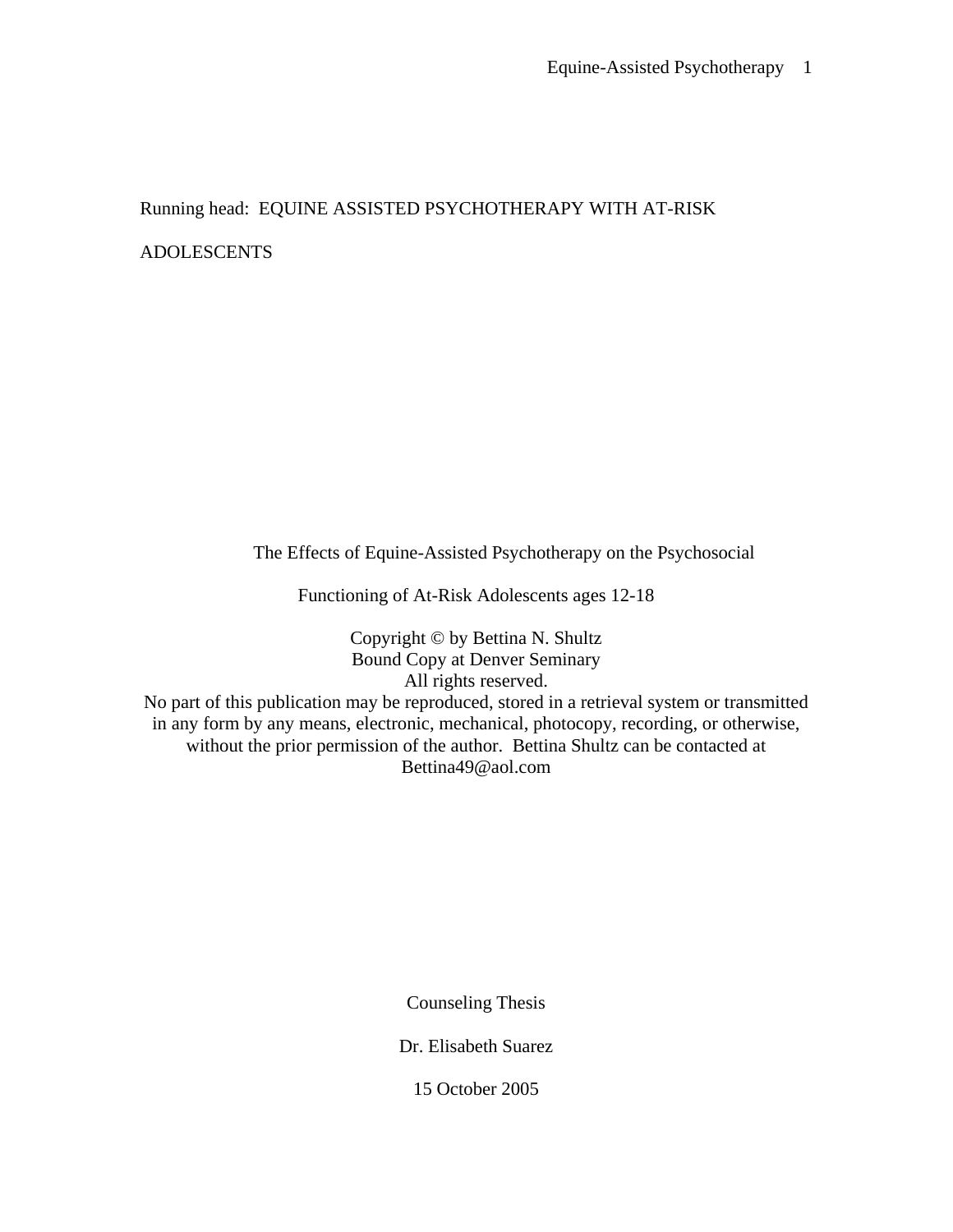## ACKNOWLEDGEMENTS

It is an honor to express in print my deepest gratitude toward those people who have walked through life and through the ups and downs of this research project with me. My parents, Art and Brigitte Shultz, have supported me in every way possible. It is because of their unwavering love, support, and, often inflated, belief in me that I was able to do this project. I am blessed to have a father who told me I was capable of doing anything I set my mind to. Dad I love you way past the furthest stars. Time with my mother taught me hard work, discipline, and relentless pursuit when things get hard. Mom, I'm like you in so many ways, and I'm glad. Thank you. Mom and Dad, thank you for all you have sacrificed to help me not only write this thesis, but to become the person that I am. Tim Jobe spent hours teaching me how to work with people and horses, and contributed greatly to the data in this research. It is a privilege to have spent time with a person who gives and truly expects nothing in return. Thank you, Tim, for being my mentor and friend. Time spent with you has forever changed how I think, the way I see people, and my approach to life. I am truly blessed to have worked with and learned from Dr. Elisabeth Suarez. I am able to sign my name to very sound research because of hours spent on the telephone and in the office of Dr. Suarez. She listened when I was frustrated and calmly helped me figure out how to proceed. She is a genius in the areas of research and statistics, and I could not have done this without her time, dedication, and expertise. Thank you, Dr. Suarez. Dr. Winfrey Wells, thank you for taking time in your busy schedule to carefully read my paper and help me create something I am proud of. Beth Newton read so many copies of this paper, that I'm sure she was as sick of it by the end as I was. Beth is an amazing writer and helped me extensively with the mechanics of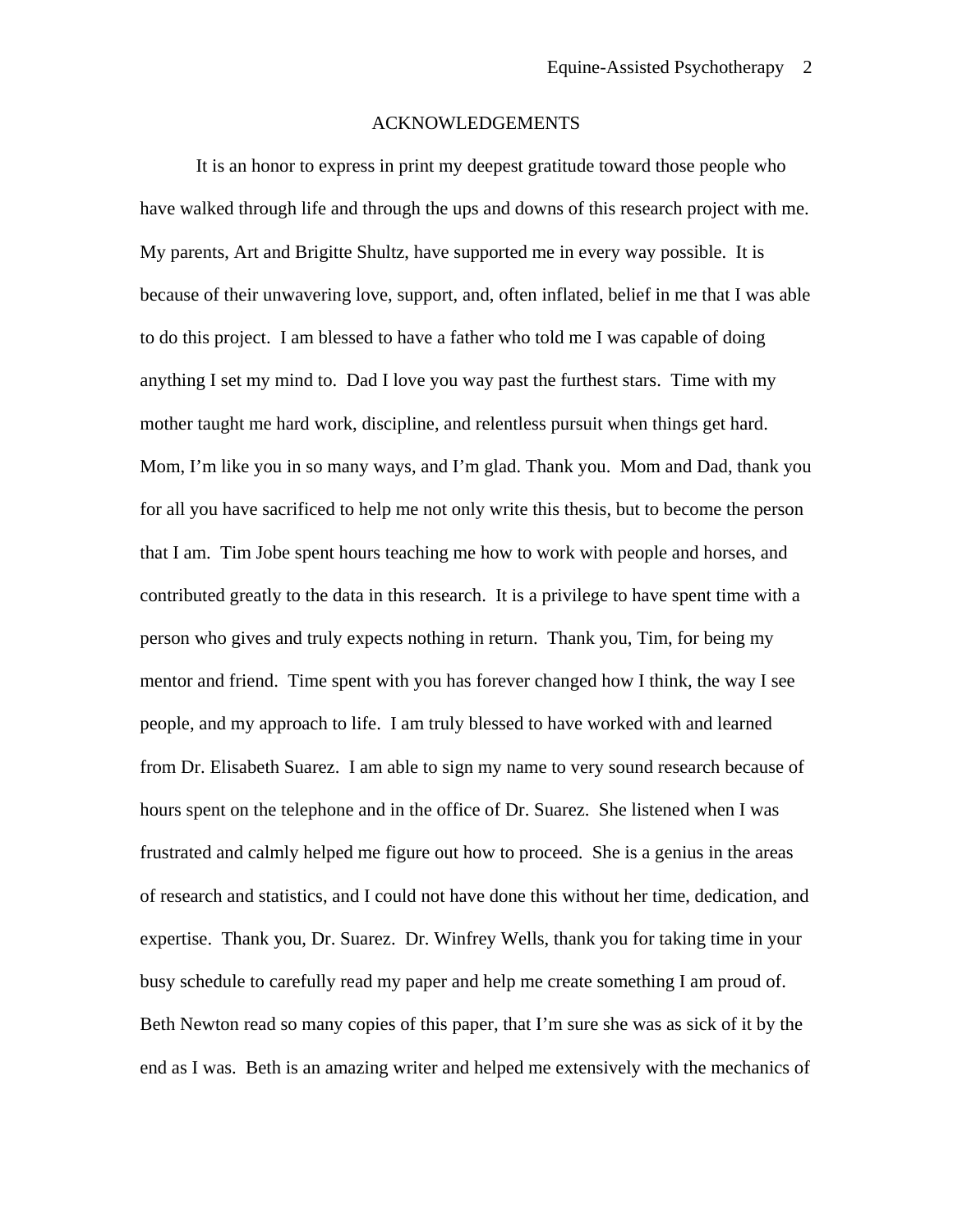this paper. Beth, my dear friend, thank you for walking the journey with me. This research could not have been done without the time and effort of the horse specialists and therapists who went out of their way to collect data from their clients. Getting clients to fill out questionnaires and consent forms is much more difficult and time consuming than most realize, and I appreciate all you did to help me with this project. Thank you Scott Mayfield, Tim Jobe, Sue Peper, Pamela Lindal-Hansum, Nancy Smith, and Dennis Norris. Thank you for dedication to your clients and to the field of Equine Assisted Psychotherapy. In the interest of confidentiality I cannot thank each and every participant, but am greatly indebted to all those who did the hard work of personal growth and change, and filled out the questionnaires to measure that change. Thank you for allowing others to benefit from your experience. It has been an honor to witness redemption in your lives through the use of EAP.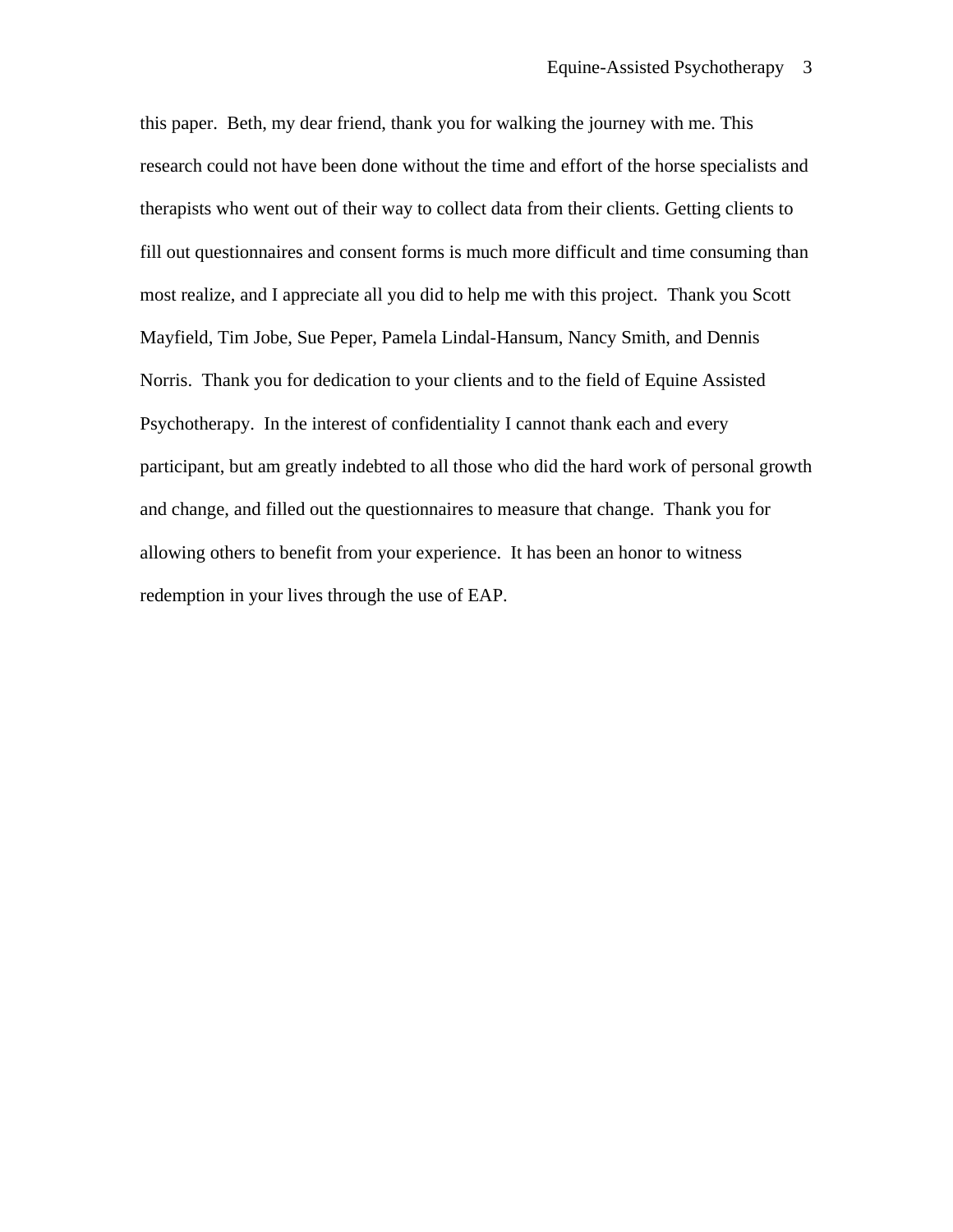## ABSTRACT

The increased need for effective interventions and the difficulty of working with at-risk adolescents have resulted in the design of many non-traditional approaches to therapy for at-risk youth. Equine-assisted psychotherapy (EAP) combines traditional therapeutic interventions with a more innovative component involving relationships and activities with horses. The purpose of this study is to fill a research gap by examining the therapeutic outcomes of EAP in treating at-risk adolescents ages 12-18. The findings suggest that at-risk adolescents who participate in an EAP program experience greater positive therapeutic progress in psychosocial functioning than those who do not participate in an EAP program.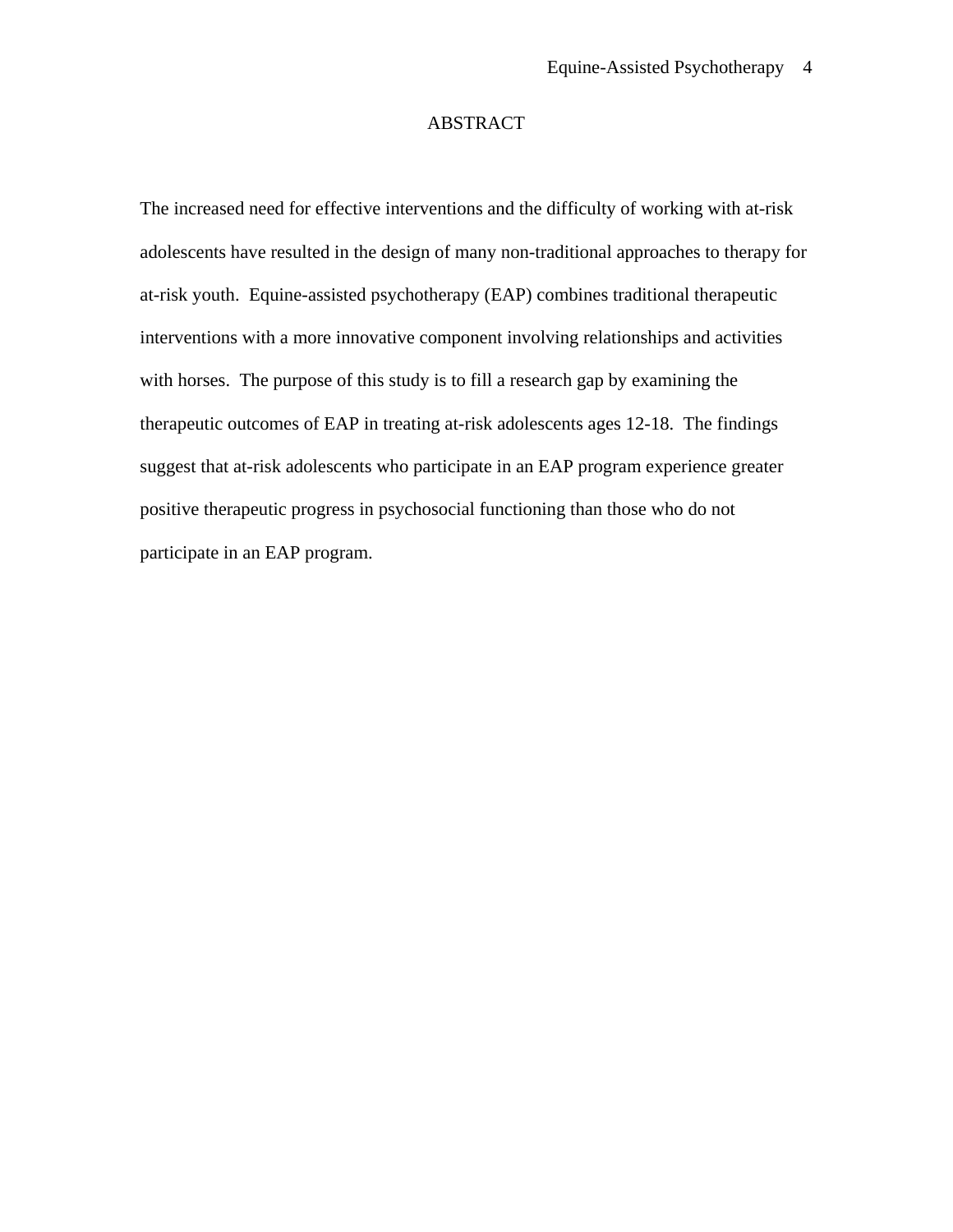# **TABLE OF CONTENTS**

# **CHAPTER I: INTRODUCTION AND LITERATURE REVIEW**

| Effective Therapeutic Approaches in Working with At-Risk Youth29 |
|------------------------------------------------------------------|
|                                                                  |
| <b>CHAPTER II: METHODS</b>                                       |
|                                                                  |
|                                                                  |
|                                                                  |
|                                                                  |
| <b>CHAPTER III: RESULTS</b>                                      |
|                                                                  |
|                                                                  |
|                                                                  |

Intrapersonal Distress on Y-OQ-SR………………………………………………...47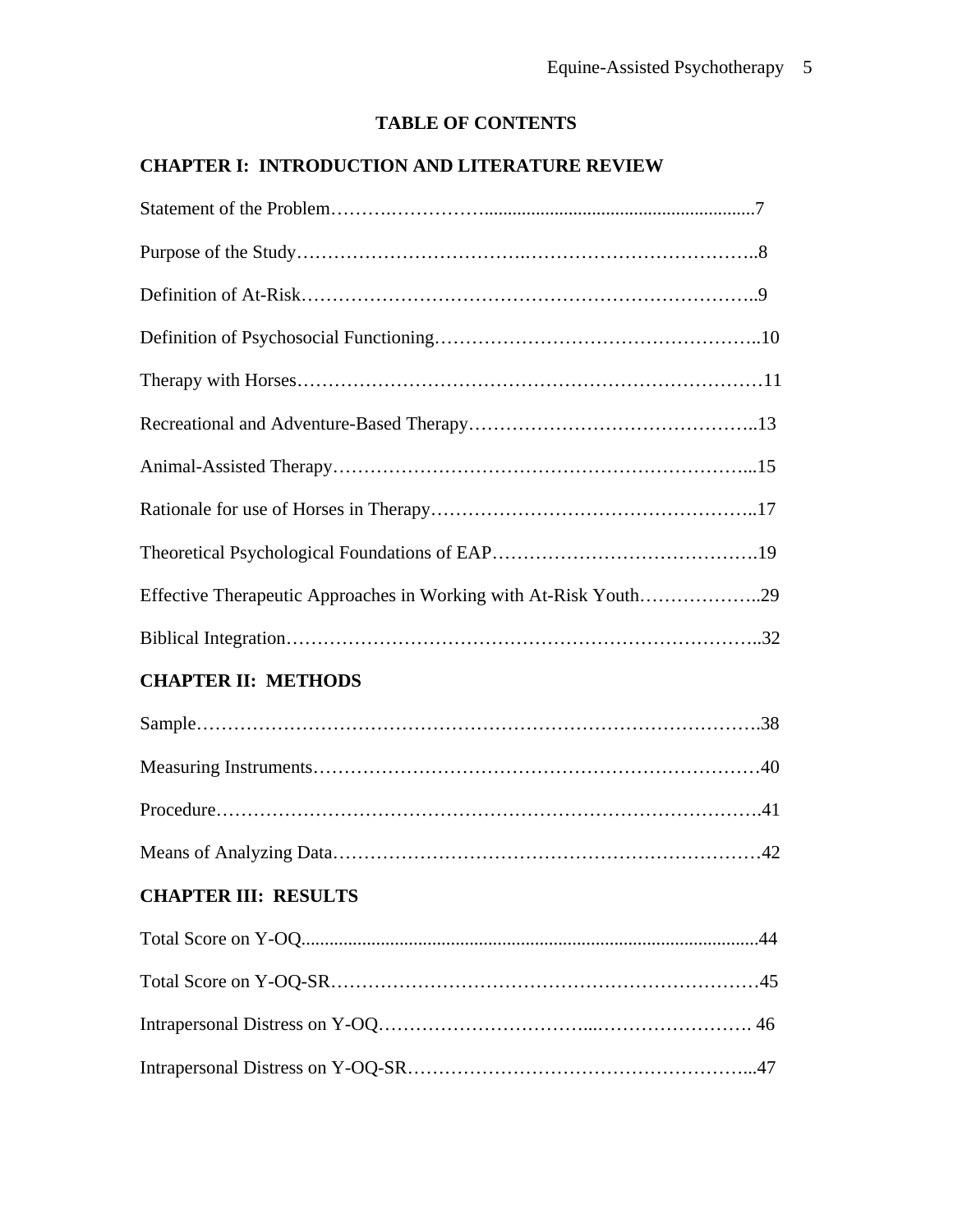| <b>CHAPTER IV: DISCUSSION</b> |  |
|-------------------------------|--|
|                               |  |
|                               |  |
|                               |  |
|                               |  |

Appendixes…………………………………………………………………………..75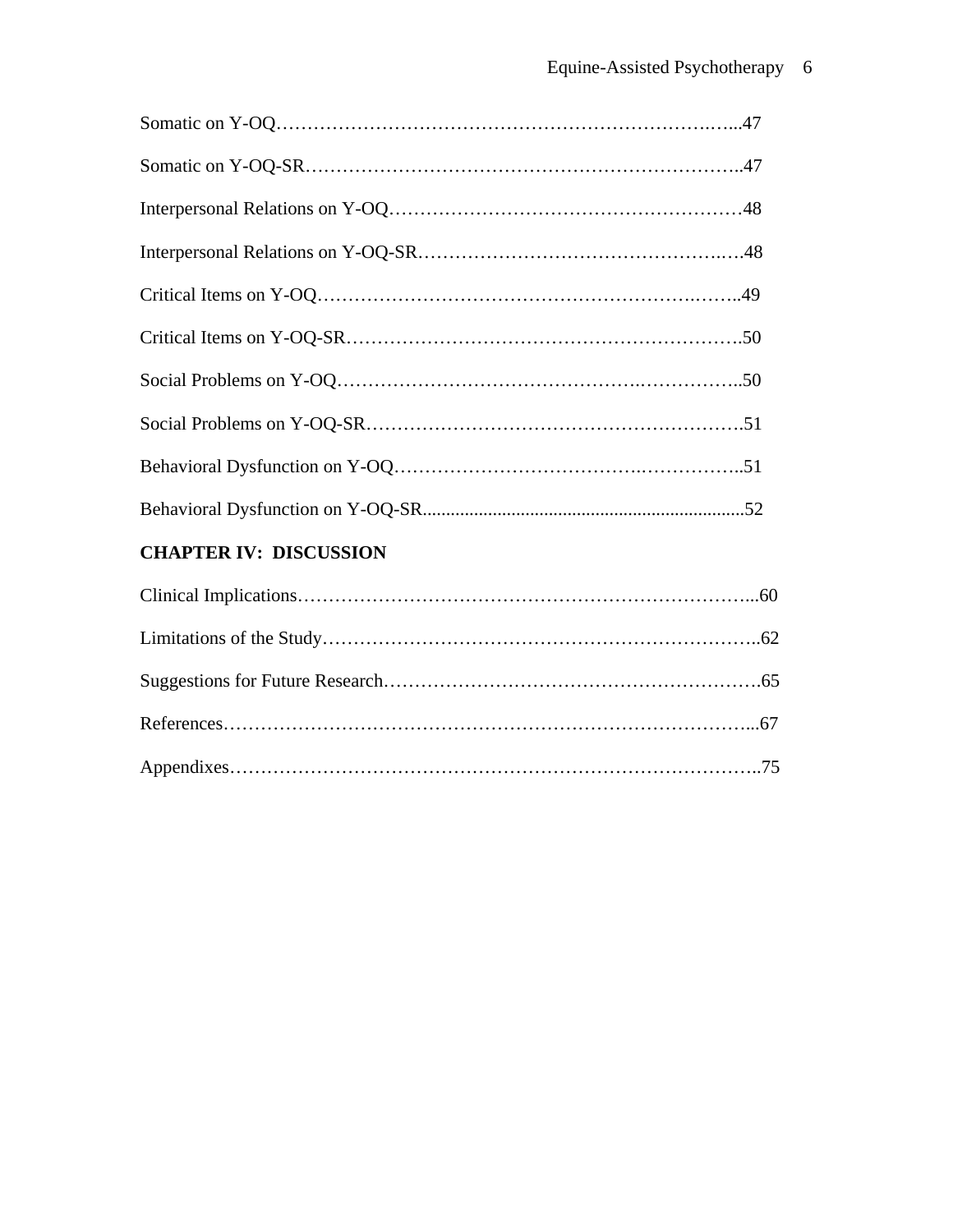## CHAPTER I

## INTRODUCTION AND LITERATURE REVIEW

 This section will make use of the existing literature to define at-risk, psychosocial functioning, and Equine Assisted Psychotherapy (EAP). Due to the pronounced lack of research in EAP, the similarities between EAP and recreational, adventure-based, animalassisted, brief, Gestalt, reality, and rational emotive therapies will be highlighted to make a case for the effectiveness of EAP based upon the merit of research done in these areas and upon the wide acceptance of these types of therapy in the field of counseling. Lastly, a comparison of effective therapeutic approaches in working with at-risk adolescents will be compared to EAP to justify the hypothesis.

## Statement of the Problem

 Mental health professionals and researchers are constantly searching for effective interventions to address the problems of adolescents. The increased need for effective interventions and the difficulty of working with this population have resulted in the design of many non-traditional approaches to therapy for at-risk youth, such as various experiential therapies, animal-assisted therapy, various expressive therapies, wilderness therapy, and adventure-based therapy. EAP is an emerging therapeutic intervention used in a variety of mental health settings, particularly in the treatment of adolescents. EAP is a type of recreational therapy loosely related to animal-assisted therapy. It combines traditional therapeutic interventions with a more innovative component involving relationships and activities with horses. Gestalt, reality, solution-oriented brief therapy,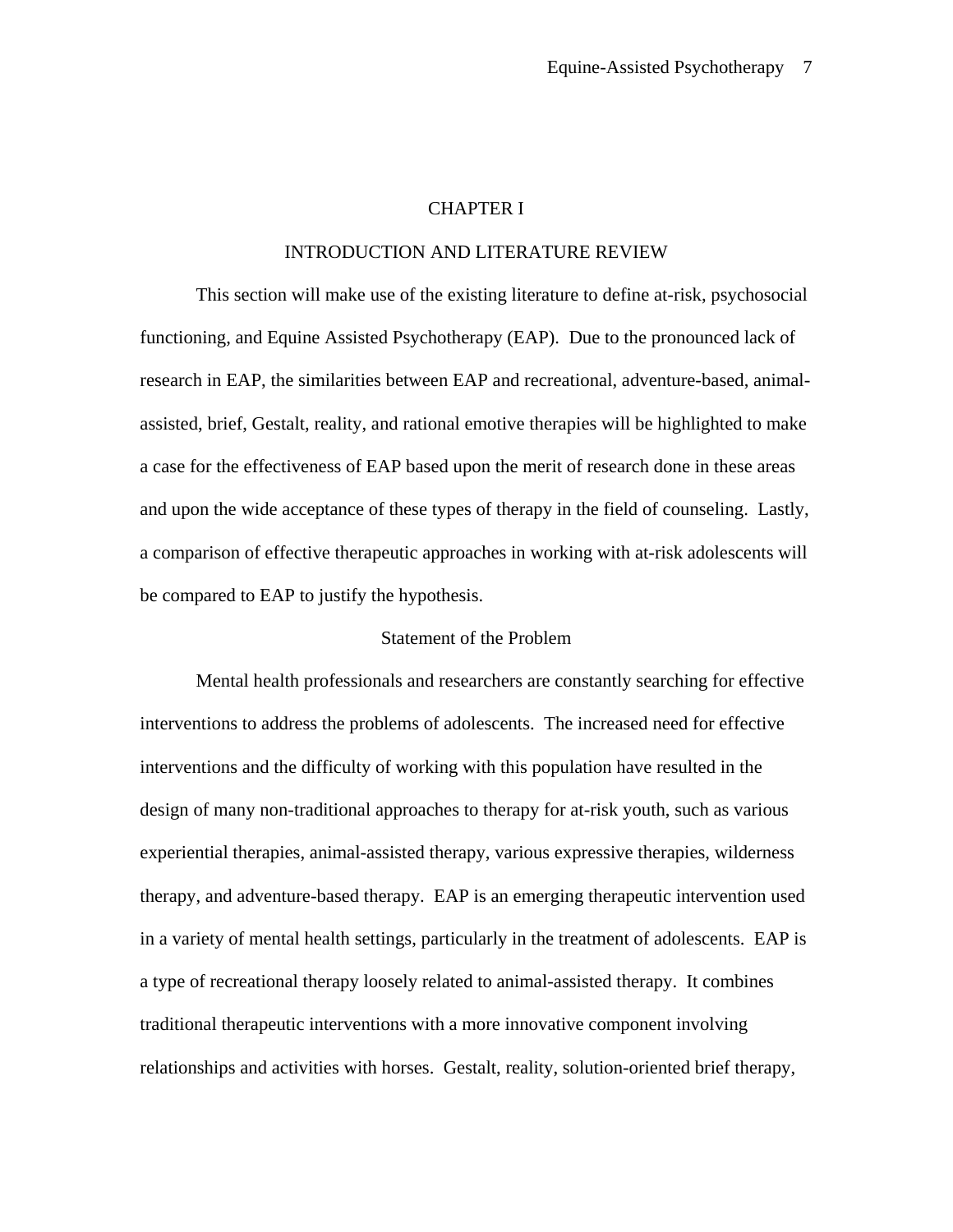and rational-emotive theories form the psychological foundations of EAP. Through aspects of these therapies and components unique to EAP, youths can address and alter maladaptive coping strategies and behaviors in a new and challenging environment. However, currently there is a pronounced lack of quantitative research to substantiate the effectiveness of EAP. The research studies whether participation in an EAP program affects the psychosocial functioning of at-risk adolescents between the ages of 12-18.

#### Purpose of the Study

 The purpose of this study is to fill the research gap by examining the therapeutic outcomes of EAP in treating at-risk youth. Twenty-nine adolescents (15 in the treatment group and 14 in the control group) participated in the study. Clients were given the Youth Outcome Questionnaire Self-Report (Y-OQ-SR) before and after EAP to assess therapeutic outcomes in the areas of behavioral and emotional change. The client's current primary caregiver was given the Youth Outcome Questionnaire (Y-OQ) before and after treatment to obtain additional information and another perspective on changes in psychosocial functioning of the teens. At-risk adolescents living in a residential basic care facility or enrolled in outpatient treatment participated in either group or individual EAP. In individual EAP, the client, at least one horse, a horse specialist, and a therapist were present during each session. Group EAP consisted of four to five clients, at least one horse, a horse specialist, and a therapist. The results of those participating in an EAP program were compared to a control group not receiving any EAP.

 The hypothesis was that at-risk adolescents who participated in an EAP program would experience greater positive therapeutic progress in psychosocial functioning than those who did not participate in an EAP program. EAP is an eclectic form of counseling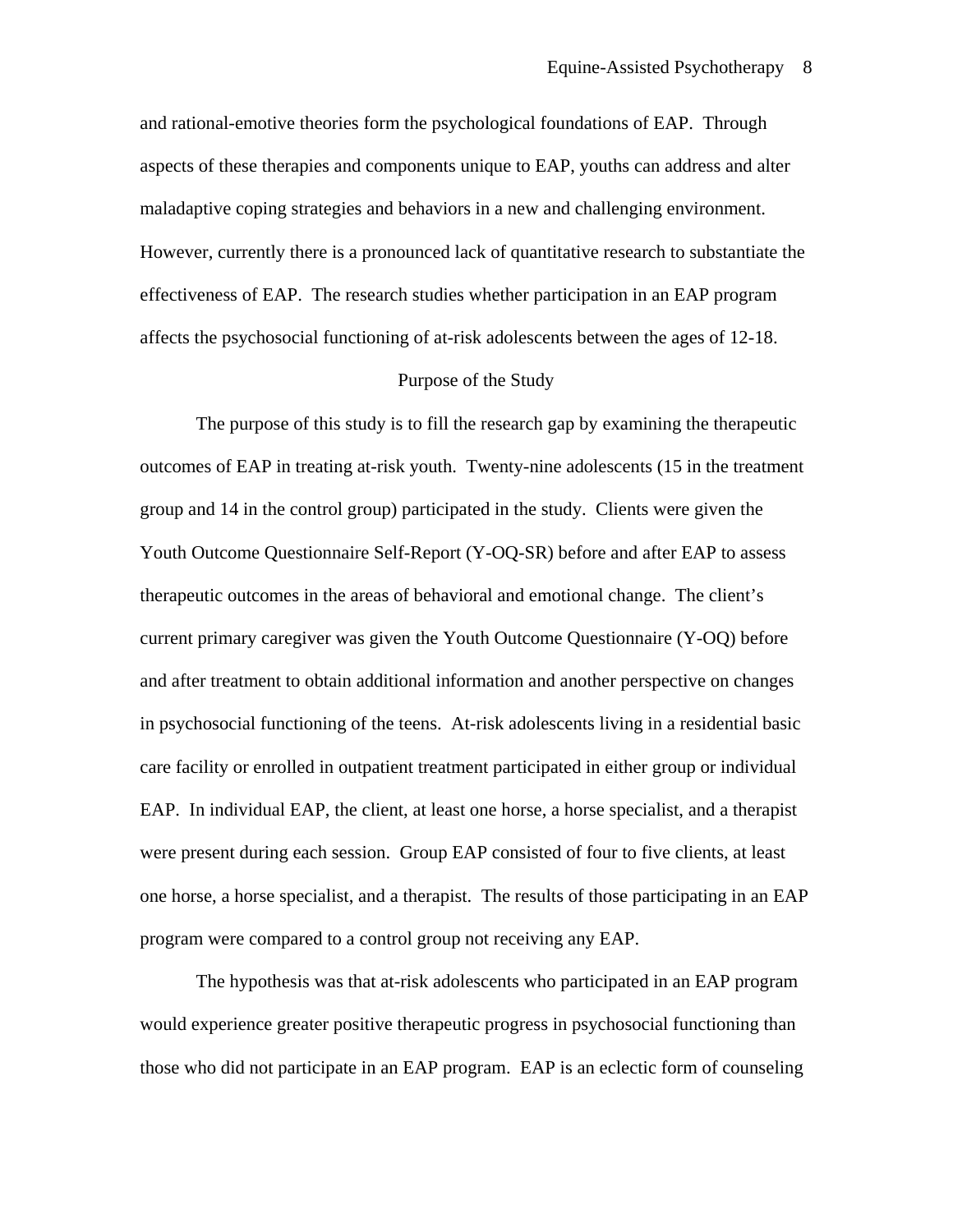that combines various aspects of well-researched theories and types of therapy. Based upon the effectiveness of the various types of therapy that inform EAP, this prediction was justifiable. Research has shown that the whole of eclectic therapy is more effective than the sum of its parts (Small & Supple, 2001). Moreover, traditional talk therapy poses certain limitations, which will be discussed later, in working with adolescents that recreational therapies, including EAP, are able to overcome, which suggests that an outcome study will yield positive results.

## Definition of At-Risk

 According to the office of Justice and Juvenile Detention, a population increase of eight percent in the juvenile detention centers can be expected between 1995 and 2015. (Snyder & Sickmund, 1999, as cited by Autry, 2001). It is possible than an increase in the number of children subjected to various risk factors could provide an explanation for this estimation (Autry, 2001). Certain factors place children at risk of failing to succeed in life. Typically, success is exhibited by the ability to self-support as an adult and the capacity to engage in rewarding relationships with others (Rak & Patterson, 1996). In general, the risk factors hindering success have been defined as, "individual or environmental markers that are related to an increased likelihood that a negative outcome will occur" (Small & Memmo, 2004, pg. 6). Autry delineates the following as risk factors: poverty, physical or learning disabilities, being a victim of crime, abuse and neglect, or having parents who abuse substances (Autry, 2001). In a landmark study of resiliency in which 200 at-risk children were followed for 32 years, Werner and Smith (1992) defined *at-risk,* for the purposes of the study, by the following factors: poverty, perinatal distress, divorce, parental alcoholism, and parental mental illness. According to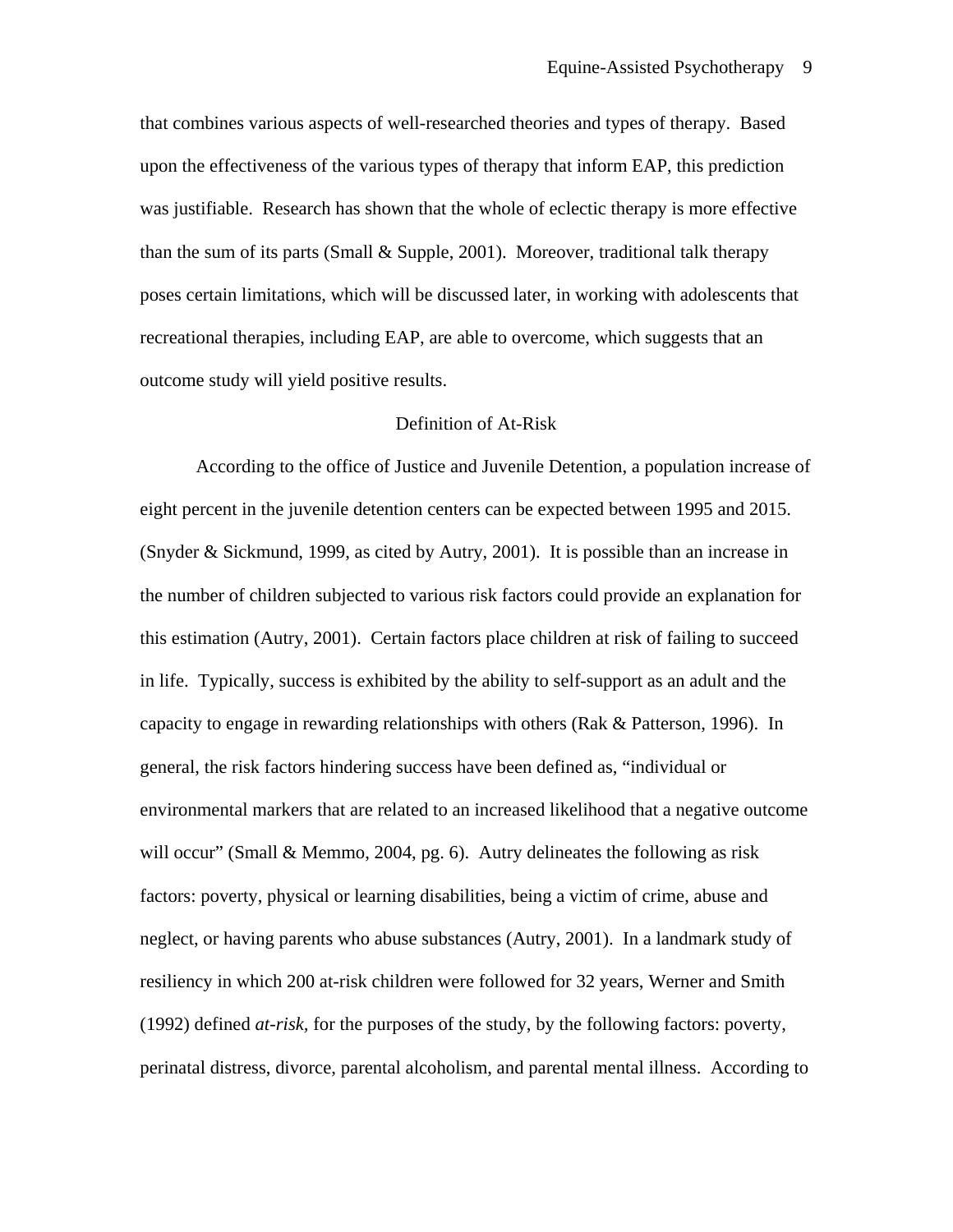a resiliency study by Carl Rak and Lewis Patterson (1996), any of the following place a child *at- risk* of failing to succeed in life: poverty, family discord and disorganization, violence and abuse, substance abuse, congenital defects, low birth weight, perinatal stress, divorce, parental alcoholism, more than four siblings living in the home, parental mental illness, and parents with minimal education. These risk factors were determined through a comprehensive review of researchers' functional definition of *at-risk*, and through an analysis of the research which supports each of these as constituting a circumstance which places a child *at-risk* (Rak & Patterson, 1996). Werner and Smith (1982) found that the type of risk factors are less significant than the number of risk factors present in the life of a child. When the aforementioned risk factors accumulate in the life of a child, there is a tendency towards negative outcomes, such as school failure, psychiatric illness, criminal involvement, vocational instability, and poor social relationship later in life, regardless of which specific risk factors are operative. The damaging effects of multiple risk factors apply across gender, race, culture, and disability category. Werner and Smith (1982) found that four or more risk factors are indicative of high-risk. For the purposes of this study, an adolescent exhibiting three or more of the 12 risk factors set forth by Rak and Patterson were considered at-risk. Three risk factors were chosen to include adolescents who are moderately at-risk, thereby allowing the results of this study to generalize to a larger portion of the adolescent at-risk population.

## Definition of Psychosocial Functioning

In this study the definition put forward by the Y-OQ for psychosocial functioning will be utilized. The Y-OQ measures the therapeutic progress of adolescents receiving mental health intervention. The total score is used for the assessment of overall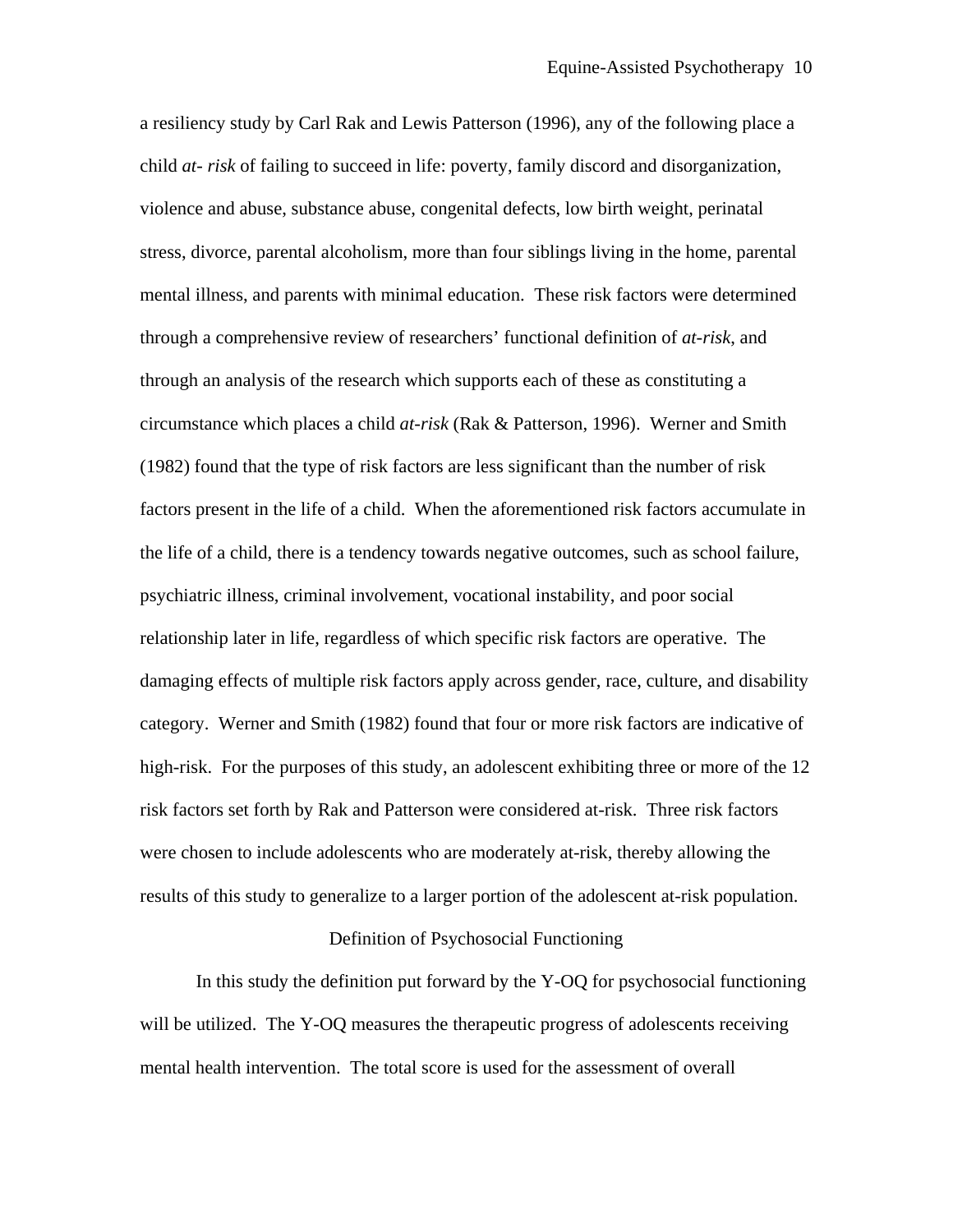"psychosocial functioning." *Psychosocial functioning* is best defined by the six subscales of psychosocial functioning of the Y-OQ and Y-OQ-SR, because they are used in the calculation of a total Y-OQ score. The six subscales are: 1) Intra-personal distress, such as anxiety, depression, and hopelessness, 2) somatic or physical complaints, 3) interpersonal relations, such as aggressiveness, arguing, and defiance, 4) social problems, such as truancy or substance abuse, 5) behavioral dysfunctions, such as concentration or ability to handle frustrations, and 6) critical items or clinical factors, such as paranoia, obsessive compulsive disorder, suicide, or eating disorders. The Y-OQ-SR was normed on youths aged 12-18 (Burlingame, et al., 2001). Therefore, only subjects in this study that were within this age range participated. This study assessed the level at which each client was able to function within all six domains, and the combination of each area determined the overall level of psychosocial functioning.

## Therapy with Horses (EAP)

 In this study, *EAP program* encompasses both individual and group EAP, but only studies EAP and not any other type of therapy in which horses are used. Equine-Assisted Psychotherapy is often equated with Equine-Facilitated Psychotherapy (EFP). The two are similar in many ways, but they are quite different in practice and theoretical psychological foundations. EFP and EAP are both experiential psychotherapies done with either groups or individuals and involve horses. Both include handling, lunging, grooming, and some riding (Kersten & Thomas, 2004; NARHA, 2003). However, EFP often includes vaulting, the "art of dance/gymnastics on the back of a moving horse" (Coburn as quoted in Vidrine, 2002, p. 588). It also relies more heavily on riding than does EAP (NARHA, 2003). EAP does primarily "ground work" with horses, because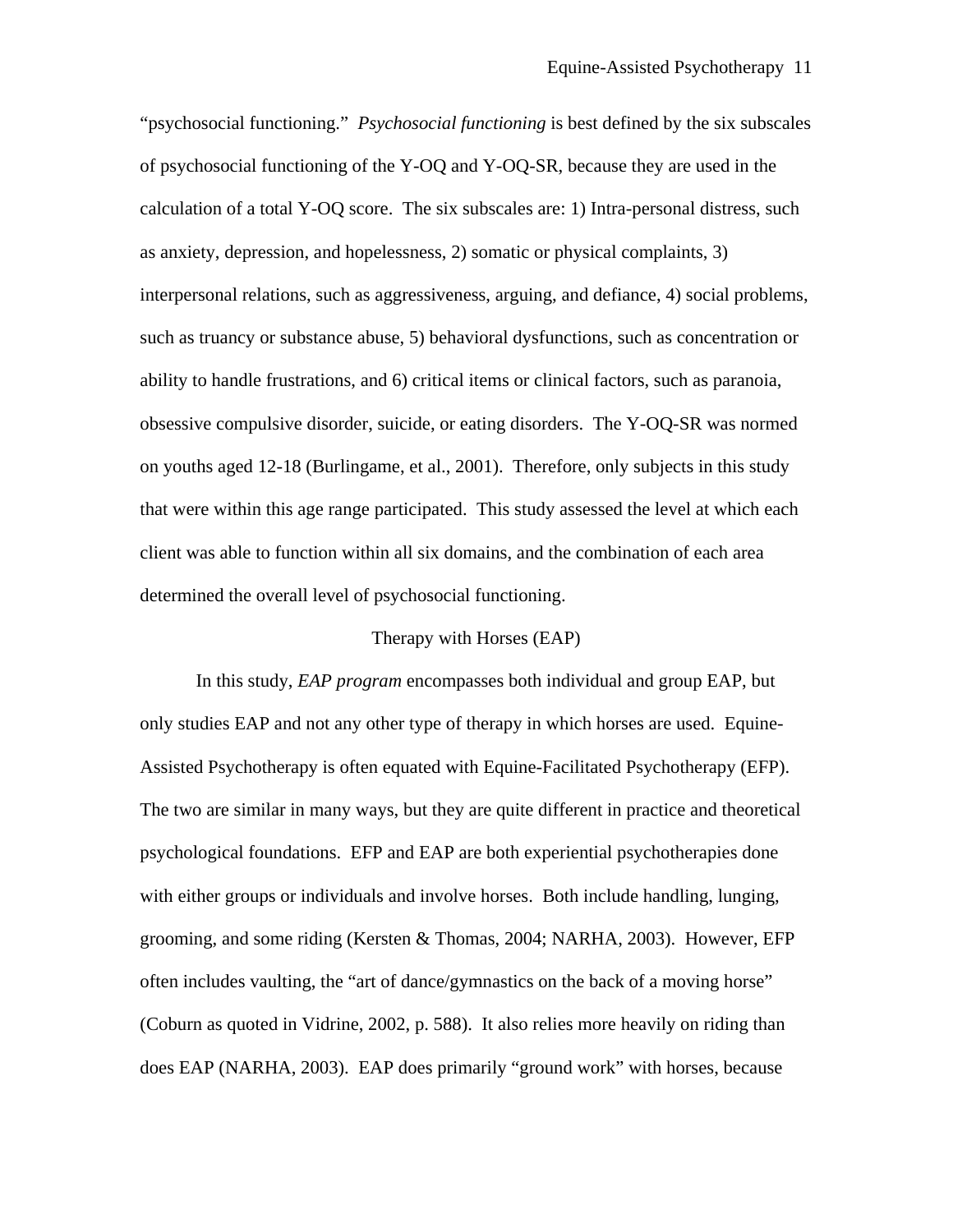EAP practitioners believe that "ground activities with the horses provide better opportunities for growth and learning" (Kersten & Thomas, 2004). "Ground work" involves any activity in which the client is not riding the horse. The assumption is that with ground-based activities clients are better able to formulate solutions, because the horse is merely an instrument for this process, rather than the primary focus. Riding necessitates more emphasis on the counselor's instruction and direction. Moreover, relationship issues and client issues become more apparent on the ground because the client is not as mentally occupied as when on the horse's back (Kersten & Thomas, 2004).

 The centrality of riding in EFP results in a philosophy of change that is quite different from that of EAP. Schultz (1999) speaks of the fundamental connection between movement and human development in an article that describes a form of mounted activity closely resembling vaulting. Schultz argues that mounted experience provides a feeling of security and predictability in the child's world. EAP believes activities with horses are often intimidating and frustrating, and within this context issues surface, allowing for changes to occur. According to EAP, change does not primarily occur because of a feeling of security and predictability, but because, generally, people are uncomfortable around horses due to a horse's size and unpredictability (Kersten & Thomas, 2004). EFP and EAP are not synonymous, and, therefore, research on EFP cannot be generalized to EAP.

 EAP should not be confused with hippotherapy either, which is physical, occupational, or speech therapy using a horse, and it utilizes the rhythmic properties of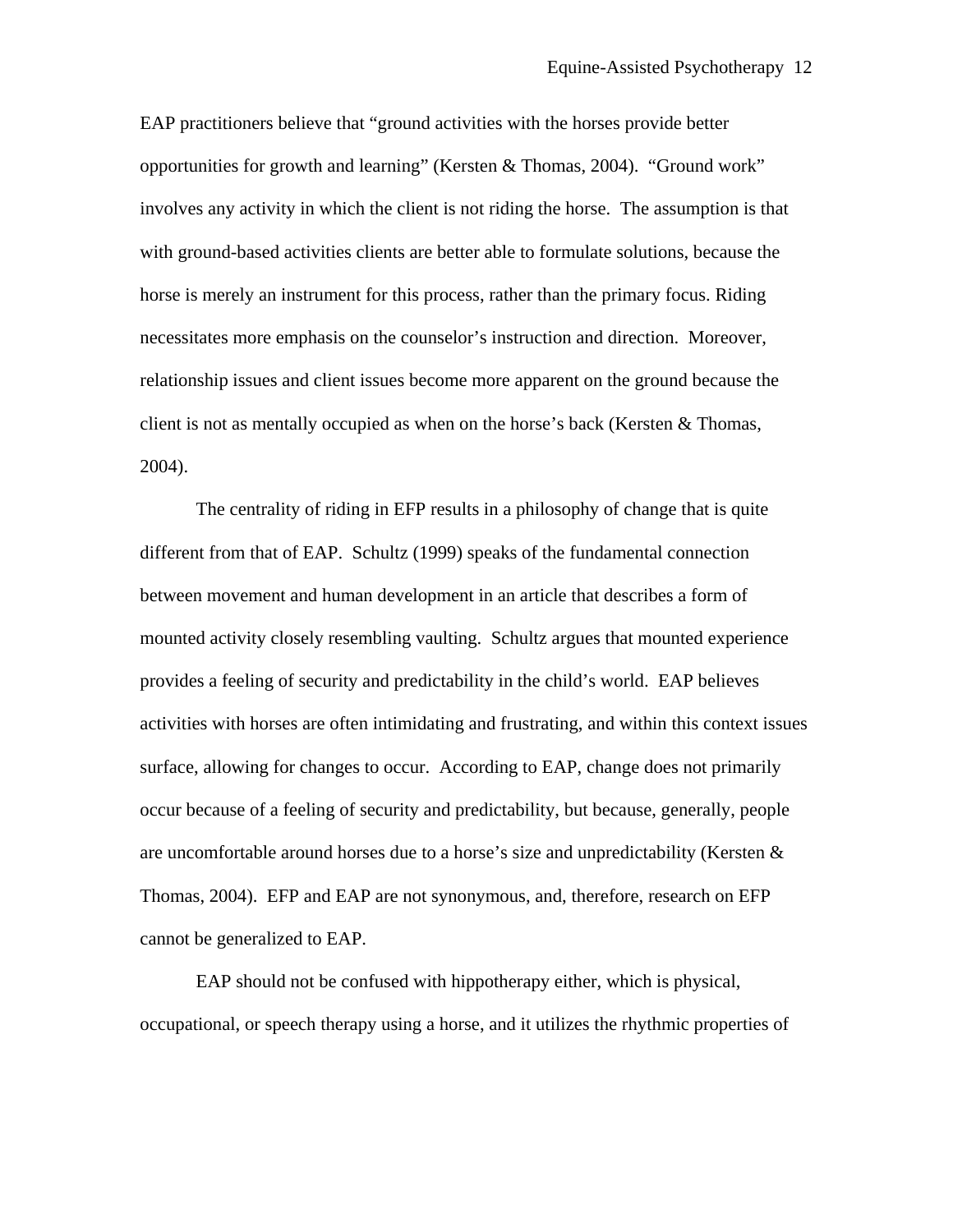horseback riding in working with the physical limitations of clients (NARHA, 2003). Again, research on hippotherapy cannot be applied to EAP.

 EAP is guided by treatment plans and diagnoses, and is facilitated by a licensed mental health professional and a qualified equine professional. The horse professional is primarily responsible for safety and for observing the behavior of the horse, because the horse's reaction to the client is as powerful as the client's response to the horse. The mental health professional is primarily responsible for the therapeutic aspects of the session, although it should be noted that in practice it is quite common for these two roles to overlap (Kersten & Thomas, 2004).

 Tim Jobe, one of the board members of EAGALA (the EAP certification organization), says that EAP is not horsemanship, it is "lifemanship" (personal communication, June 3, 2005). Horse knowledge is not the goal of EAP. The focus is on the *process* of participating in an activity with horses, and the client's behavior and response is central. The experiential aspect of EAP allows a client's behaviors and emotions to surface in a way that traditional talk therapy does not allow (Kimberl, 2002). Mayberry (1978, as cited in Greenwald 2000) believes that interventions involving activities with horses can help at-risk youth traverse chaotic life circumstances and give them a paradigm for success and positive peer interactions.

#### Recreational and Adventure-Based Therapy

 As the number of at-risk adolescents continues to increase in the United States, the increased need for effective interventions has led to the development of recreational therapies that may be defined as, "professional therapy programs featuring adventure and/or outdoor activities and utilizing carefully planned assessments and interventions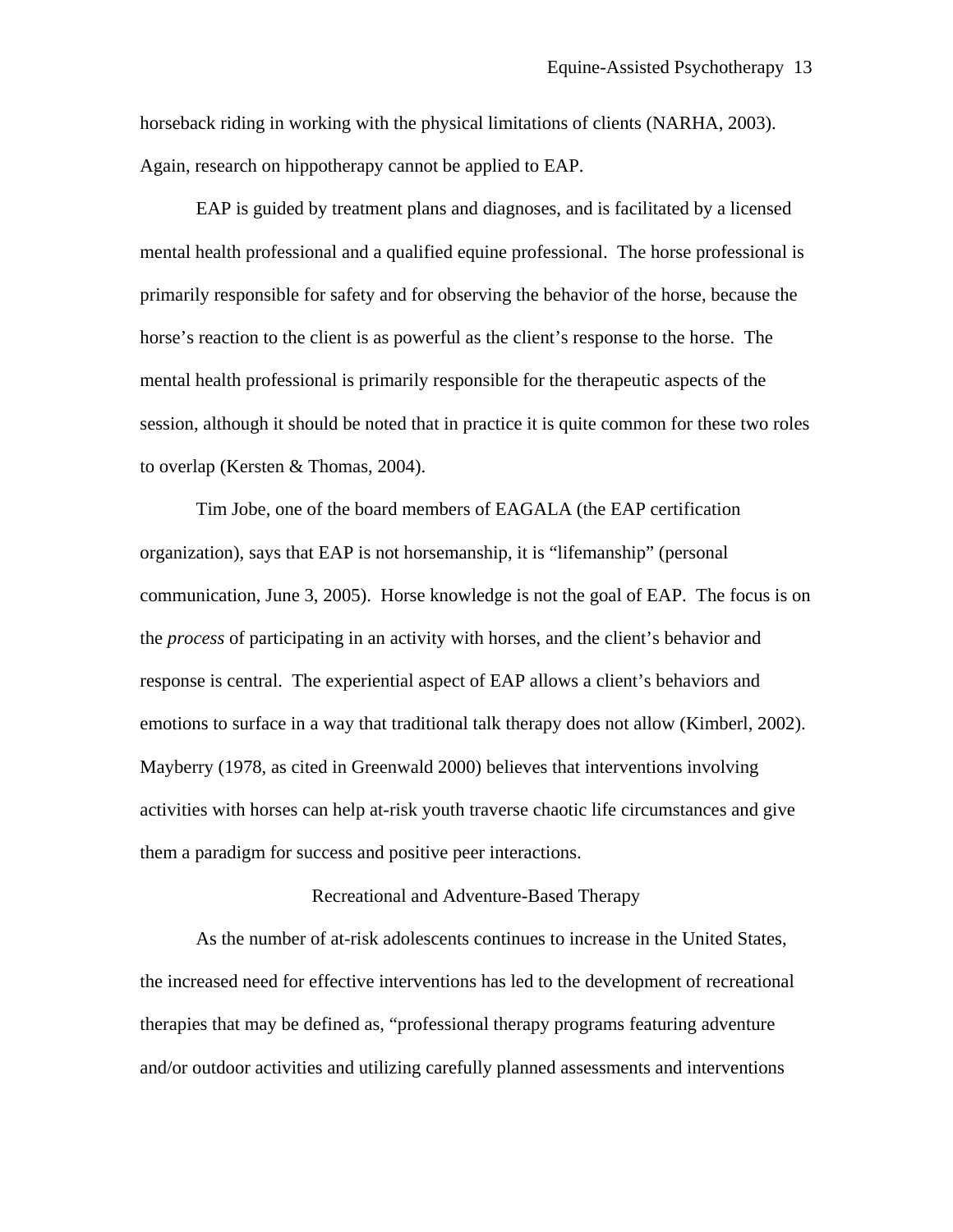that can be used for both the amelioration of a disability or limitation, as well as for the optimization of overall functioning and improved health" (Ewert, McCormick, & Voight, 2001, p. 108). Adventure-based counseling uses a carefully sequenced and processed series of experiential activities to elicit behavior change (Autry, 2001). EAP combines adventure-based and recreational therapy. While the outdoor environment or activities with horses may have inherent therapeutic value, this alone does not create a therapy program. Assessment of the current needs and functioning of the client, appropriate diagnosis of the issues, the creation of treatment goals and a treatment plan, and then subsequent interventions are the major distinctions between an outdoor experiential program and recreational or adventure-based therapy (Davis-Berman & Berman, 1995). Likewise, the same characteristics distinguish a horsemanship or horseback riding program from an EAP program.

 Recreational and adventure therapies may overcome some of the limitations of traditional therapy in counseling adolescents. Most traditional therapies rely almost exclusively on language as a medium for change, which may not be the most effective way to facilitate change in all clients. Some clients' verbal skills may not be fully developed, or a diagnosis such as attention hyperactivity disorder may make focusing on or responding to verbal interactions a less effective intervention. In addition, verbal approaches to therapy may also be ineffective with clients who are highly verbal and over-rationalize or intellectualize as a result (Davis-Berman & Berman, 1995). Furthermore, the confines of an office may be intimidating or constraining for some clients. Recreational therapy such as EAP is an intervention that may address some of the limitations of talk therapy in an effective and engaging manner.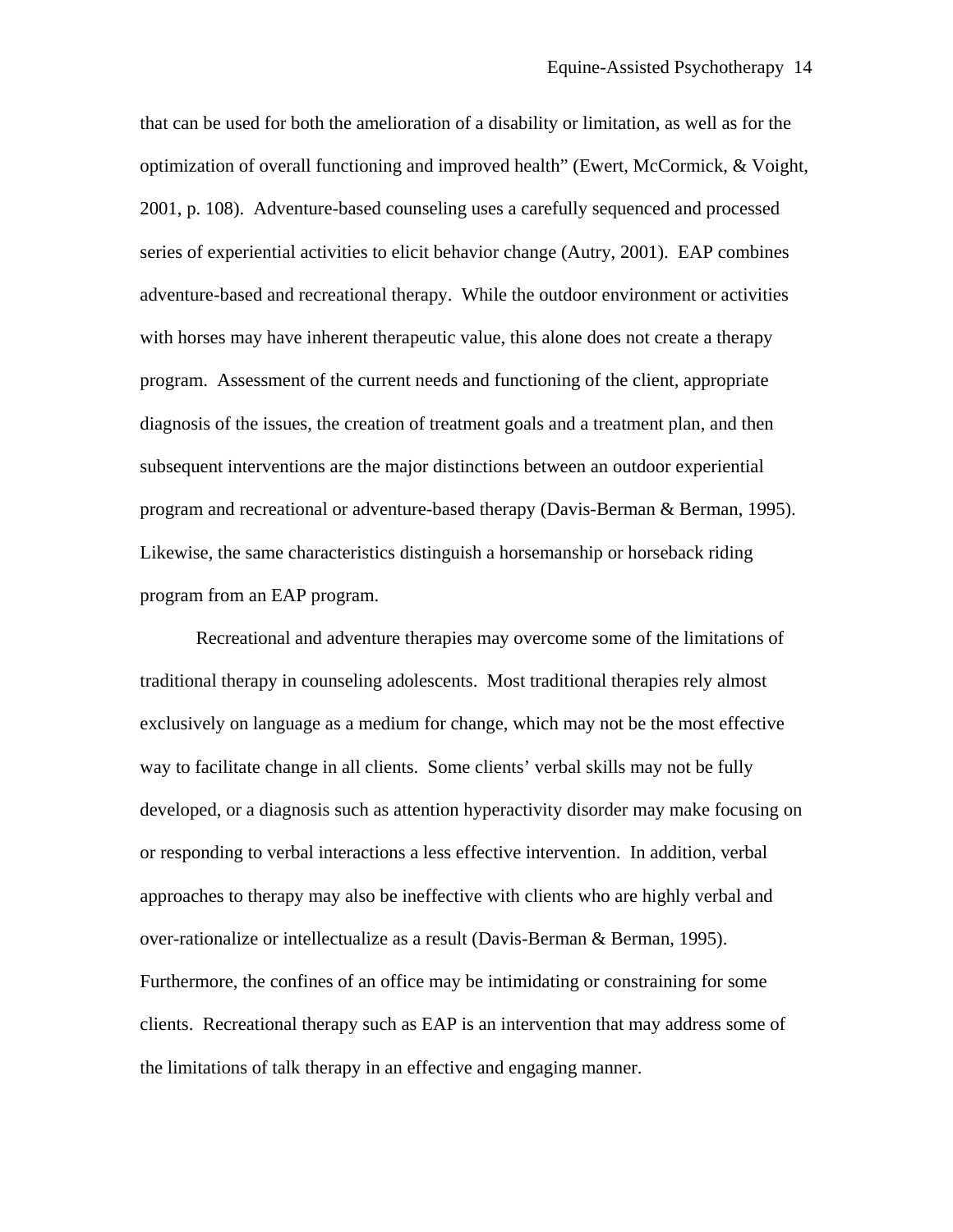Empirical investigation of adventure therapy has been limited and difficult to achieve due to the variability in adventure programming and its employment in multiple settings (Caldwell, 2001). Nonetheless, some insightful studies have been performed. In a review of the existing literature, the NIDRR project documented the effective use of therapeutic recreation with children and adults with schizophrenia, depression, bipolar disorder, substance abuse, developmental delays, trauma experiences, eating disorders, physical disabilities, and anxiety disorders (ATRA, 2004). Research to date also suggests effectiveness in enhancing self-concept, self-esteem, and an internal locus of control in at-risk adolescents (Hayden, 2005). EAP as a type of recreational and adventure-based therapy is likely to produce similar therapeutic outcomes in work with at-risk adolescents.

### Animal-Assisted Therapy

 The psychological, social, and physical benefits of animal companionship have been reported for various populations (Mallon, 1992). The media, popular publications, and professional literature "indicate that companion animals can improve the physical and emotional health of people, as well as provide companionship, reduce isolation, and possibly contribute to the development of responsible independent behavior" (Mallon, 1992). As early as 1699 John Locke advocated, "giving children dogs, squirrels, birds, or any such thing as to look after as a means of encouraging them to develop tender feelings and a sense of responsibility for others" (as cited in Parshall, 2003, p. 47). The earliest documentation of animals used as adjuncts to therapy was in the late 1700's at the York retreat for the mentally ill (Heimlich, 2001). Boris Levinson was the first to empirically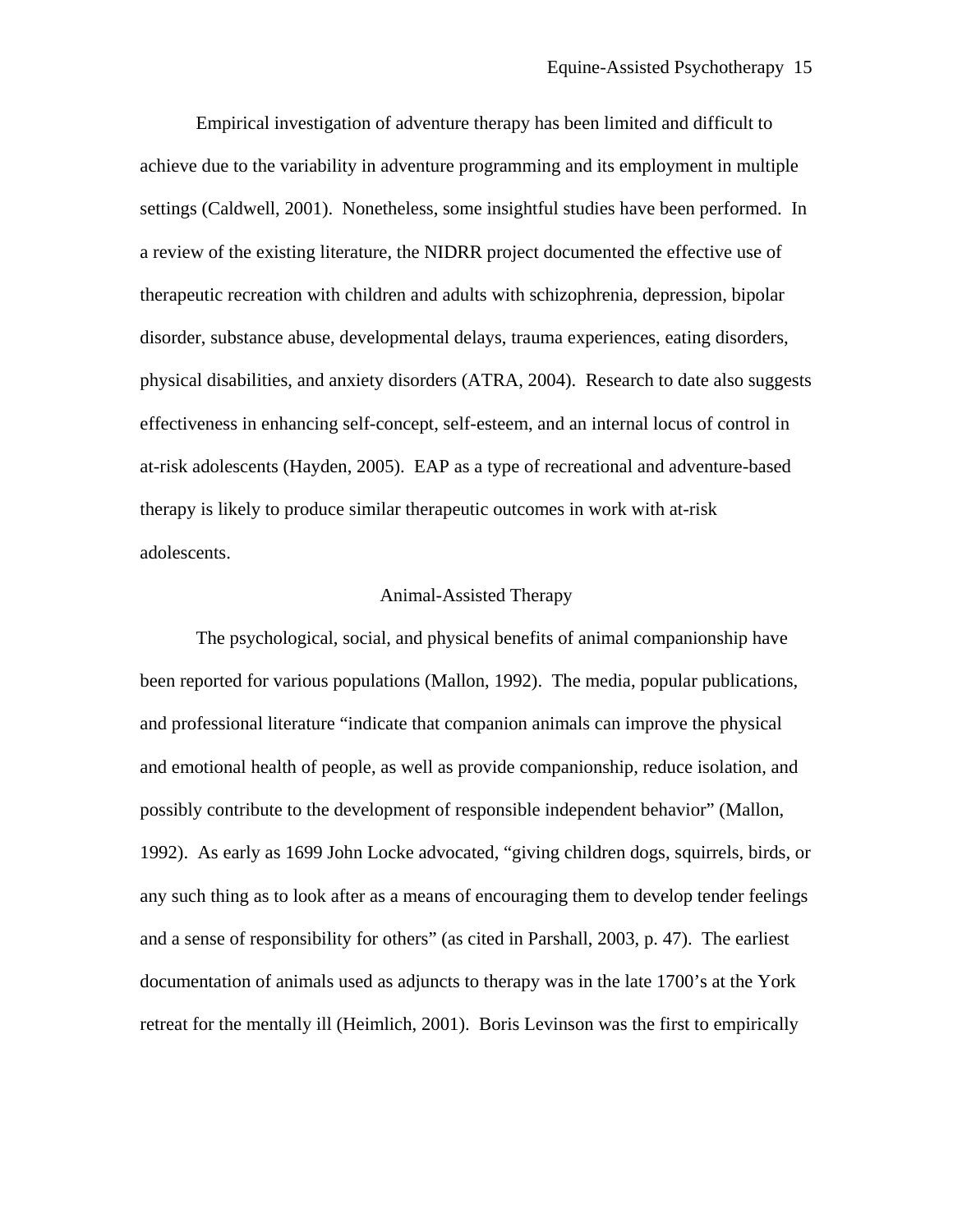investigate the use of animals in therapy and increase the awareness of the potential benefits of animals as co-facilitators in therapy (Heimlich, 2001).

 Heimlich (2001) summarized the numerous physical benefits of human-animal interactions. The most significant application for counseling relates to the social benefits that result from this interaction. Heimlich (2001) states that interface with animals seems to foster socialization, increase responsiveness, facilitate mental alertness, and enhance an outward focus on the environment. While these benefits are realized in the absence of therapy, they also inform the animal-assisted therapeutic process. When animals are used as "co-therapists" the benefits are even more profound.

 Animal assisted therapy (AAT) has been effective in reducing the symptoms of youths with attention deficit disorder (Hayden, 2005). A qualitative study done at Colorado State University showed that two emotionally disturbed boys (ages 11 and 12) who had not responded successfully to traditional therapy and who participated in AAT with a dog showed growth in several areas. At the end of the study they demonstrated more confidence, greater ability to pay attention in class, less hyperactivity, an increase in social skills, and less oppositional behavior than they had before the sessions (Kogan, Granger, Fitchett, Helmer, & Young, 1999).

 AAT has been used effectively in counseling children who were crack babies (Burke, 1992). It is effective with residential children who have significant behavioral, emotional, and academic difficulties (Mallon, 1992). AAT has had positive results with the depression of college students (Folse, Minder, Aycock, & Santana, 1994) and women in prison (Walsh & Mertin, 1994). It has also produced statistically significant reductions in anxiety scores for patients with psychotic or mood disorders (Barker & Dawson,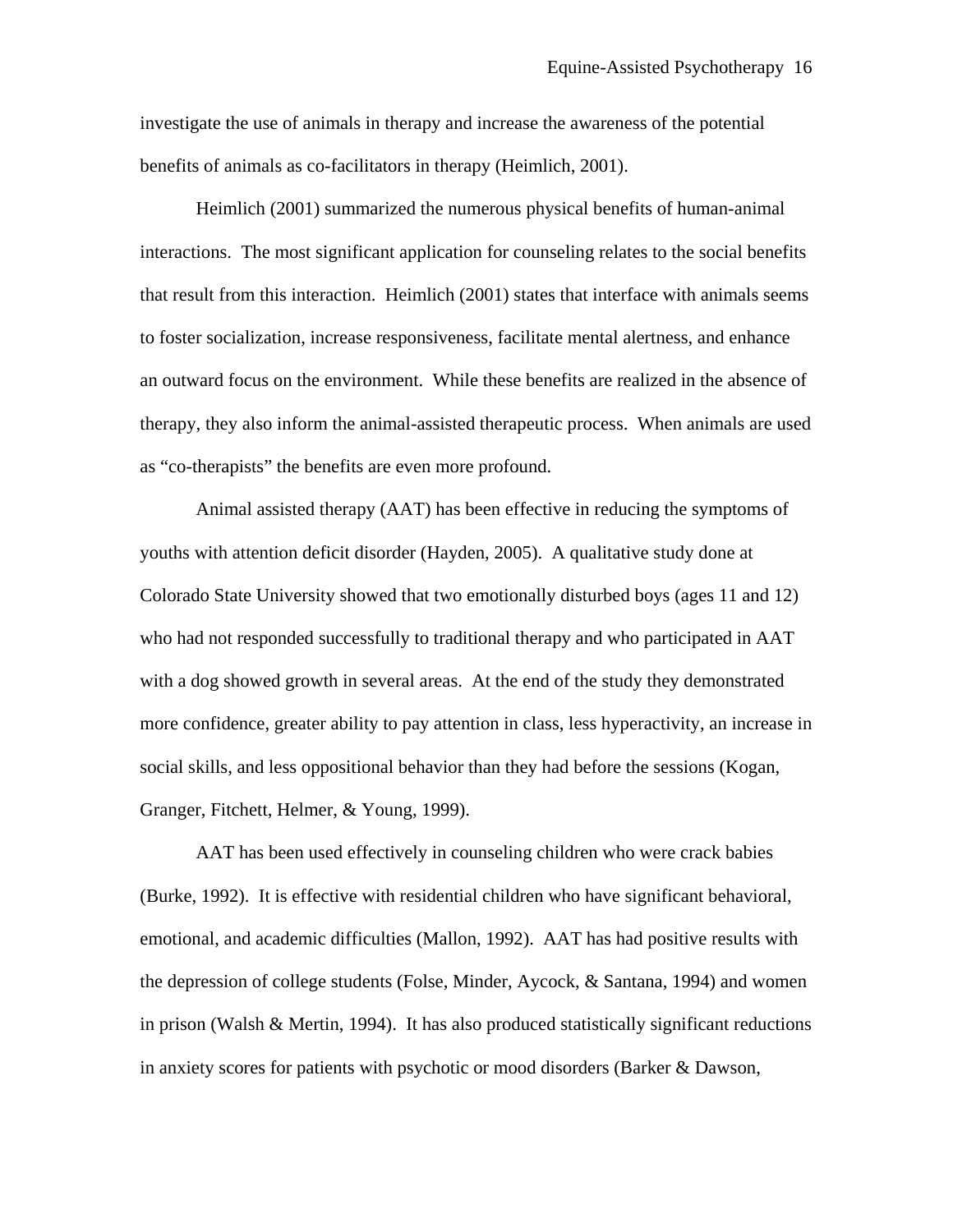1998). AAT has also been highly effective in reducing emotional and behavioral anger in adolescents who were subjected to some form of parental brutality (Hanselman, 2001).

 It has been proposed that AAT is effective primarily because pets provide "the bridge to decrease the initial shock incidental to encountering a therapist or beginning a new group therapeutic process" (Mallon, 1992, p. 54). The animals in AAT are thought to provide unconditional positive regard and warmth which the client then attaches to the therapist by virtue of the therapist's relationship with the animal. While it is likely that these benefits could also be seen when the animal used as co-therapist is a horse, none of these studies involved horses. Much of the research done on AAT can be applied to EAP because horses are indeed animals, but the use of horses carries with it many therapeutic benefits that cannot be compared to therapy with pets such as dogs and cats.

### Rationale for Use of Horses in Therapy

 Horses provide many therapeutic benefits in addition to those seen from other animals. The most obvious difference between horses and other animals typically used in therapy is their size, which is between 800 and 2,000 pounds. The size and power of horses naturally intimidate clients and provide an opportunity to overcome fear and develop confidence. They provide poignant metaphors when dealing with intimidating and challenging life circumstances (Kersten & Thomas, 2004).

 Horses are like people in that they are social animals. "They have defined roles within their herds. They would rather be with their peers. They have distinct personalities, attitudes, and moods. An approach that seems to work with one horse, does not necessarily work with another. At times, they seem stubborn and defiant. They also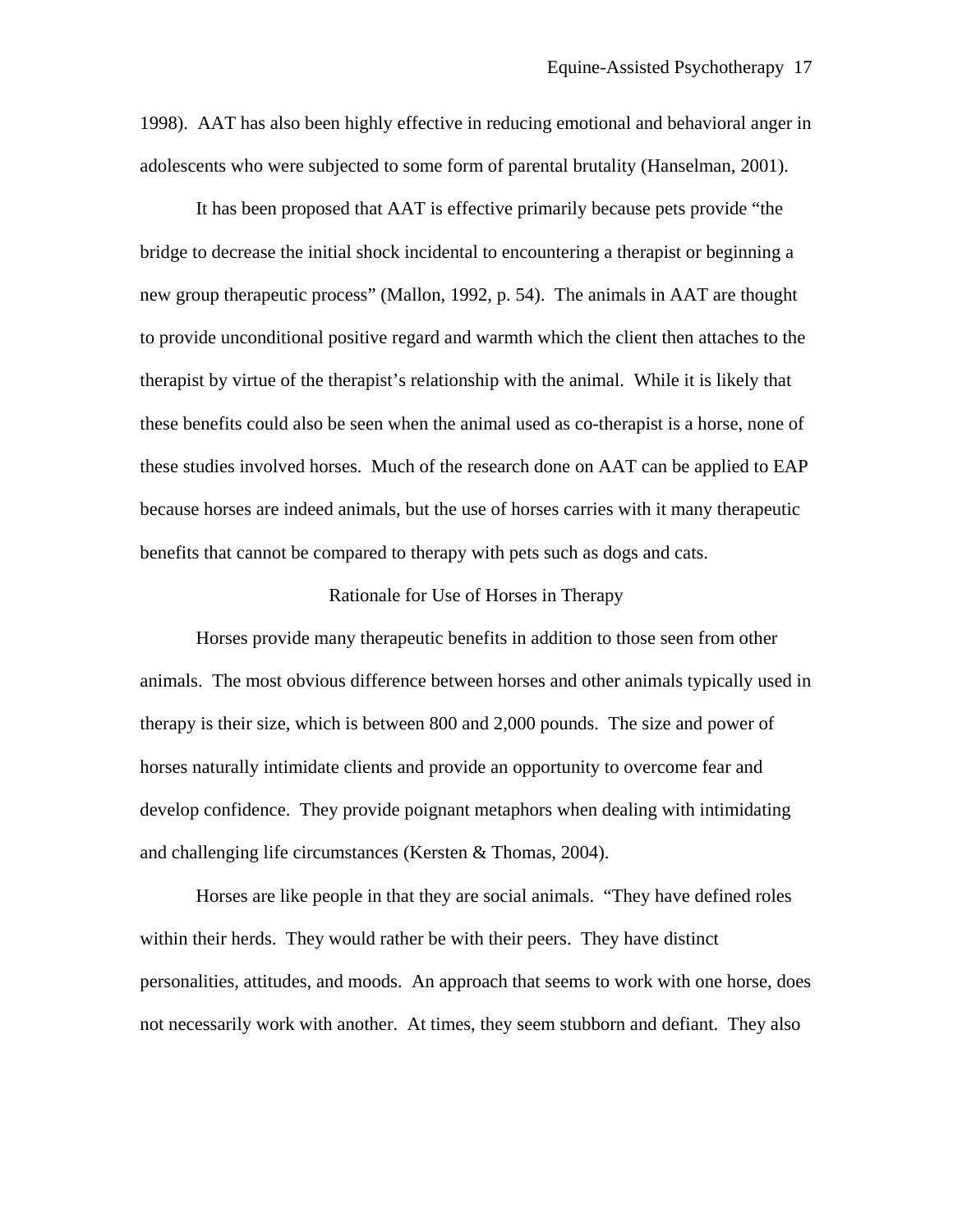like to play and enjoy themselves (Kersten & Thomas, 2004). Through the use of horses an enormous amount of metaphorical learning can be achieved.

 Horses also provide a wonderful metaphor for human relationships. Youths are often forced to change their behavior in order to change the behavior of the horse, thereby taking responsibility for their own behaviors. Relationship with horses teaches the fine line between aggression and assertion. Clients can learn the basics of respect, problemownership, and maintaining healthy relationships through their interaction with horses (Kersten & Thomas, 2004).

 Caring for and working with horses requires effort. Horses can help youths learn the rewards of hard work and delayed gratification. Youths learn that success follows physical and mental engagement, which is a valuable life lesson (Kersten & Thomas, 2004).

 Most importantly, horses have the ability to mirror human body language. They "read the client's non-verbal communication and react to it" (Kersten & Thomas, 2004, p. 13). Horses may teach humans to send congruent messages with both spoken and body language (Rector, 1992). McCormick and McCormick (1997) believe that through the relationship with horses, people are able to lower their defenses and habitual reactivity and become more receptive to new ideas and behaviors. Clients must abandon verbal communication, which allows for an acute awareness of their own body and intentions. Horses are able to *show* clients their behavior in a manner that could be taken as mockery if the therapist were to mirror the client in the same way. Horses foster change and provide healing by responding to sensory and somatic experiences in a way therapists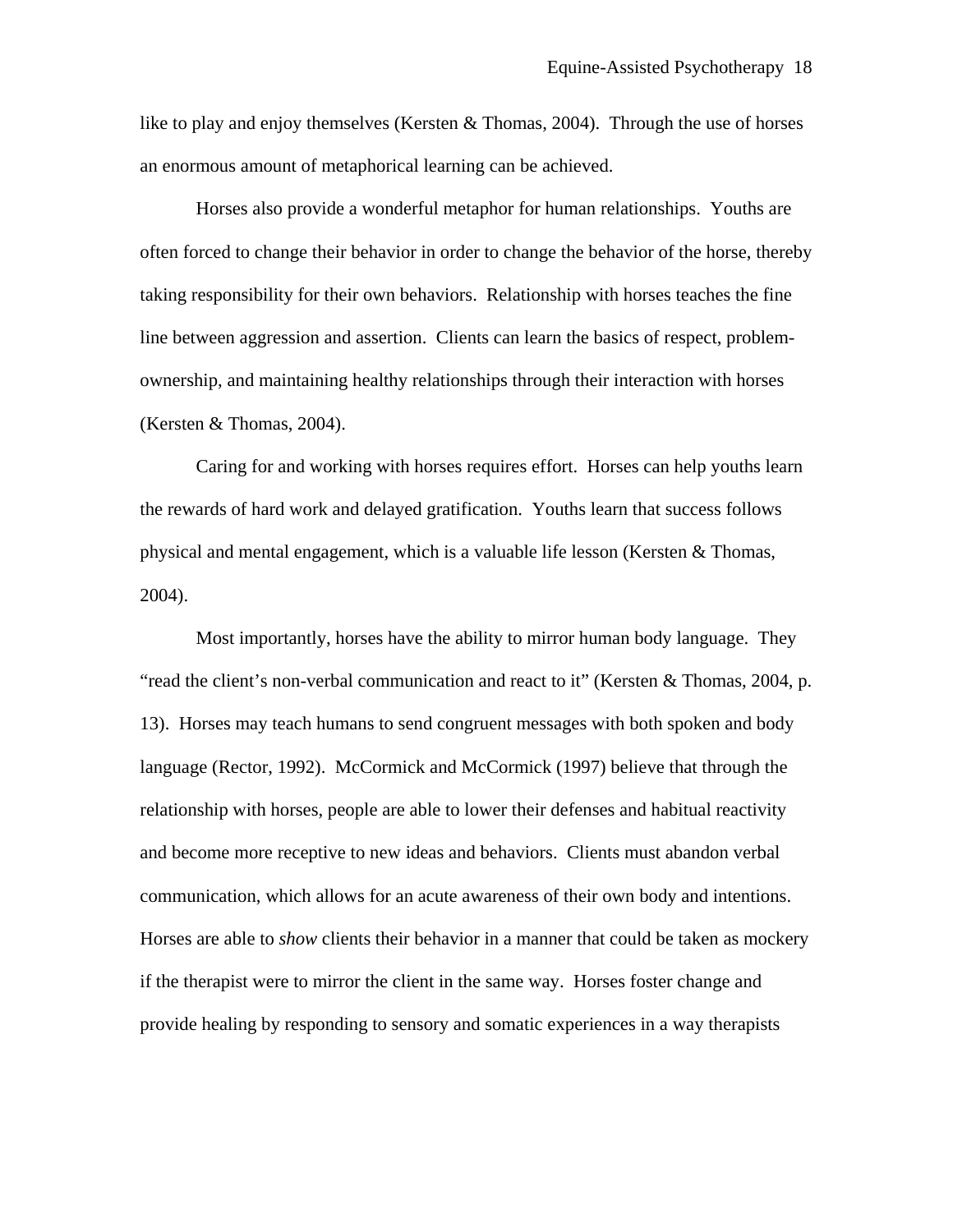cannot. Quite simply, because a horse's communication is non-verbal, humans are encouraged to confront and effect change in a powerful and non-threatening way.

### Theoretical Psychological Foundations of EAP

 The basic theoretical, psychological foundations of EAP are brief therapy, Gestalt therapy, reality therapy, and rational emotive therapy (Kersten  $\&$  Thomas, 2004). Due to the lack of research on EAP, the similarities between EAP and each of these forms of therapy will be highlighted to make a case for the effectiveness of EAP based upon the merit of research done in these areas and upon the wide acceptance of these types of therapy in the field of counseling.

 EAP is essentially a form of integrated brief therapy. The prominent forms of brief therapy are: problem-focused, solution-focused, and strategic solution focused (integrated) brief therapy. EAP has grown out of each of these widely used and accepted forms of brief therapy.

 The definition of *at-risk* for the purposes of this research was obtained through resilience studies. The focus of these studies is *salutogenesis –* the origins of health. They have identified several factors that seem to protect at-risk children from the detrimental effects of their environment and biological predispositions. An understanding of these factors allows counselors to help at-risk children, their families, and other school personnel to capitalize upon their strengths. Moreover, it has lead to the development of effective interventions for children at risk, and subsequent research on these interventions. Based on this research, Rak and Patterson (1996) suggest that the most important perspective counselors can adopt in working with at-risk children is one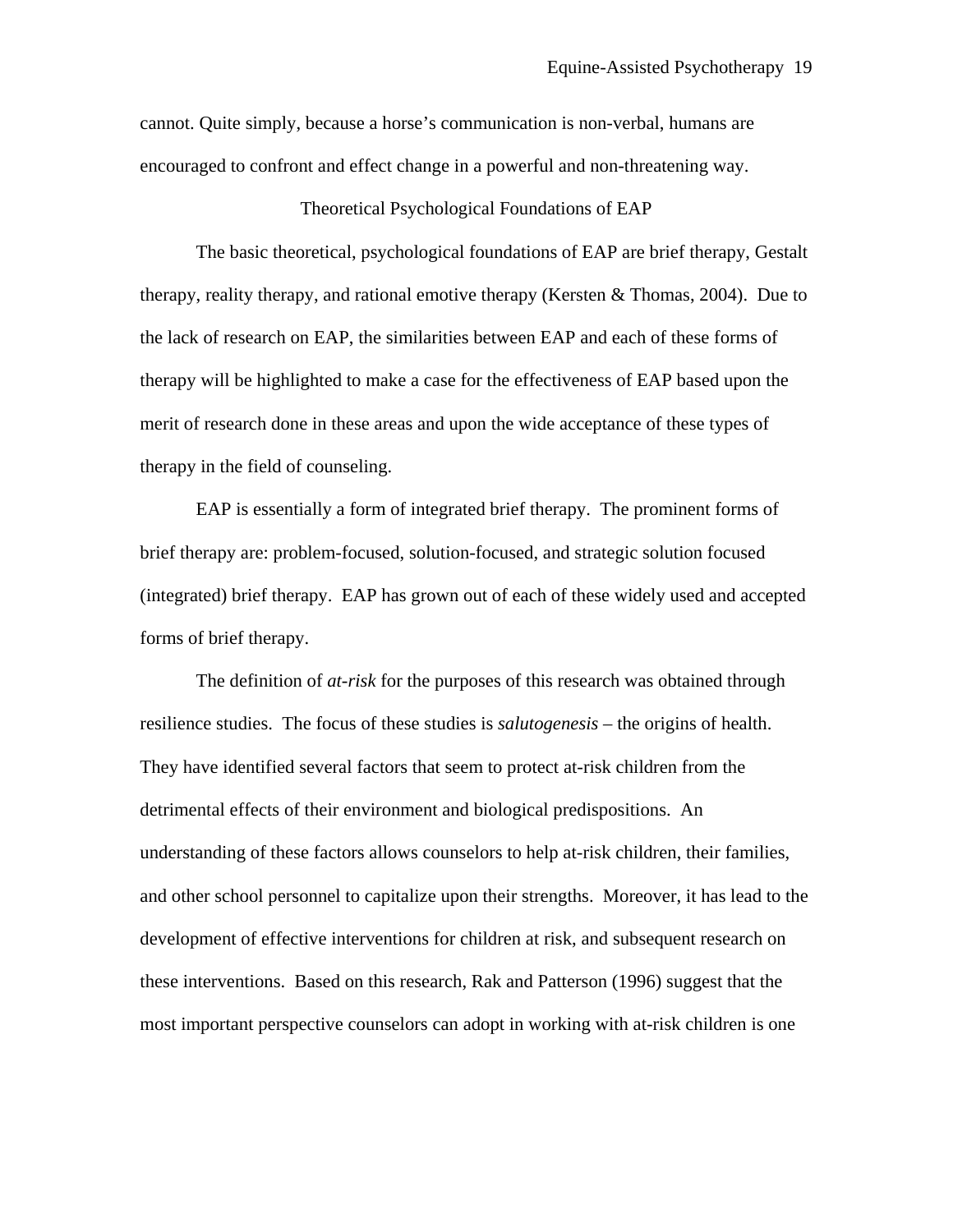of salutogenesis. Moreover, they suggest that counselors utilize an integrated solutionfocused brief therapy strategy in order to operationalize a salutogenesis perspective.

 Brief therapy began at the Mental Research Institute and was called problemfocused brief therapy (MRI). As the title implies, it is a problem-solving model. Problems are defined as "unsuccessful attempts to resolve difficulties." A primary assumption is that problems are sustained when clients continue to carry out solutions that do not work. The counseling process focuses on "doing something different and minor" in an effort to interrupt the client's harmful solutions in a search for an adaptive solution (Fisch, Weakland, & Segal, 1982).

 MRI clearly defines the problem, and then begins to work on solutions. Solutionfocused brief therapy (SFBT) grew out of this model, but it focuses on the solution rather than the problem. In its purest form, the counselor needs no information on the client's problem. Solution-focused therapy has developed some very practical techniques, such as eliciting exceptions, scaling questions, and the miracle question (Walter & Peller, 1992). Research has shown that a solution-focused approach prepares clients to cope with new problems in their lives (deShazer et al., 1986). This is imperative in working with children who have been placed at-risk for whatever reason.

 Strategic, solution-focused therapy was developed by Ellen Quick and integrates MRI and SFBT in a way that makes the practical application seem much more natural. Not only does it use the techniques from SFBT to amplify the solution, but it also clarifies and defines the problem. Moreover, this theory offers several homework ideas that would be highly effective with adolescents (Quick, 1996).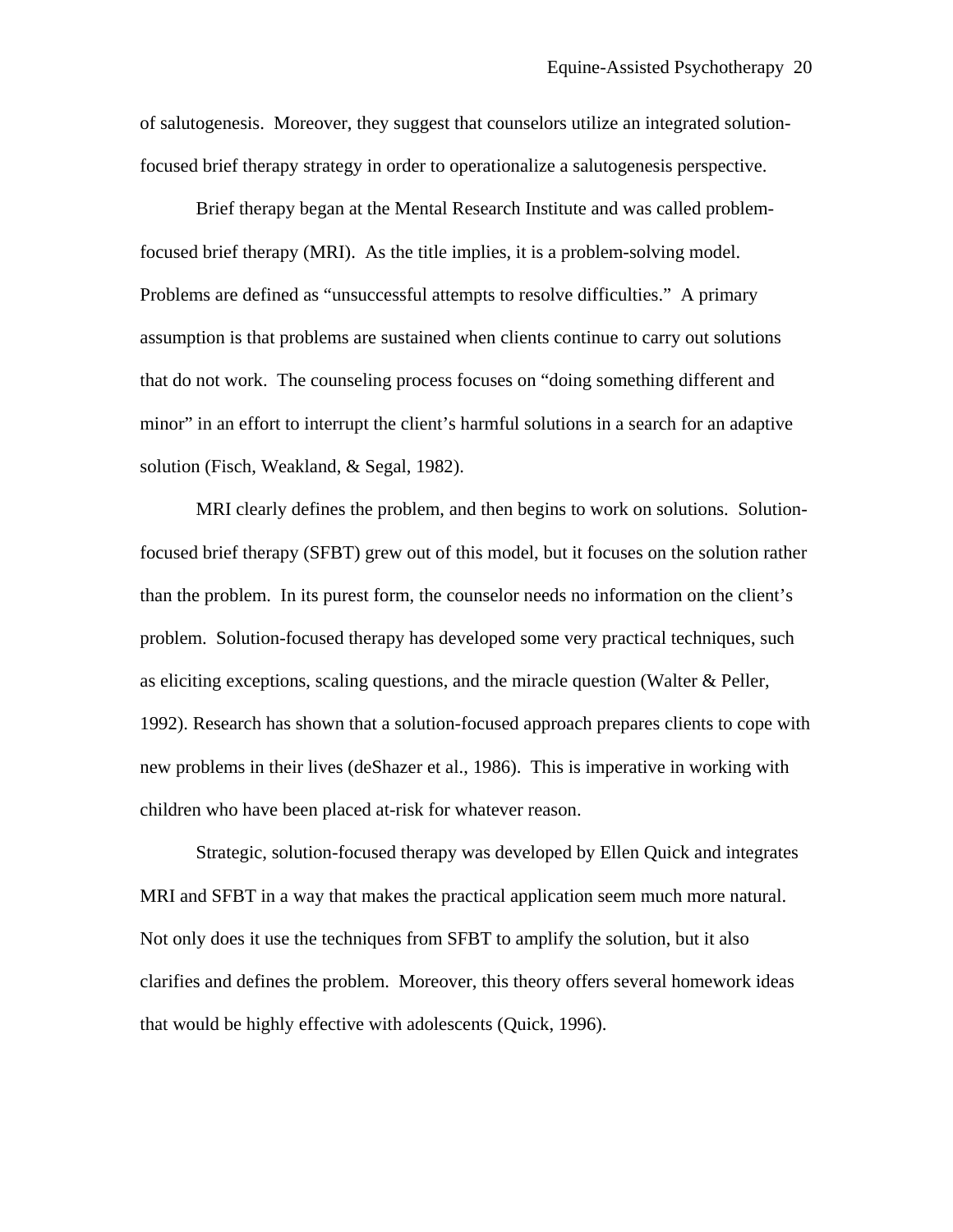Research has found integrated brief therapy to be more effective than the specific use of solution-focused brief therapy. Studies have shown an integrated model to be effective in working with conduct disorders, sexually abused children, habit cough, separation anxiety, adjustment problems, attention deficit hyperactivity disorders, posttraumatic stress disorders, excessive aggression, substance abuse, disturbances of emotions specific to childhood, relationship problems with parents, grief issues, a variety of marriage and family issues, and major depression in adolescents (Bloom, 2002). In the American Psychological Association Task Force on Psychological Intervention Guidelines (1994), cognitive behavioral therapy was the most empirically validated therapeutic procedure for a wide range of clinical problems. MRI, SFBT, and integrated models of brief therapy are based upon cognitive behavioral theory and learning-theory (Weakland, Fisch, Watzlawick, & Bodin, 1974; Walter & Peller, 1992). The two basic notions that underlie most forms of brief therapy are: 1) the focus on observable behavioral interactions and 2) the use of deliberate interventions to alter the observed pattern of the undesirable behavior (Fisch, Weakland, & Segal, 1982; Walter & Peller, 1992). These are also the basic foundations of EAP (Kersten & Thomas, 2004).

The client's interaction with a horse is observed by the therapist and horse specialist. It is assumed that behaviors that don't elicit a positive response from the horse are causing similar problems in other areas of the client's life. It is the role of the horse specialist to help the client change the undesirable behavior in an effort to educe a more positive response from the horse. It is then the role of the therapist to help the client transfer this learning to other relationships.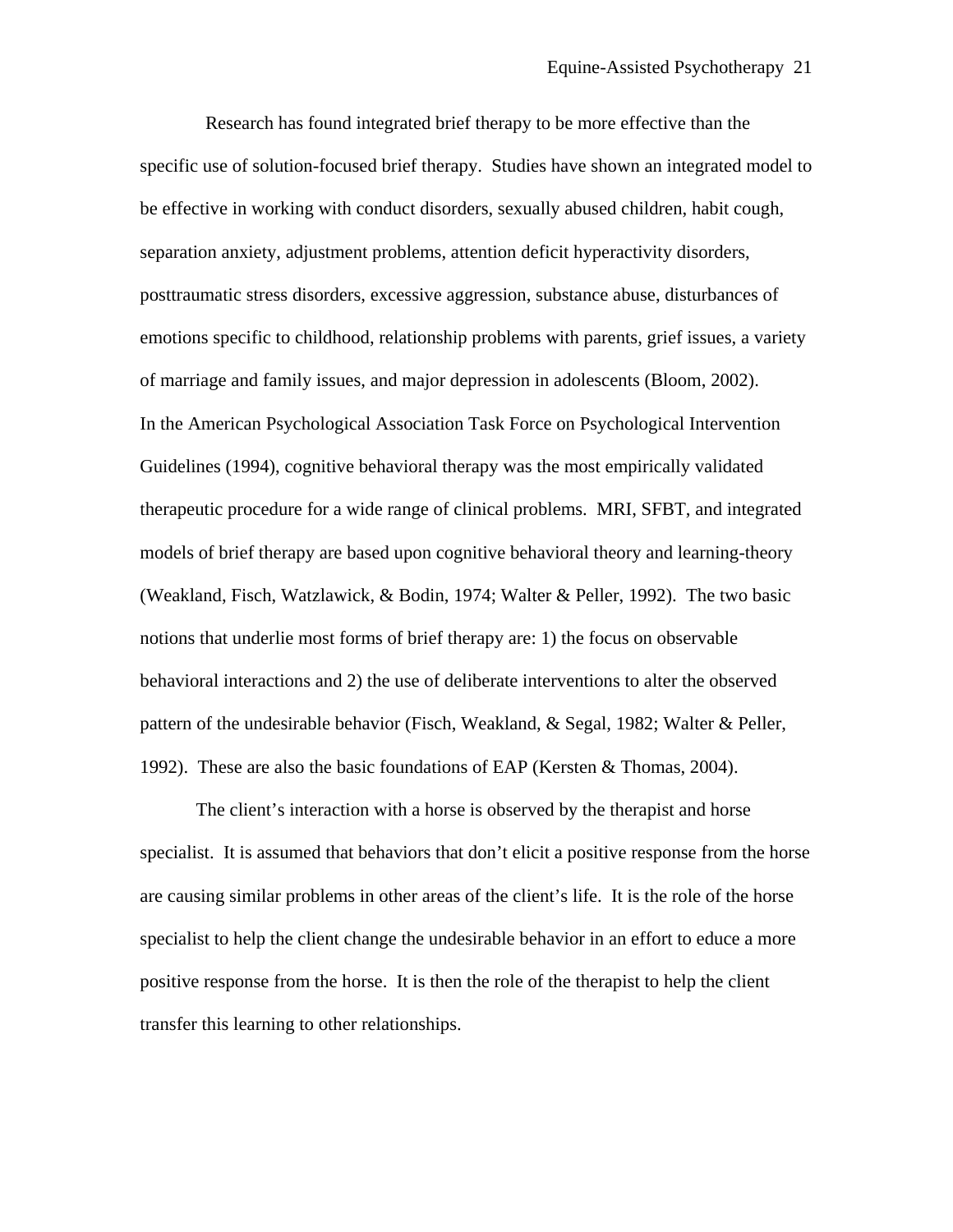Many of the philosophical assumptions of brief therapy are also shared with EAP. One of these principles is that change develops by learning through new actions rather than insight. This principle is imperative in counseling with children and adolescents because their ability for insight is in its initial development and typically immature. Children grow intellectually and emotionally through feedback from their environment (Vidrine, Owen-Smith, & Faulkner, 2002). In both EAP and the problemsolving model of change, the important factors are *participation* by the client in new experiences and the use of therapeutic metaphors by the client and therapist. The accomplishment of a task involving a horse, despite fear and feelings of intimidation, provides profound metaphors for dealing with other threatening and challenging situations in life. EAP strongly asserts that "the most effective change occurs when people discover their own solutions through experiential learning" (Kersten & Thomas, 2004, p. 12). Educators have known for many years that experience-based educational programs can have a significant positive impact on the social, psychological, and intellectual development of adolescents (Conrad & Hedin, 1982). Likewise, it could be postulated that experiential *counseling* will have similar positive effects on adolescents.

 Moreover, the counselor and the horse can provide valuable "feedback from the environment" that is necessary for growth and change in children and adolescents. In a 1994 study of brief therapy, videotapes of family members interacting with each other proved to be a highly effective way to improve the relationship between child and parent (Bloom, 2002). EAP and brief therapy simply provide more subtle "videos" of the client's life. Horses have the uncanny ability to mirror exactly what a human's body language tells them. Of particular significance is the honest yet subtle and non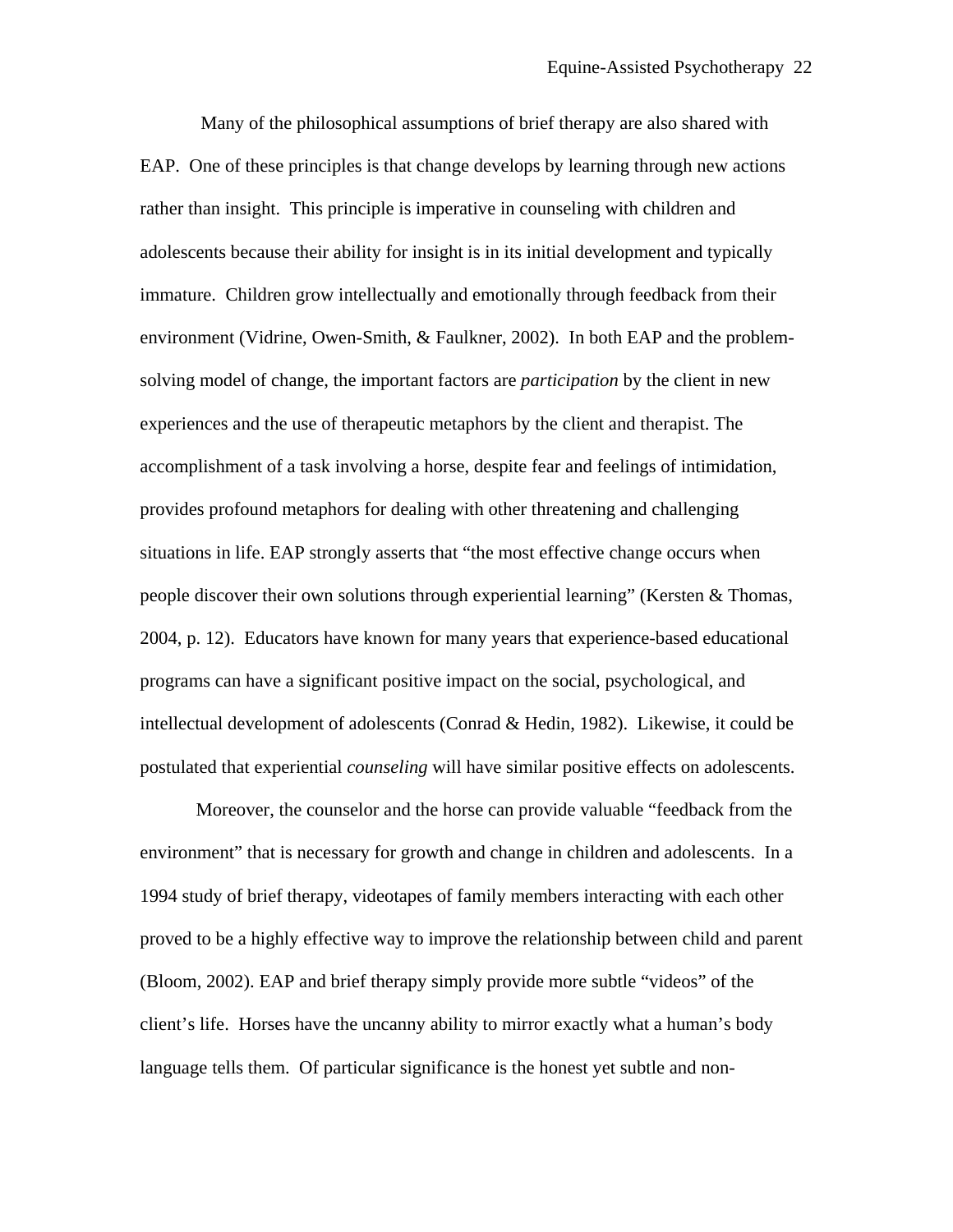threatening way in which the horse is able to provide feedback. For instance, if a person is feeling anxious or nervous, it is highly likely that the horse will begin to exhibit anxious or nervous behaviors. The horse will relax only when the client is able to gain control of his or her anxiety. It is through the skills, education, character, and experience of the counselor as facilitator that the relationship with the horse can have a profound impact on the client's life. Through the experiential aspects of EAP and the witness that horses and counselors provide, clients can begin to truly see themselves and make changes in their lives.

 Brief therapy focuses extensively on engaging the client's conscious mind in an effort to make use of resources of which the client may be unaware (Fisch, Weakland, & Segal, 1982; Quick, 1996; Walter & Peller, 1992). The goal is to not only help the client solve the problem at hand, but also to help him or her discover a process of problemsolving applicable in future dilemmas. EAP provides a medium through which clients can realize this process and then specifically apply it to their lives. For instance, during an EAP session a client may become frustrated and want to quit, become aggressive, or continue trying the same thing repetitively when it is not working. The therapist would then help the client explore other times when they react similarly to problems and difficulties. The client may then deal with the particular issue that is keeping them from finding solutions in session, and then the therapist can help them understand how the same principal can be applied in other difficult situations.

 Brief therapy strives to depathologize the client and build upon the behaviors and beliefs that are part of the client's strengths (Fisch, Weakland, & Segal, 1982; Walter  $\&$ Peller, 1992). This is one of the fundamental values of EAP and is important when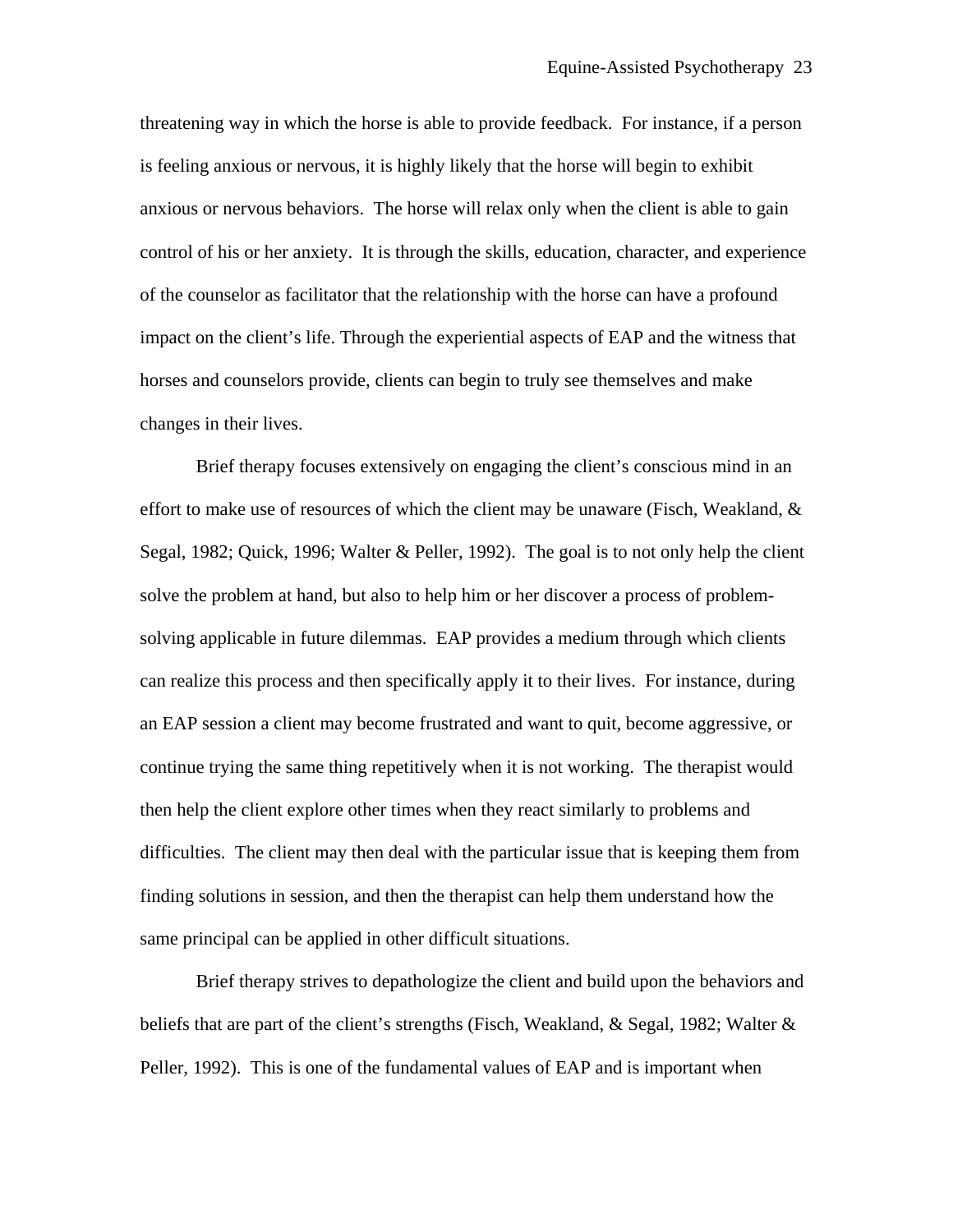counseling adolescents and children, because it empowers them to self-manage and cope with problems and stressors.

 Brief therapy is strategic. The therapist actively creates a context in which change may occur. In EAP the therapist is responsible for deciding upon or creating an activity with therapeutic goals in mind. The creation of a context conducive to change is one of the foundations of problem solving therapy (Fisch, Weakland, & Segal, 1982). In this context clients can realize how much they already know and use these abilities in a directed fashion to move toward health.

 The philosophy of problem-solving therapy is as follows: 1) If it ain't broke, don't fix it. 2) If it doesn't work, don't do it again: do something different. 3) Once you know what works, do more of it. This philosophy carries over to the other forms of brief therapy, but in solution-focused therapy, steps two and three are switched (Walter & Peller, 1992; Fisch, Weakland, & Segal, 1982). EAP also emphasizes "doing what works." EAP therapists believe there is not merely one right way to work with horses or people, and they continually ask their clients whether techniques are right, wrong, or just different. Horses act as a metaphor for relationships by allowing the opportunity to examine what works and what doesn't. If a behavior isn't working in relationship with the horse, it is probably not working in the client's other relationships either.

 In the problem solving model, "problems are unsuccessful attempts to solve other problems," and the ultimate goal is to "understand and change the attempted solutions" (Fisch, Weakland, & Segal, 1982). EAP provides an "object lesson" for this. The activities of EAP can be rather difficult and require creativity of the client. Through EAP activities, therapists can help clients explore the themes of those things they have tried,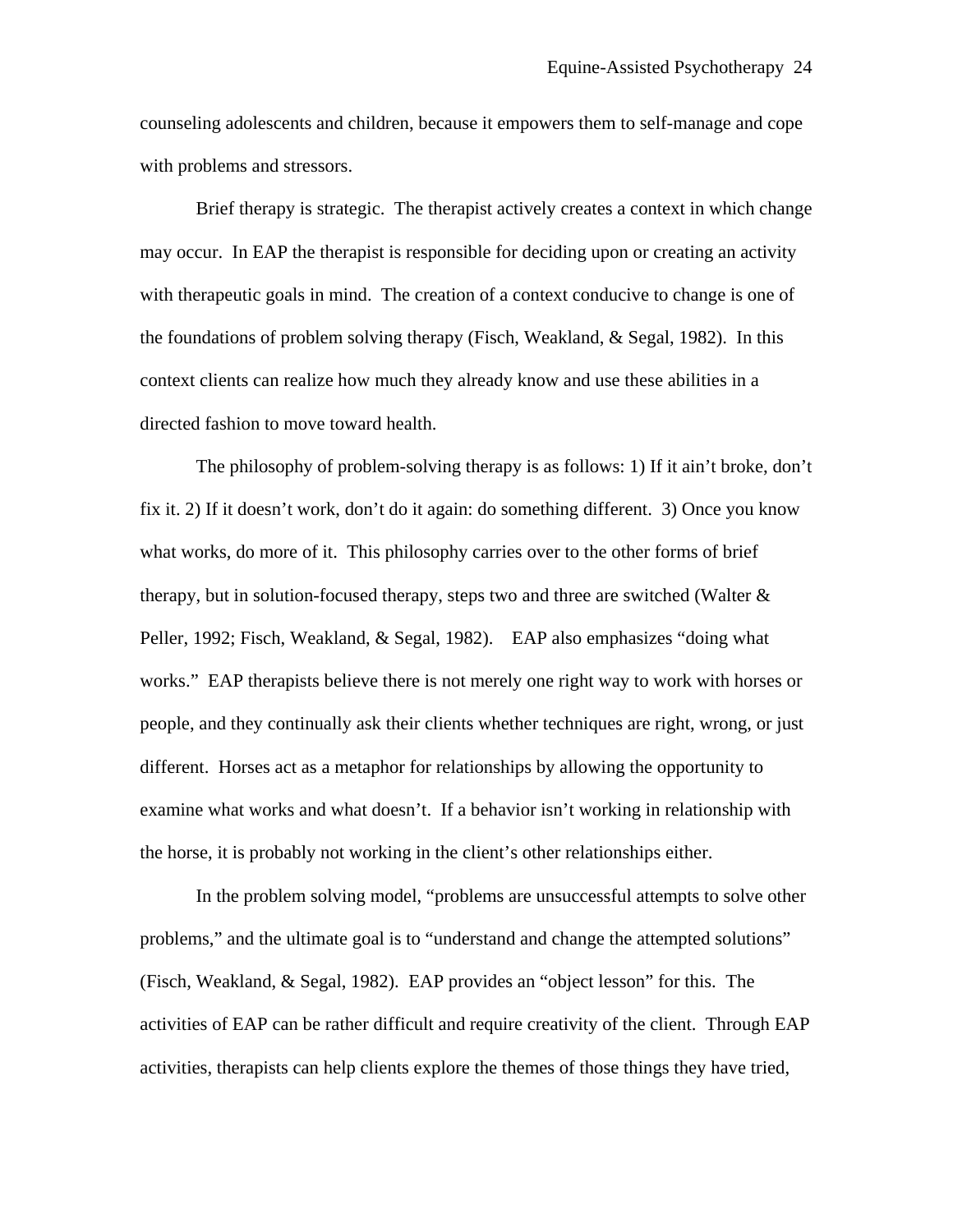and develop new themes that will help solve the "problem" produced by the activity with the horse. The client is then asked if they have noticed a similar problem occurring in their personal lives and if they can see a way in which the solution "that worked" with the horse may work outside of counseling.

 Brief therapy is focused in the "here-and-now" (Fisch, Weakland, & Segal, 1982; Walter & Peller, 1992). This aspect of EAP and brief therapy has been borrowed from Gestalt therapy, another one of the theoretical underpinnings of EAP. Gestalt therapists believe that change is brought about through a process of discovery that produces an awareness of the problem. Therefore, the therapeutic work focuses on increasing awareness in order to identify and resolve the emerging need (Wagner-Moore, 2004). Gestalt therapists use the terminology "figure-background" for the Gestalt counseling process. The counseling process seeks to "prioritize" problems by working on those in the "foreground," and assumes that when the problem has been resolved it will take its place in the "background" (Wagner-Moore, 2004). EAP helps clients identify issues through the learning situations created by activities with horses. This is highly effective for adolescents who are often unaware of the ultimate problem. In this way, Gestalt therapy and therefore EAP, are useful because they help clients determine *what* exactly the problem is and *why* it is a problem (Fisch, Weakland, & Segal, 1982). Therefore, EAP is an effective way of helping adolescents personally identify the core problem, and seek solutions.

 Research has shown Gestalt therapy to be impactful in conflict-resolution situations, indecision reduction, resolving marital conflict and unfinished business, and improving intimacy, depression, and chronic pain (Wagner-Moore, 2004). It is also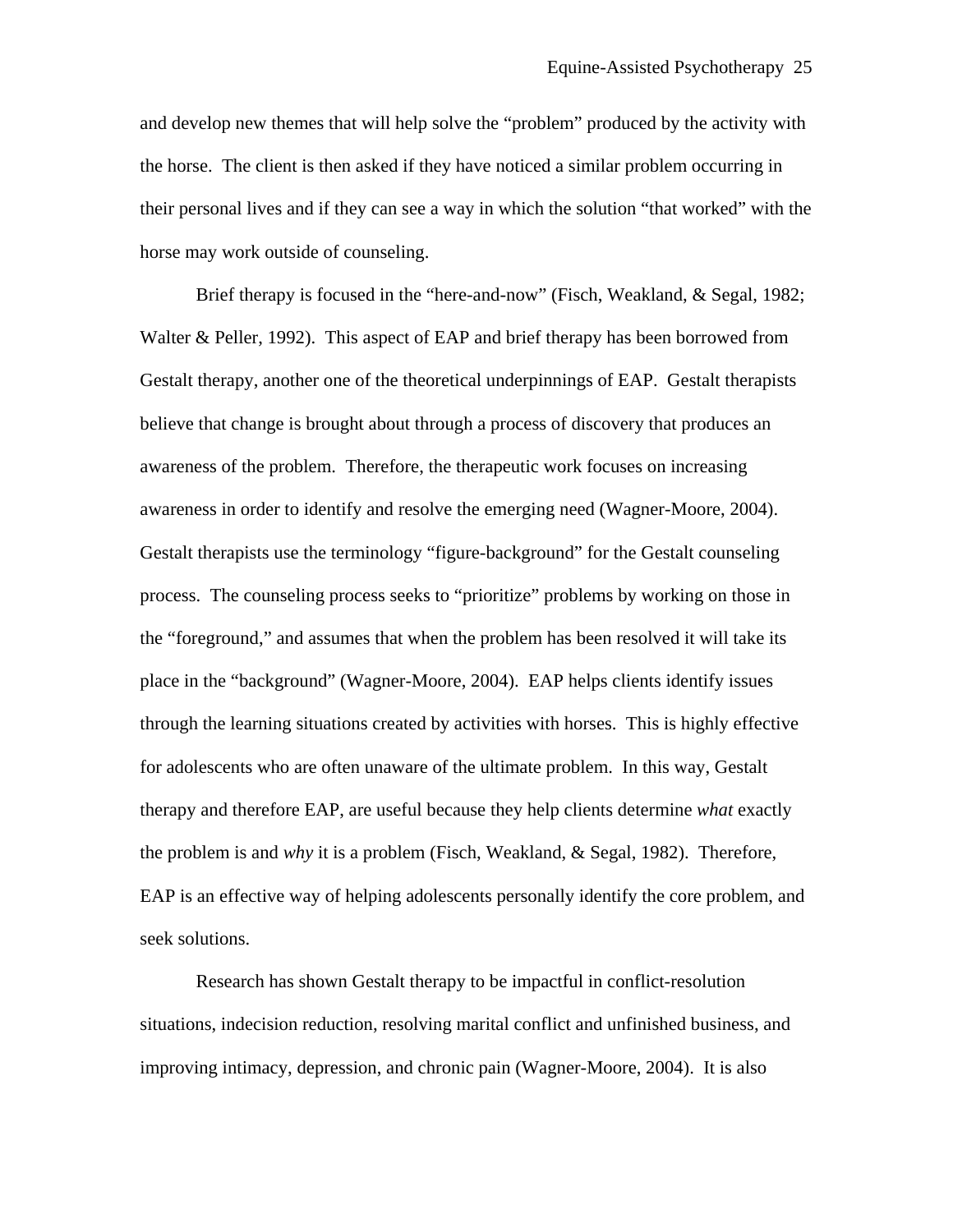effective in dealing with conflict splits, which usually involve an inconsistency between an individual's principles and fundamental emotional needs and wants (Greenberg & Rice, 1981). The two-chair technique is the most widely used and researched of the Gestalt techniques. This technique involves setting up a dialogue between the client and some significant person in his or her life, assuming the identity of another person in this dialogue, or carrying on a dialogue between two conflicting aspects within the client (Corey, 2001). The greatest advances in both theory and research for Gestalt therapy have come from the work of Leslie Greenberg and colleagues who suggest that the more active components of gestalt work are responsible for its noted effectiveness (Wagner-Moore, 2004). Similar to Gestalt therapy, the active components of EAP and the powerful *dialogue* that occurs between the client and horse is partially responsible for its usefulness in therapy with at-risk youth.

 EAP also relies heavily on reality therapy. Reality therapy is built upon choice theory: we "choose what we do or what we do not do" (Glasser, 2004, p. 340). It is unnecessary for a person to understand all that has happened in the past or to shift the blame away from one's self. Healthy people take responsibility for their own actions and choose behaviors that move them closer to others rather than further away (Dettrick, 2004). Reality therapists believe that people come to counseling because they are unhappy, and the underlying cause of every client's unhappiness is universal. Their current relationships with the important people in their lives are not satisfying, and therefore they are not as mentally healthy as they would like to be. This therapy consists primarily of teaching clients to make more effective choices as they deal with the needed people in their lives (Glasser, 2004). Reality therapists believe that there are only two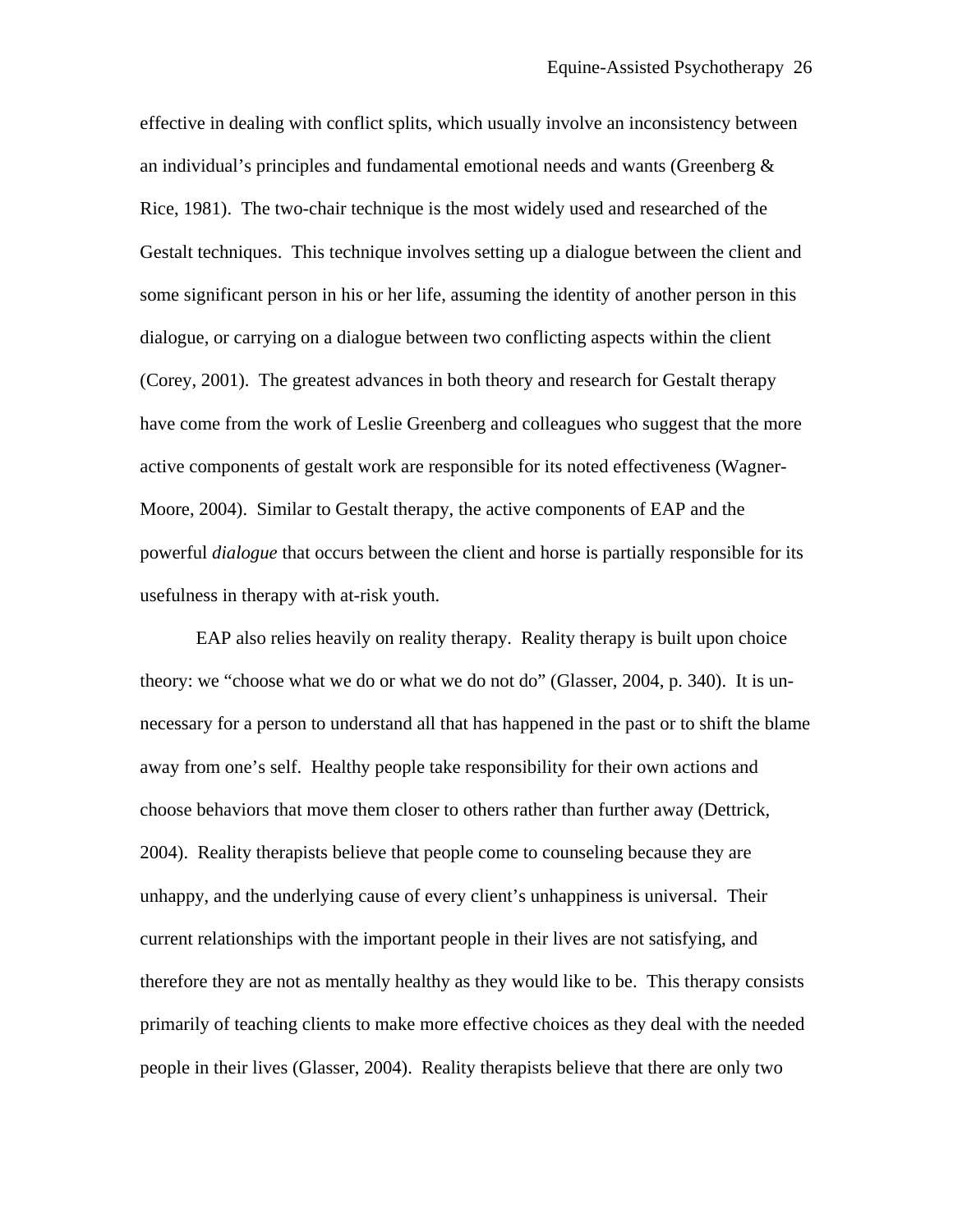kinds of pleasure: pleasure we obtain when we get along with people, and the intense pleasure apart from people called addiction. Reality therapy focuses on what the client *can* control in his or her relationships (Corey, 2001). Clients are constantly being asked if what they are choose is bringing them closer to the people they need or getting them in touch with new people.

 During an EAP session, the relationship between the horse and client is paramount. Throughout the activity with a horse, the client must change his or her own behavior in order to change the behavior of the horse. The client must learn to self examine behaviors, choose what will elicit a more positive response from the horse, and accept responsibility for his or her decisions and the resulting outcome. Each person possesses a unique way of interacting with others, and this becomes evident during the interchange between horse and client. If a certain behavior is ineffective with or detrimental to the horse, it is most likely not effective in other relationships. Clients are asked to draw the analogy between their relationship with the horse and other significant relationships in their lives. The hope is that after EAP, clients can use what was learned from the horse and therapist outside of counseling, and continue to maintain or improve their own mental health.

 Rational-emotive therapy (RET), a type of cognitive-behavioral therapy, was also utilized in the development of EAP. The core idea of RET is that people's beliefs about a situation must be changed in order to reduce or eliminate psychological disturbances. People are not disturbed by events themselves, but by the beliefs they hold about those events. Therefore, undesirable emotional consequences are the results of irrational beliefs (Jones & Butman, 1991). The therapy's ABC theory of human disturbance holds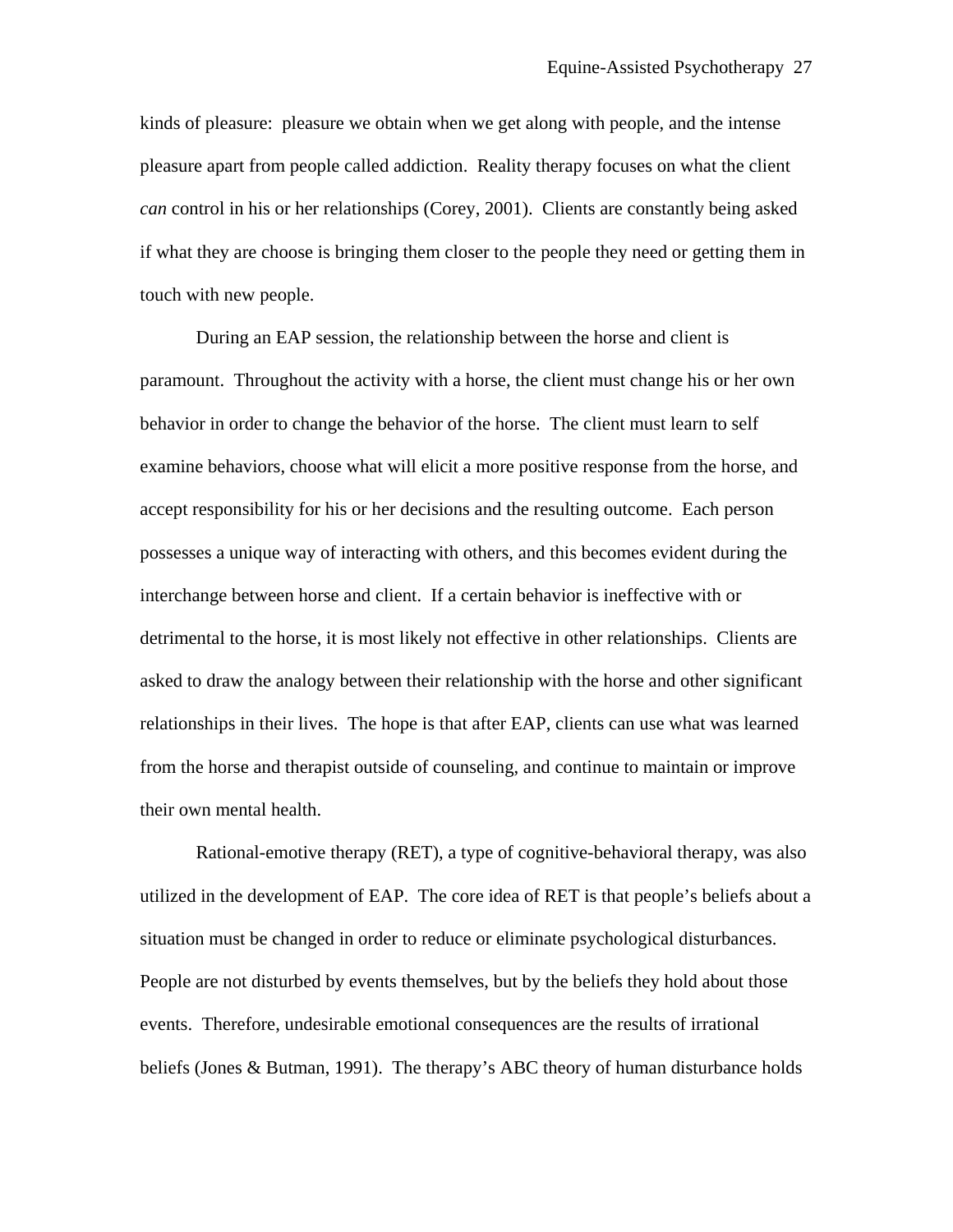that people experience undesirable activating events (A) and that they have rational and irrational beliefs (B) about these stimuli. Their beliefs create either appropriate emotional and behavioral consequences (aC) or inappropriate and dysfunctional consequences (iC) (Ellis, 1993). RET therapists are active-directive in teaching people problem solving, skill training, and social change methods, so that they can modify the environment and the system in which they live (Ellis, 1991). Empirical evidence has convincingly demonstrated RET's efficacy compared to wait-list controls (Di Guiseppe & Kassinove, 1976; DiGiuseppe, Miller & Trexler, 1977; Miller & Kassinove, 1978; Trexler & Karst, 1972). Also, a meta-analysis of 28 controlled, quantitative studies on the efficacy of RET show it to be superior to placebo and no treatment (Engels, Garnefski, & Diekstra, 1993). It was shown to be equally effective in comparison with other types of treatment such as combination therapies and systematic desensitization (Engels, Garnefski, & Diekstra, 1993).

 EAP therapists are active-directive in the planning of activities to help clients discard irrational beliefs. They also directly participate in the development of healthy beliefs, feelings, and behaviors for their clients. During an EAP session it is common for the client to project their thoughts, feelings, and behaviors onto the horse. This provides an opportunity for the therapist to confront the irrational thoughts and feelings of "the horse" (i.e. the client). In a situation where clients may have trouble verbalizing their feelings, this allows a poignant opportunity for catharsis, and a non-confrontational way to give clients' insight into their flawed belief systems. Moreover, EAP affords a unique medium in which clients strive to change their beliefs and behaviors through interactions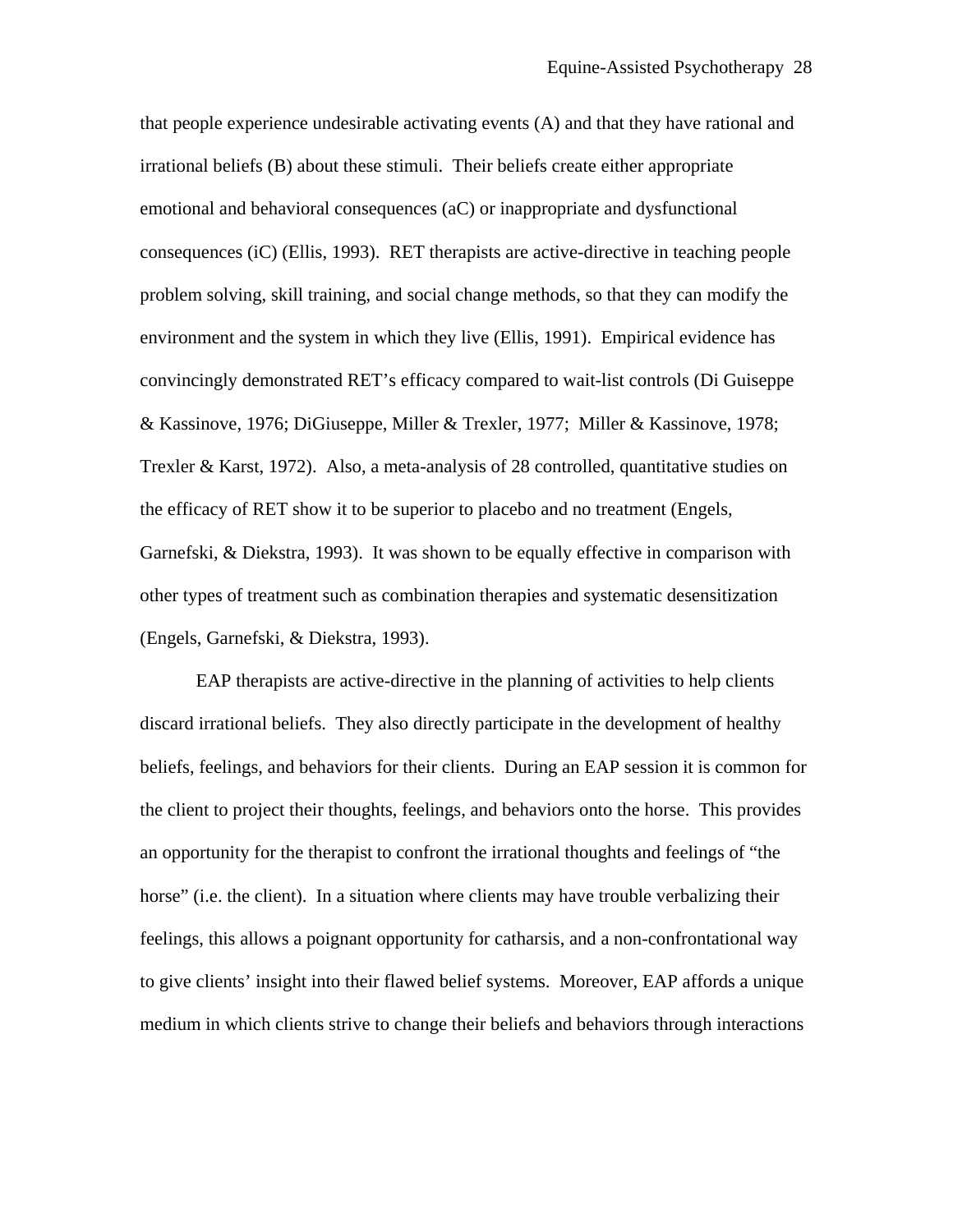with a horse, and with the help of the therapist, apply what was learned to other areas of life.

 In recent years there has been a trend toward psychotherapy integration because many professionals recognize that no single theory is comprehensive enough to account for the complexities of human behavior. Therefore, more effective treatments are developed when the best of differing orientations can be combined to create more comprehensive theoretical models (Goldfried & Castonguay, 1992). Many therapists agree that it is necessary to be integrative in their approach since there is no one best method, and literature contains documentation of effective approaches emerging from other theories (Smith, 1985; Kelly, 1991; Lambert, 1992). Corey (2001) argues that effective integration occurs when certain features of each therapy are combined in an effort to address all three dimensions of human experience: cognitive, feeling, and behavioral. EAP has integrated aspects of brief, gestalt, reality, and rational-emotive therapy in an effort to form a type of counseling which works well with a range of clients and a variety of problems.

Effective Therapeutic Approaches in Working with At-Risk Youth

In recent years there has been an attempt to create a therapeutic approach to adolescent therapy that would aid in youth development and problem prevention. In a 2004 article, Small and Memmo provide an overview of the three main categories of theoretical frameworks: resilience approach, prevention approaches, and positive youth development approaches. They critically examine strengths and weaknesses of these approaches and suggest that an integrated model that would be the most effective in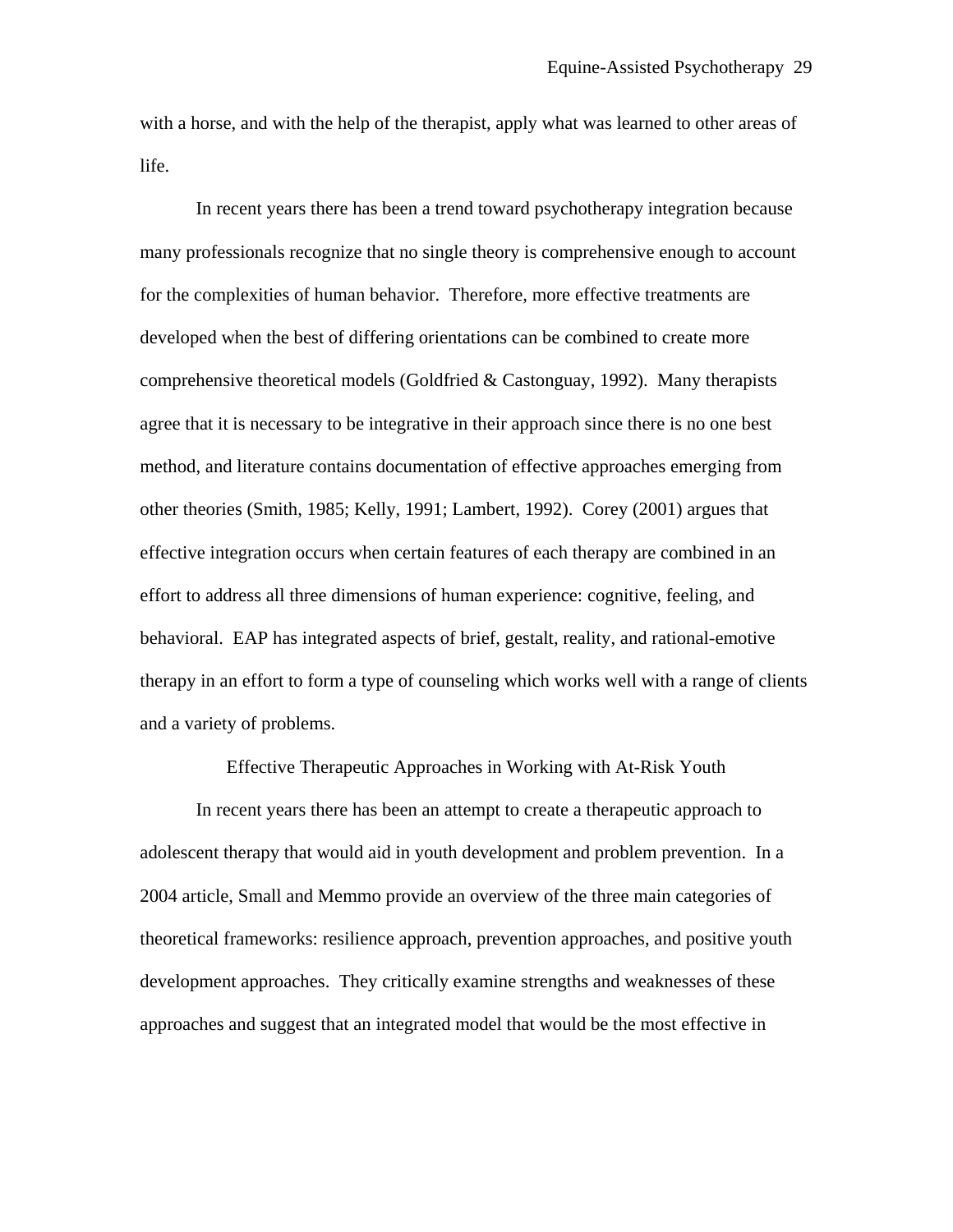improving the life chances of young people (Small & Memmo, 2004). EAP incorporates the strengths of each theoretical framework into its work with youth.

 The first model is the resilience approach. Resiliency in children is "the capacity of those who are exposed to identifiable risk factors to overcome those risks and avoid negative outcomes such as delinquency and behavioral problems, psychological maladjustment, academic difficulties, and physical complications" (Rak & Patterson, 1996). Resilience approaches emphasize the identification of stable characteristics in a child or environment (protective factors) that serve to either aid an individual in surviving stressful situations or allow the individual to recover or adapt after a period of disorganization (Small & Memmo, 2004). The primary strength of the approach is the belief that severe stress and adversity do not automatically result in negative consequences. EAP takes this one step further in its philosophy, proposing that stress and adversity actually allow people to grow and change. In essence, challenging circumstances do not necessitate negative outcomes, but facilitate growth (Kersten  $\&$ Thomas, 2004). EAP is sensitive to the negative impact that severe environmental stressors can have on the strongest of individuals, but it operates out of the hope that positive change is possible and even likely when people are challenged through life circumstances or through the process of EAP.

 Prevention approaches seek to reduce or eliminate risk factors and increase or promote protective factors (Durlak, 1997). This approach typically involves enhancing the strengths, skills, or competencies of youths so that they are better able to cope with the stress and challenges of life (Small  $\&$  Memmo, 2004). EAP has a strong behavioral underpinning because of its solution-oriented approach, in which strengths, skills, and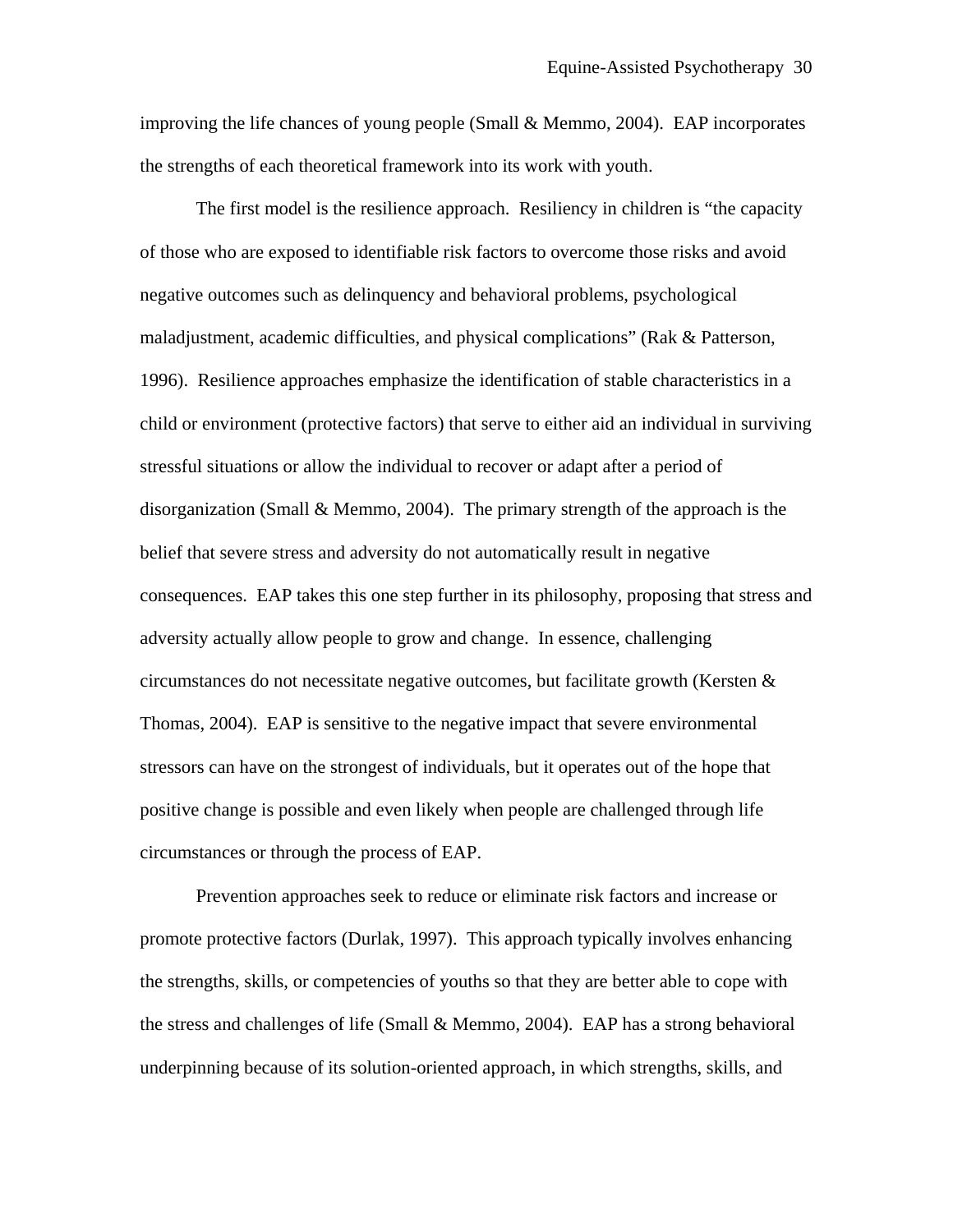competencies are of major importance (Kersten & Thomas, 2004). It is imperative in working with at-risk adolescents to teach and model behaviors that bolster a client's capacity to self-manage and cope with difficult life situations (Rak & Patterson, 1996). In EAP both the counselor and the horse play a part in teaching and modeling these behaviors.

 The approach that has most strongly influenced EAP is the positive youth development approach. The following definition of *positive youth development approach* is one of the core beliefs of EAP: "A unifying philosophy characterized by a positive, asset-building orientation that builds on strengths rather than categorizing youth according to their deficits" (Small & Memmo, 2004, p. 7). Rak and Patterson (1996) argue that counselors working with at-risk youth must have a firm commitment to salutogenesis – looking for strengths rather than weaknesses. Moreover, this approach argues that youths need three critical assets: safe places, challenging experiences, and caring people" (Zeldin, Kimball, & Price, 1995). While most counselors claim to be *caring* and seek to provide a *safe place* for their clients, few actually offer *challenging experiences*. EAP sessions are centered upon a challenging task involving a horse, which contributes to positive development. Most importantly, EAP does indeed have a strong commitment to salutogenesis.

 Small and Memmo (2004) argue that a limited degree of success should be expected when therapy utilizes only one approach. Several recent authors have argued that therapy is the most effective when it incorporates a variety of strategies (Connell  $\&$ Kubisch, 2001; Eccles & Gootman, 2002). Any therapeutic approach should include strengths of each strategy while avoiding the learned weaknesses, because such an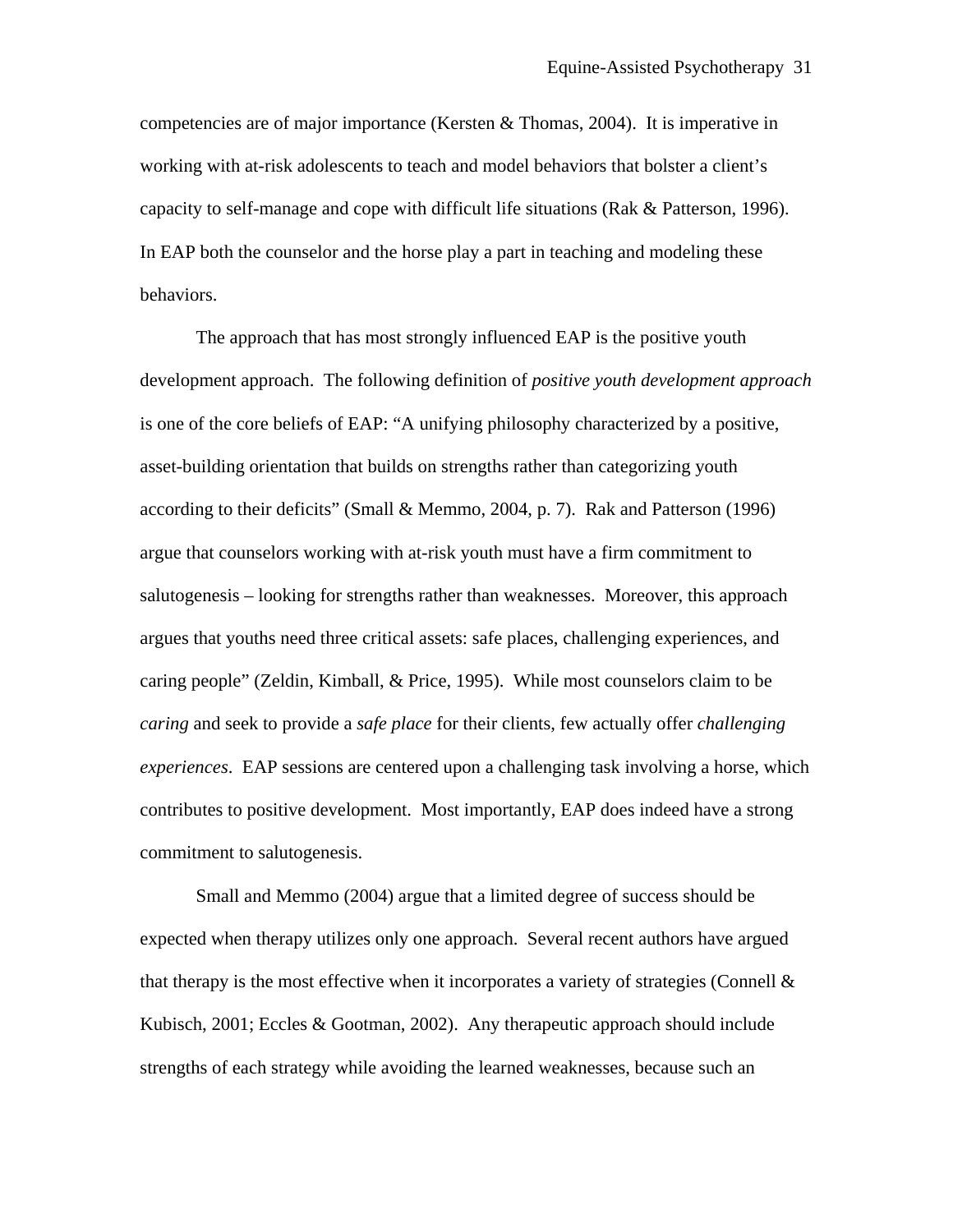approach is more apt to address the needs of a wide range of youth (Small & Memmo, 2004). A comprehensive approach is likely to contribute to synergistic effects, resulting in benefits which exceed the sum of the parts (Small & Supple, 2001). EAP draws upon the strengths of the three major contemporary models of youth development and therefore is likely to be an effective intervention in work with at-risk adolescents.

## Biblical Integration

 The primary purpose of all of creation is to exhibit the glory of God, to bring forth praise of God's glory. Revelation 4:11 says, "You are worthy, our Lord and God, to receive glory and honor and power, for you created all things, and by your will they were created and have their being." Romans 11:36, says, "For from him and through him and to him are all things. To him be the glory forever!" Creation exhibits Gods' glory when it carries out his will. Psalm 19:1 says, "The heavens declare the glory of God; the skies proclaim the work of his hands." We reflect our creator when we do what he created us to do, just as the rest of creation glorifies God when it exists within its purpose.

 Inanimate objects fulfill God's purposes mechanically when they obey natural laws that govern the world. God is glorified when water flows, rain falls, and the sun shines. Animate creation glorifies God instinctively by responding to internal impulses. God is glorified when birds migrate, bears hibernate, and horses respond in relationship to other horses and human beings. Human beings glorify God when they act according to his purpose. However, unlike the rest of creation, humanity can choose what to do. They glorify God with forethought and free-will (Dr. David Buschart, personal communication, October 12, 2004**)**.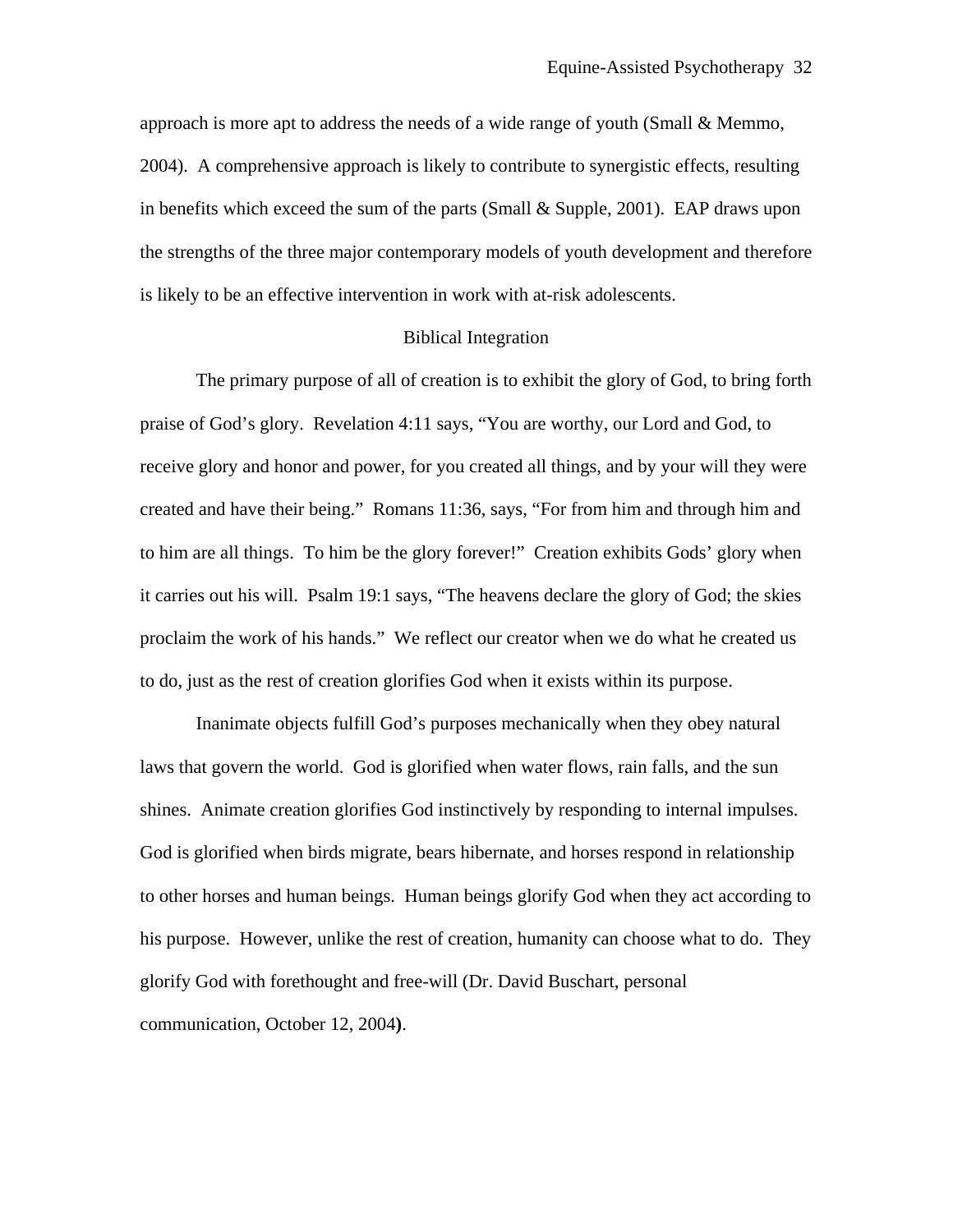Therapists and counselors enable creation to glorify God. In EAP horses are allowed to be themselves, thereby allowing God to speak through his creation. The horse acts as a mirror for the client, and when the reflection is clear, the truth of God's word is *heard* and *seen*. When God speaks, change and transformation occurs (Genesis 1). However, therapy should not stop here. The belief of EAP is that insight does not automatically result in change. As an active change agent, it is the therapist's responsibility to allow clients to discover the mirrored truth that counseling reveals, and then intentionally strive to apply what was learned to real life. Therapists taking part in God's redemptive plan must help their clients to act on what they have heard and seen. The experiential part of EAP occurs in the reflection of the client that the horse provides and the behavioral aspect, similar to that of James 1:22-25, occurs in the processing component of EAP. James 1:22-25 says, "Do not merely listen to the word and so deceive yourselves. Do what it says. Anyone who listens to the word but does not do what it says is like a man who looks at his face in a mirror and after looking at himself, goes away and immediately forgets what he looks like. But the man who looks intently into the perfect law that gives freedom, and continues to do this, not forgetting what he has heard, but doing it – he will be blessed in what he does." Therapists enable their clients to glorify God, firstly, when they provide a mirror in which clients can accurately and realistically see themselves, and secondly when they help to modify any detrimental behaviors the mirror reveals.

 The EAP therapy teams participating in this study often used basic horse training techniques in session. Tim Jobe, a horse trainer and board member of the Equine Assisted Growth and Learning Association works as a horse specialist in EAP sessions.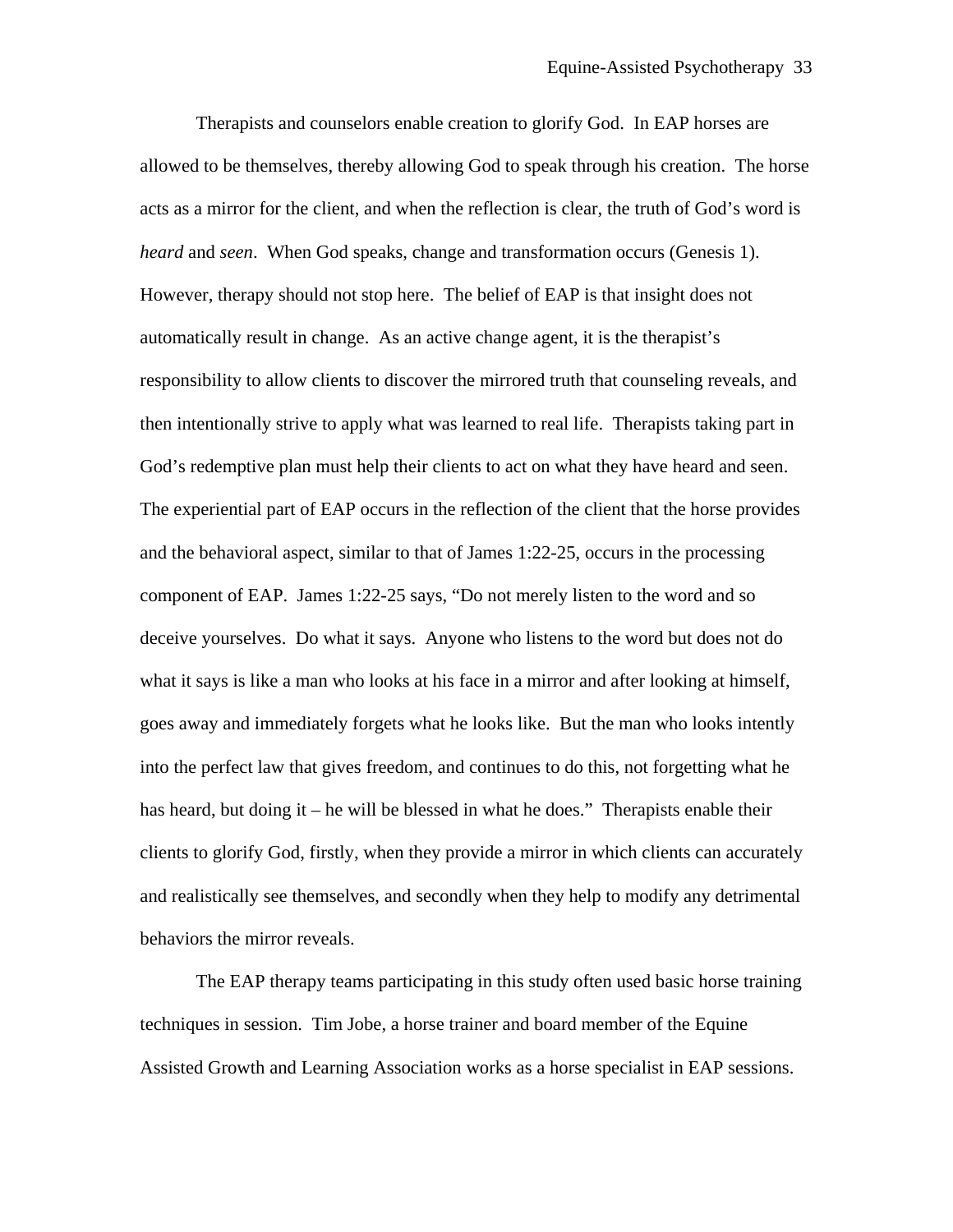Jobe believes a horse's natural tendency is to resist pressure and escape pain (Tim Jobe, personal communication, December 4, 2006). Before a horse can be ridden, saddled, or taught how to reign, it must first be taught to move into pressure and pain. This is fundamental in the horse training process. In Jobe's experience, the presence of a person is often the pressure from which the horse wants to escape. However, a horse can be taught to fix both eyes on the trainer, turn its body, and voluntarily walk toward the trainer. When the trainer begins to put pressure on the horse, the horse may ignore it. The trainer will add more pressure and cause the horse to run. Both ignoring and running from pressure are paths of resistance. When the trainer puts pressure on the horse, he/she is essentially saying, "Follow me. Turn around. Fix both eyes on me, not just one, but both eyes. Change the direction you've been going, and follow me. Trust me. Listen to me. Follow me." The trainer asks this of the horse until it chooses to follow. The trainer does not force the horse to follow, but gives the horse the chance to choose the path that requires trust and leads to relationship. This is the beginning of a learning relationship that is based on trust, respect, and submission. This choice is fundamental to the relationship between horse and person, and fundamental to the work done with clients in EAP.

 In an EAP session, an adolescent takes the role of the trainer, and is taught how to build this type of relationship with his or her horse. Once the relationship between horse and client is established, the metaphor for other relationships begins, offering the client a fresh perspective. For example, an adolescent's parents continually apply pressure by expecting their teen to abide by rules and boundaries. Teenagers can continue to resist this pressure, or they can move into the pressure, submit to it, and begin to learn. They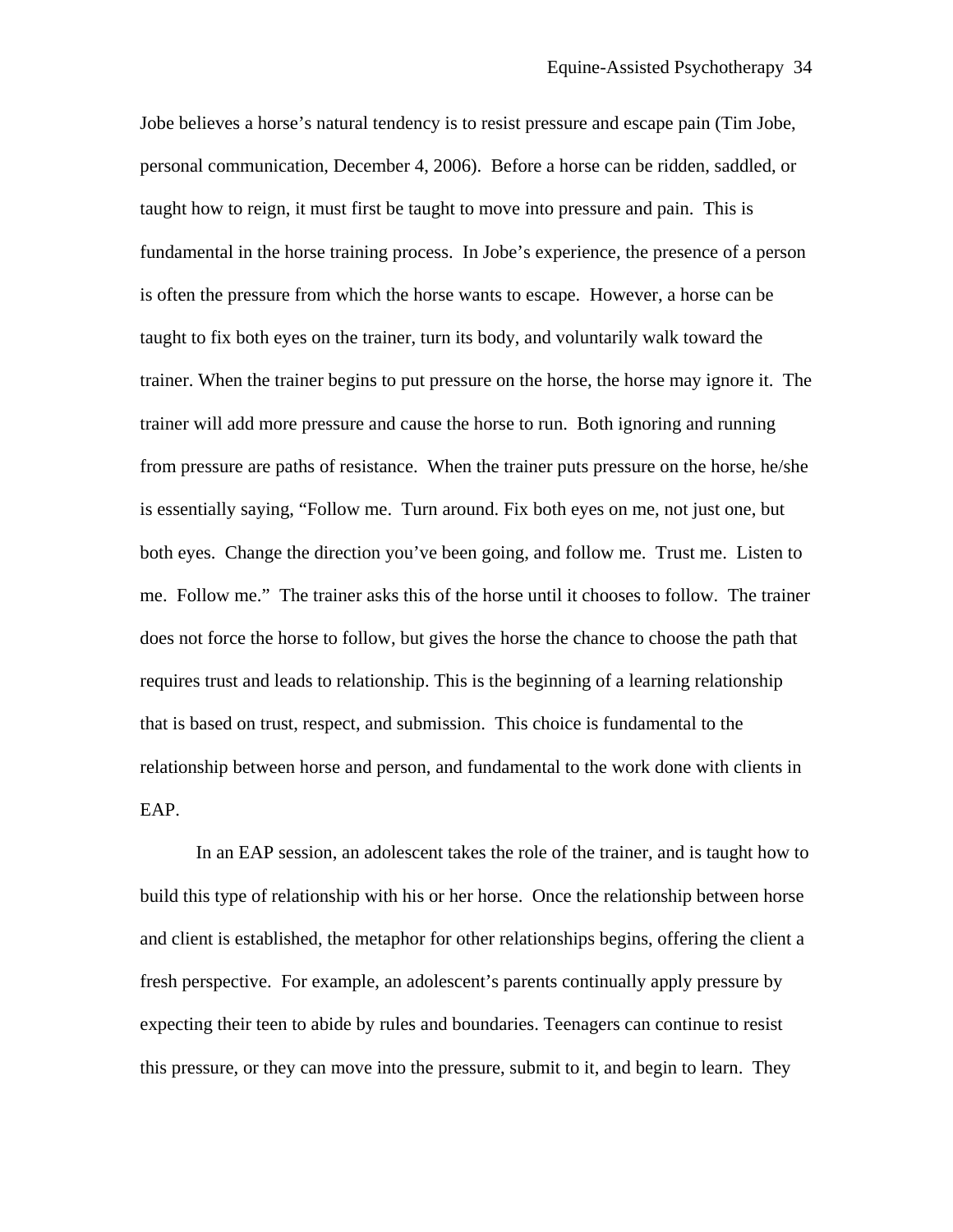can move toward the pressure and toward healthy relationships and begin to learn essential life skills or they can continue to fight the pressure and run toward broken relationships and many of the negative outcomes that are often seen in our youths. Oftentimes, an adolescent cannot understand the consequences of resisting positive pressure. For this reason, the adolescent takes on the parent role and the horse plays the part of the resistant adolescent.

The relationship between horse and person is also a poignant metaphor for our relationship with Christ. Christ is asking each of us to follow Him. He is saying, "Follow me. Turn around. Change the direction you are going. Fix both eyes on me, not just one, but both eyes, and walk toward me. Listen to me. Trust me. Follow me." He does not force us to follow Him. He gives us the choice. When we choose to submit, fix both eyes on him, and follow, we enter relationship with the one who longs to teach us, and wants desperately to be in relationship with us. We enter relationship with the only one who can heal and restore us to the person He created. When we acknowledge His presence and walk towards the pressure, we begin the process of true healing and restoration.

 As humans, our most natural existence is found when we live in accordance with the perfect will of God, demonstrated by Jesus' path of the cross. We are the most human when we "follow Him." To be like Christ means to move toward and through pain. "I have been crucified with Christ; and it is no longer I who live, but Christ lives in me; And the life which I now live in the flesh I live by faith in the Son of God, who loved me and gave Himself up for me" (Galatians 2:20). When we try to escape pain and avoid the suffering of the cross, we live in a state of discontent and harm ourselves.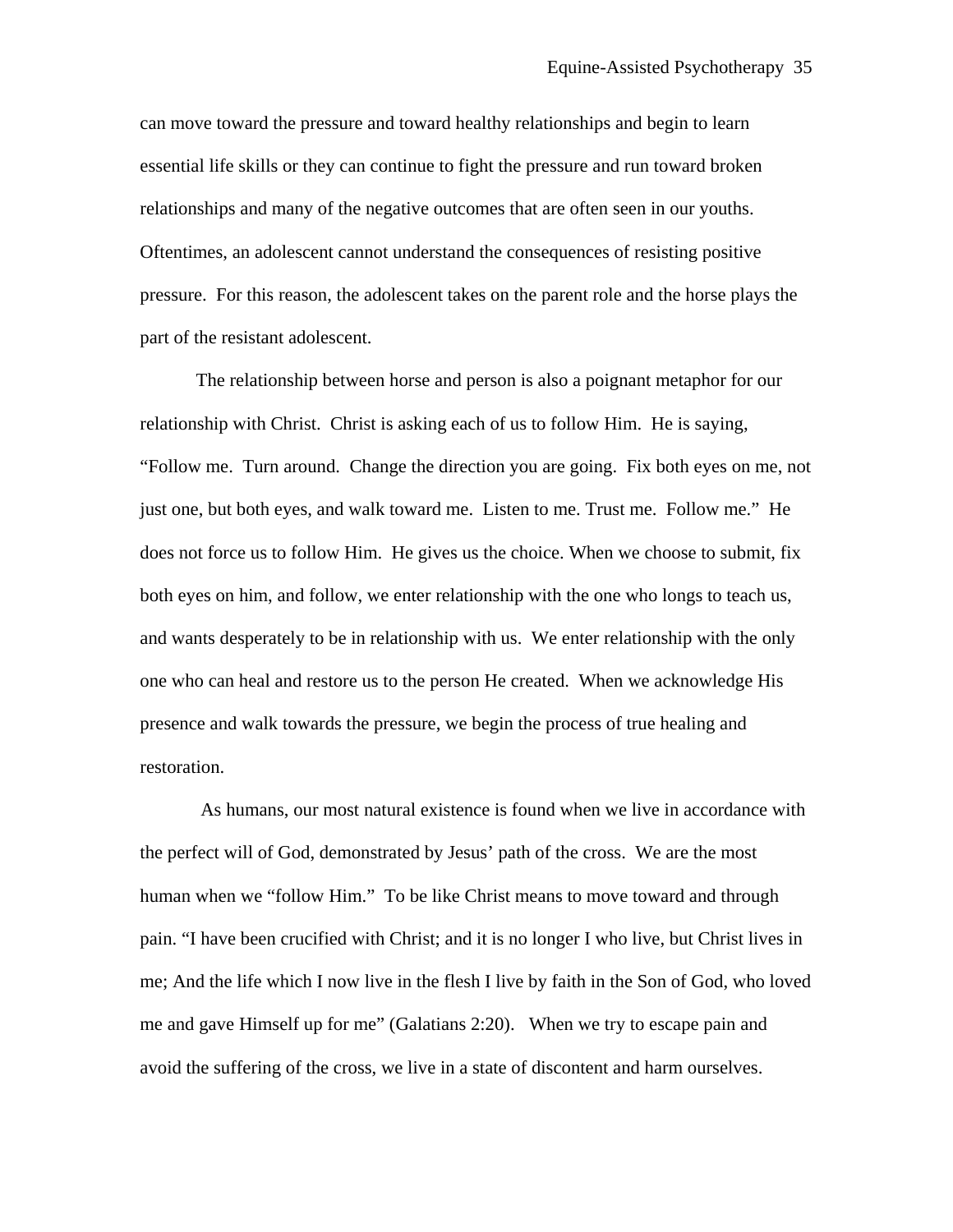When a horse has stepped into barbed wire, the initial movement very seldom causes the damage. When the horse tries to pull away from the pain, serious injury occurs. A horse can be taught to move into pain, although, like people, this is not a natural reaction. A well trained horse will wait until its master comes and releases his foot. We are called to move into our pain, instead of trying to run from it. The counseling process helps people address their pain and move through it towards healing. Jesus endured the ultimate suffering and pain in order to bring healing and restoration to a fallen world. We, in our daily struggles are called to suffer well so that we too may experience true healing. The true healing of the resurrection could not occur until Jesus had suffered and died. Christian counselors must temper the desire to provide people a way to avoid the suffering with the realization that sometimes movement directly toward the pain is a necessary precursor to the true healing of God through Jesus Christ. The dynamic relationship between a horse and client demonstrates this need to move into pain, which is how EAP reveals the path towards true freedom.

 Lastly and most importantly, a healthy theology of children necessitates this type of research. According to Chad Meyers (2005) in his article *As a Child: Jesus' Solidarity with the Least of the Least*, Jesus insisted that children be taken from the margins of society and placed at the center. L'Engle (1972) claimed that we must become humble and unselfconscious, in other words childlike, if we are to enter the Kingdom of God. The way we teach children is very important (Deut 4:9; Prov. 22:6). It is so important that Jesus said, "If anyone causes one of these little ones who believes in me to sin, it would be better for him to be thrown into the sea with a large millstone around his neck" (Mark 9:42). Proverbs speaks of the rod of discipline with regards to children (13:24;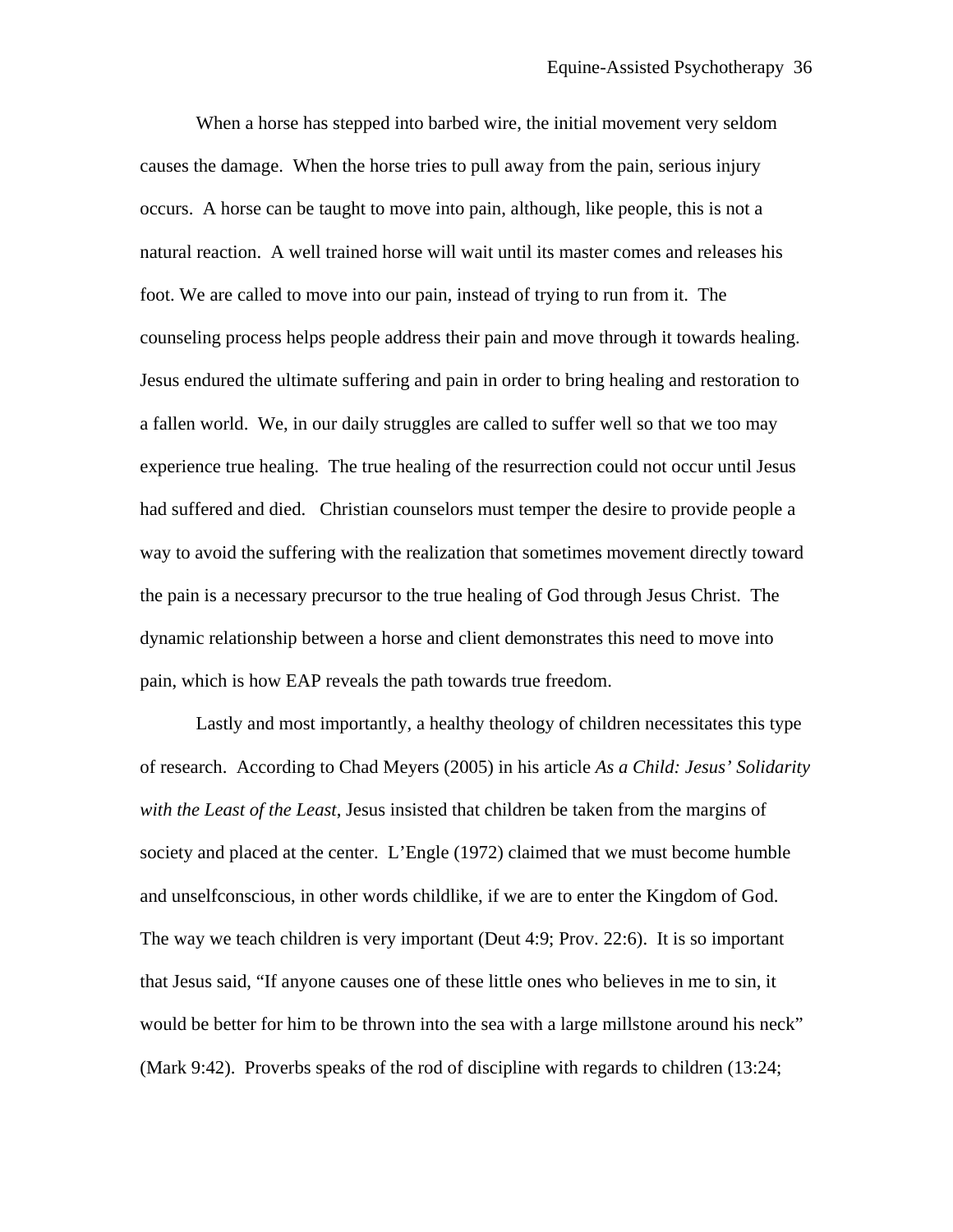22:15; 23:13; 29:15). The same word for rod is used in Psalm 23:4 – "Even though I walk through the valley of the shadow of death, I will fear no evil, for you are with me; your rod and your staff, they comfort me." The word rod implies protection, direction, and the act of "reigning back in." Therapy for children and adolescents must teach, guide, and protect, thus allowing them to glorify their creator. The counseling of adolescents must be taken seriously, and it matters greatly that we know how to be most effective in our work with God's children.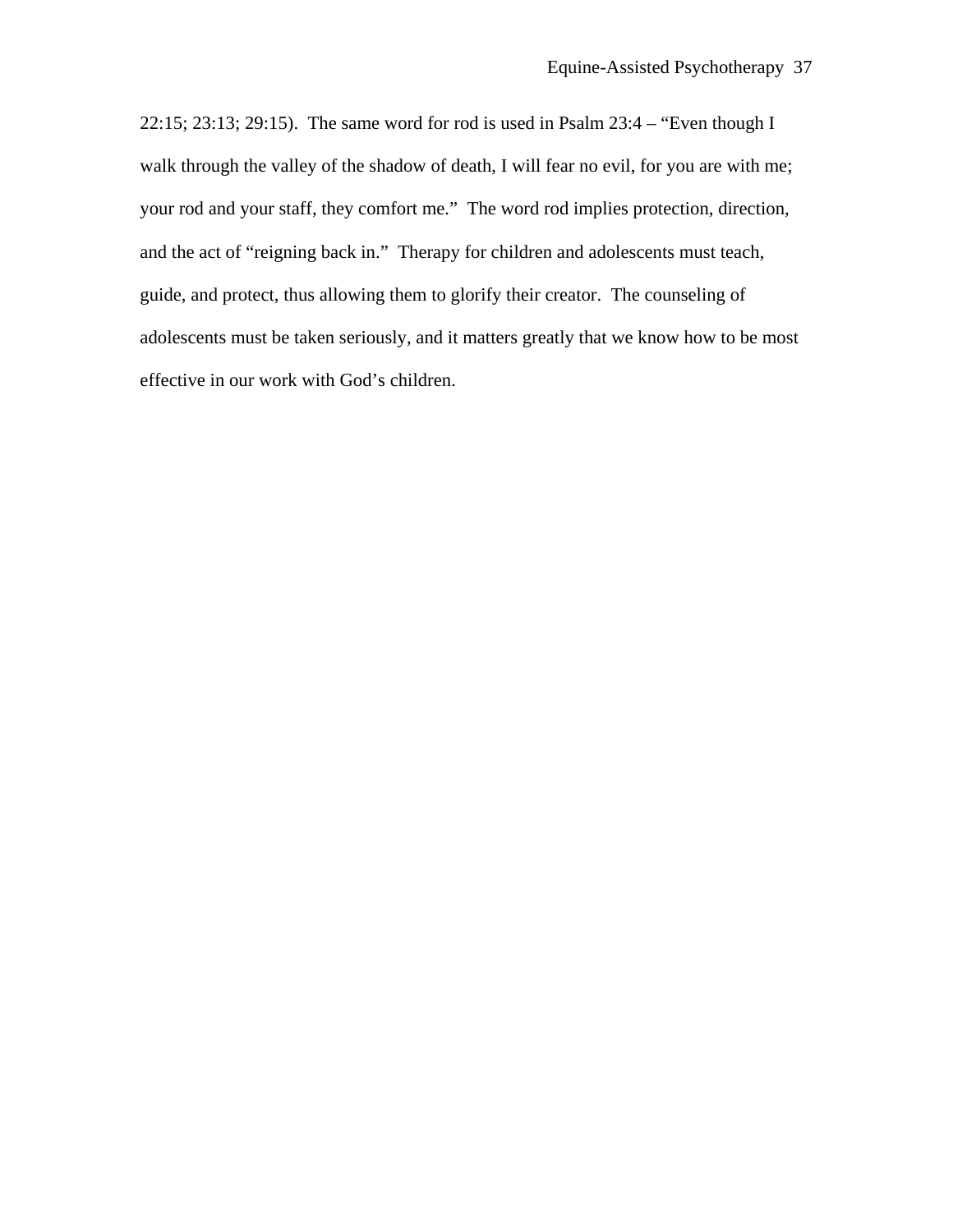## CHAPTER II

#### **METHODS**

 This chapter reviews the specifics of how this study was conducted. It describes the sample in detail. It explains the measuring instruments used to gather data about psychosocial functioning, describes how the data was gathered, and the statistical methods used to evaluate the data.

#### Sample

The subjects for this study were adolescents ages 12-18 who fit the criteria for *atrisk*, as defined in Chapter One. A convenience sample was used, which consisted of two groups: those who received EAP (treatment) and those who did not (control). Within each group there were two types of youth: those who lived in a residential basic care facility and those who did not. Both groups were used so that the results of this study can be better generalized to all at-risk adolescents. Balancing was used to control for extraneous variables. For instance, there were 3 EAP adolescents in outpatient treatment, and there were 3 adolescents in the control group who were not living in any type of treatment facility. Twelve of the EAP participants lived in a residential basic care facility, and nine of those were receiving traditional talk therapy in addition to EAP. Therefore, there were 9 participants in the control group who lived in a residential basic care facility and were receiving traditional talk therapy, and there were 3 participants in the control group who lived in a residential basic care facility and were not participating in any type of counseling. Both groups were assessed before session one and then after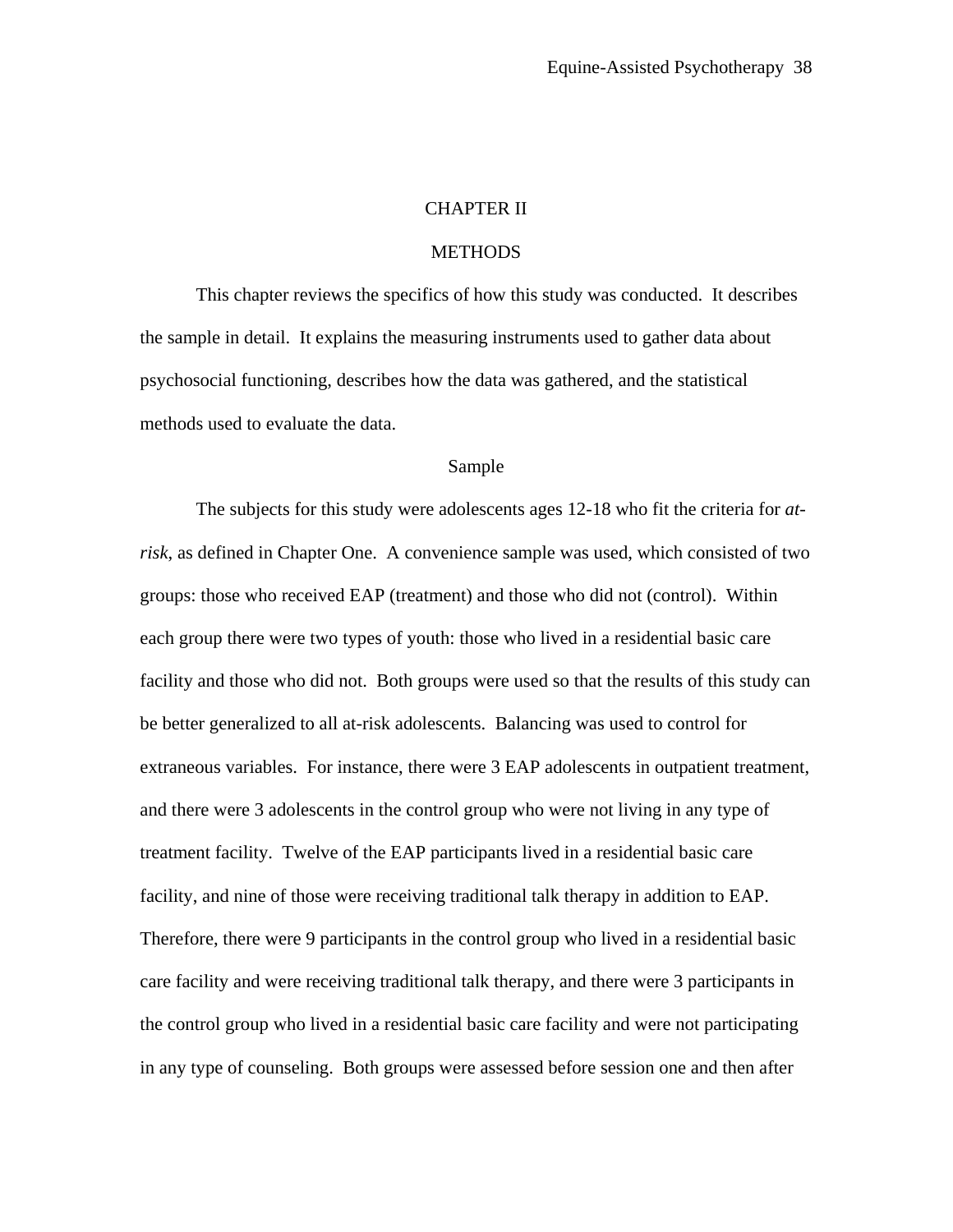six, eight, or ten weekly sessions. Since one EAP client was assessed after six sessions, one person in the control group was given the post-test after six weeks. Five people in the treatment group were assessed after eight sessions, and five people in the control group were assessed after eight weeks. Nine people in the treatment group took the posttest after ten sessions, and eight in the control group filled out the second questionnaire ten weeks after the first.

 Participants in each group fit the criteria for *at-risk*. All participants had at least 3 of the risk factors on the checklist (See Appendix C)*.* Six clients in the treatment group and 4 clients in the control group came from a family whose income was below the poverty line. Three in the treatment group and two in the control group had a physical or learning disability. Eight in the treatment group and three in the control group had been a victim of a crime. Fifteen in the treatment group and 11 in the control group had been a victim of violence, abuse, or neglect. Nine in the treatment group and 9 in the control group had parents who were alcoholics and/or substance abusers. Fourteen in the treatment group and 14 in the control group had parents who were divorced, separated, or never married. Three in the treatment group and 2 in the control group had one or two parents with a mental illness. Two in the treatment group reported that their mother experienced significant physical difficulties during pregnancy with them. None of the participants in the control group reported this. Thirteen in the treatment group and eleven in the control group experience discord and disorganization in their family. Two in the treatment group and 1 in the control group were low birth weight infants. Two in the treatment group and three in the control group had more than four siblings living in the home. Eight in the treatment group and 5 in the control group had one or more parent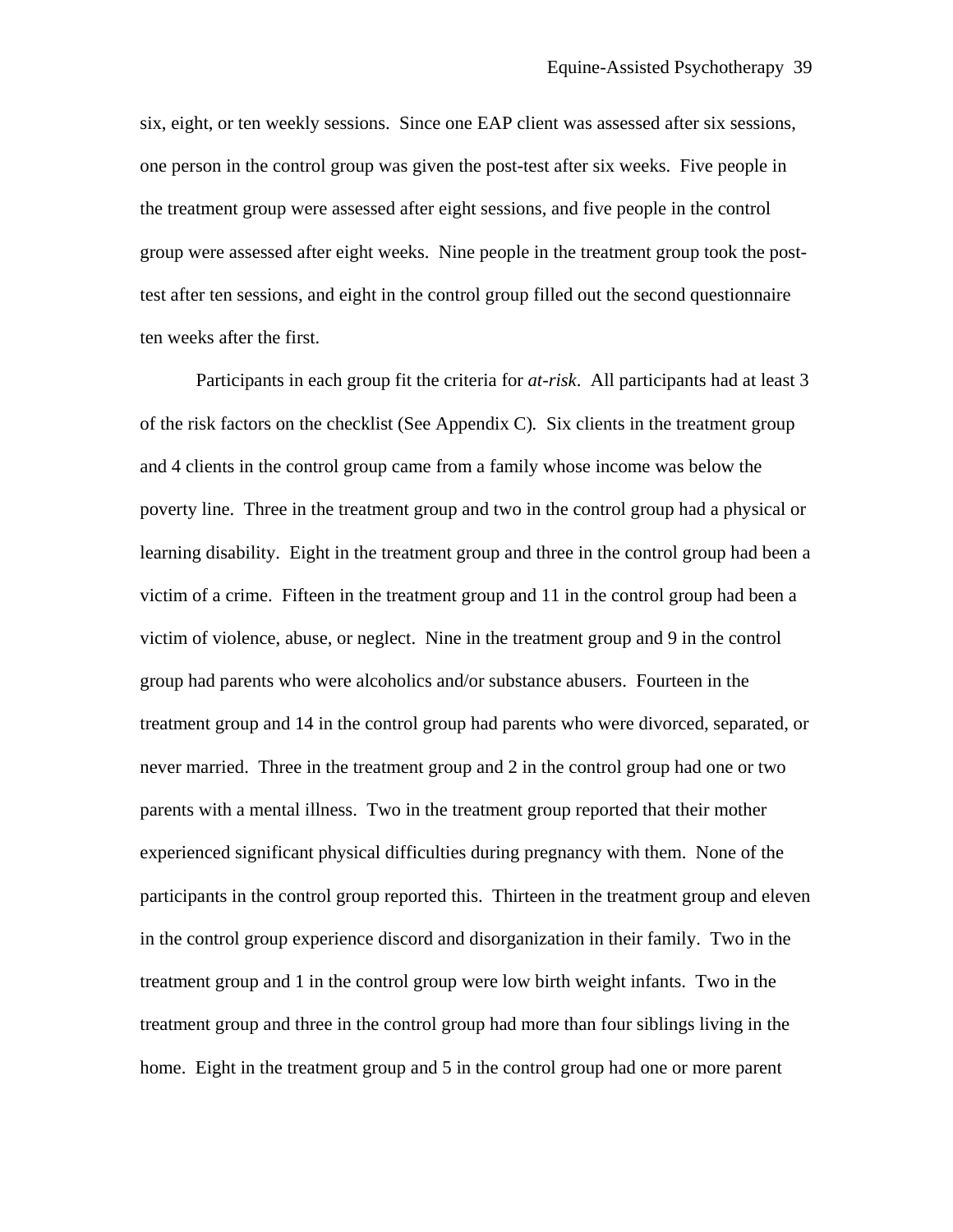who did not finish high school. None of the participants in this study suffer from a defect they've had since birth.

 Clients participating in either group or individual EAP were assessed. Five clients participated in individual EAP, and ten participated in group EAP. There were eight males in the treatment group and nine in the control group. There were seven females in the treatment group and five in the control group.

#### Measuring Instruments

To measure the therapeutic change in psychosocial functioning elicited by EAP, an instrument called the Youth Outcome Questionnaire (Y-OQ) (Appendix D) and the self-report version of the Youth Outcome Questionnaire (Y-OQ-SR) (Appendix E) were selected. The Y-OQ is a parent-reported measure of a wide range of troublesome behaviors, situations, and moods which commonly apply to adolescents. It was specifically developed to assess the occurrence of observed behavior change. Parents or others with reasonably extensive interaction with the client complete the questionnaire (Burlingame et al., 2003). The Youth Outcome Questionnaire-Self Report (Y-OQ-SR) measures the same criteria, but is taken by the adolescent. The instruments can be easily administered and take approximately ten minutes for clients and parents to fill out. Both tests have demonstrated validity and reliability and have shown high clinical sensitivity and specificity (Wells, Burlingame, Lambert, Hoag, & Hope, 1996).

 Each test consists of six subscales: Intrapersonal Distress, Somatic, Interpersonal Relations, Critical Items, Social Problems, and Behavior Dysfunction. The total score is a summation of items from all six scales. The reliability of the Y-OQ was tested using the Cronbach's alpha across three samples  $(N=1182)$ . The total score on the Y-OQ had a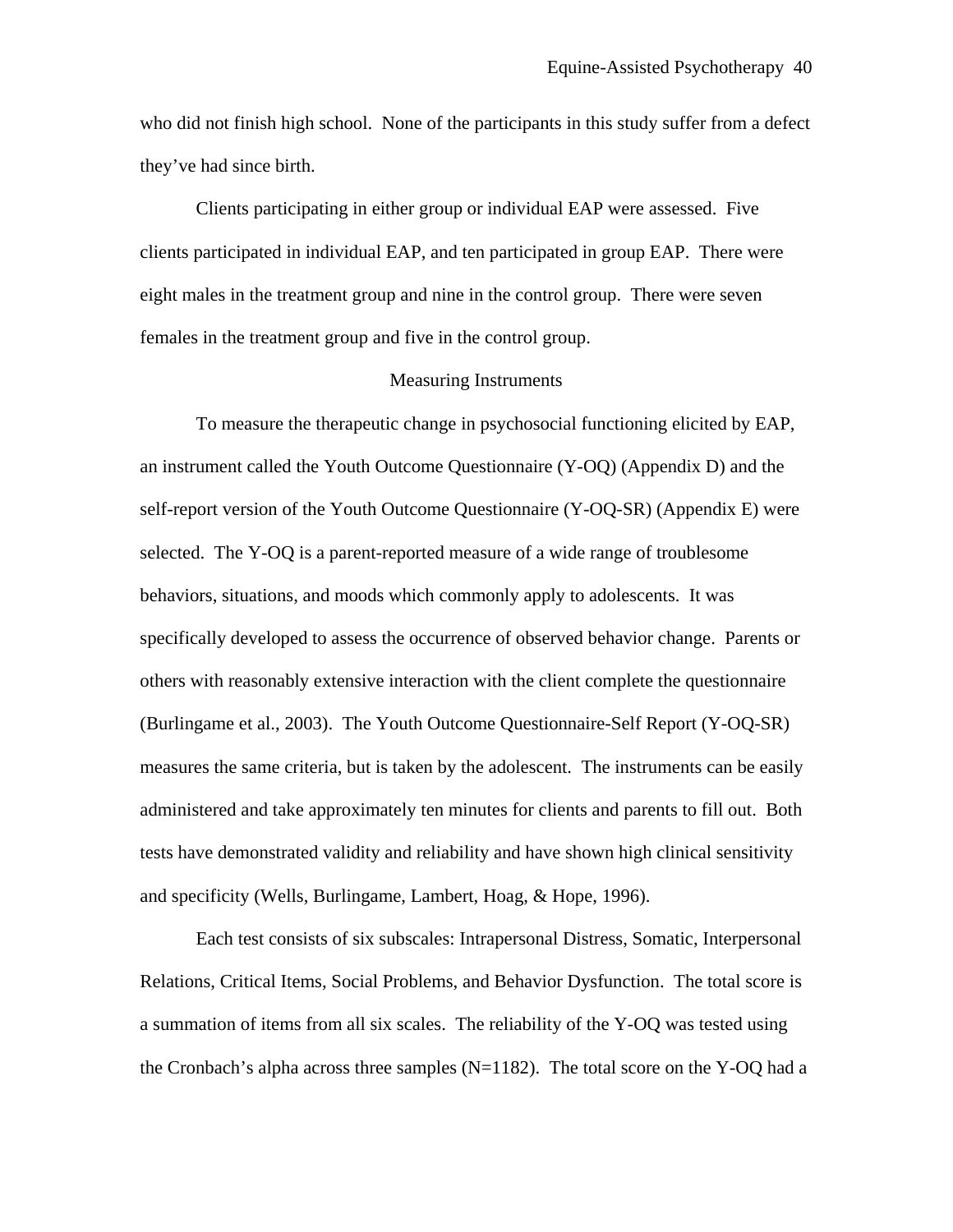high internal consistency estimate of .97 across all three samples. The Critical Item and Somatic Subscales had the lowest internal consistency estimates of the six (Burlingame, et al., 2003). The reliability of the Y-OQ-SR was also tested using the Chronbach's alpha with a large sample of adolescents  $(N=1334)$ . The total score had a high internal consistency estimate of .96 across three groups. Again, Somatic was the lowest estimate found. This suggests greater item heterogeneity because this scale covers the broad content area of diverse somatic complaints. Overall, high reliability estimates for the Y-OQ and Y-OQ-SR suggest a strong factor underlying the several subscales of the questionnaires (Wells, Burlingame, & Rose, 2003).

 The Y-OQ and Y-OQ-SR are currently used in a variety of therapy settings. They have been used to measure the efficacy of wilderness therapy programs (Aldana, 2004; Hagan, 2003; Russell, 2003). They have also been used in partial day-treatment programs (Robinson, 2000), and in in-home family treatment (Mosier, et al., 2001). Moreover, the instruments have been normed on inpatient and outpatient populations. These two instruments assess the psychological, symptomatic, and social functioning of adolescents, which was the purpose of this study. They are well-normed and easily administered outcome measures with good internal consistency and test-re-test reliability (Wells, Burlingame, Lambert, Hoag, & Hope, 1996).

#### Procedure

Clients and the primary care-givers took the Y-OQ-SR and Y-OQ, respectively, prior to the first EAP session. Those in the control group filled out the questionnaires as well. The primary care giver and the youth's legal guardian or managing conservator (if different from the primary care giver) in the treatment group signed a consent form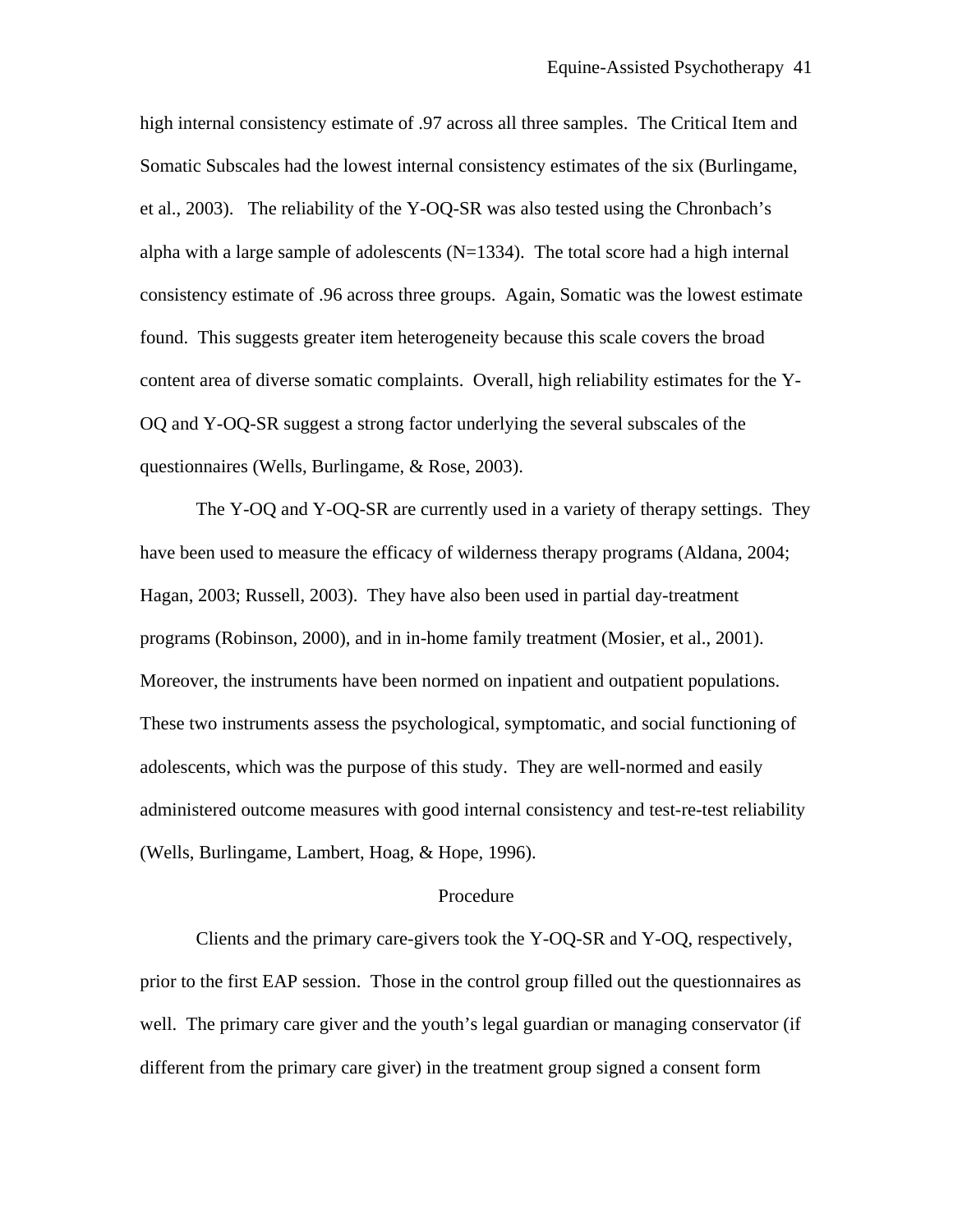(Appendix A). Those in the control group also signed a consent form (Appendix B). Either the therapist or the parent filled out the checklist (Appendix C). Those in the treatment group then participated in 6, 8, or 10 individual or group EAP sessions, and the Y-OQ and Y-OQ-SR were administered again. The control group filled out the questionnaires again after 6, 8, or 10 weeks. EAP was conducted by five different therapists and five different horse specialists.

#### Means of Analyzing the Data

 A t-test for independent samples was performed to look for any differences that exist between those who received EAP as opposed to those who did not receive EAP. The primary focus was on the total Y-OQ and Y-OQ-SR scores, but an analysis of the six subscales of each test was also performed to determine which areas showed the most and least change.

 An independent samples t-test will yield accurate *p* values when a sample size of 15 cases per group is used. This study had 15 in one group and 14 in the other. Two of the three assumptions underlying the independent-samples *t* test were met. Assumption one, "the test variable is normally distributed in each of the two populations (as defined by the Grouping Variable)," was met (Salkind & Green, 2005, p. 168). Assumption two, "The variances of the normally distributed test variable for the populations are equal," was not met (Salkind & Green, 2005, p. 168). Levene's test was done to evaluate the variances. Since the test was significant for the Y-OQ and Y-OQ-SR, the equality-ofvariance was violated. However, SPSS is able to compute an approximate *t* test that does not assume that the population variances are equal. Therefore, the *t* value for unequal variances was utilized to counteract the homogeneity-of-variance assumption (Salkind  $\&$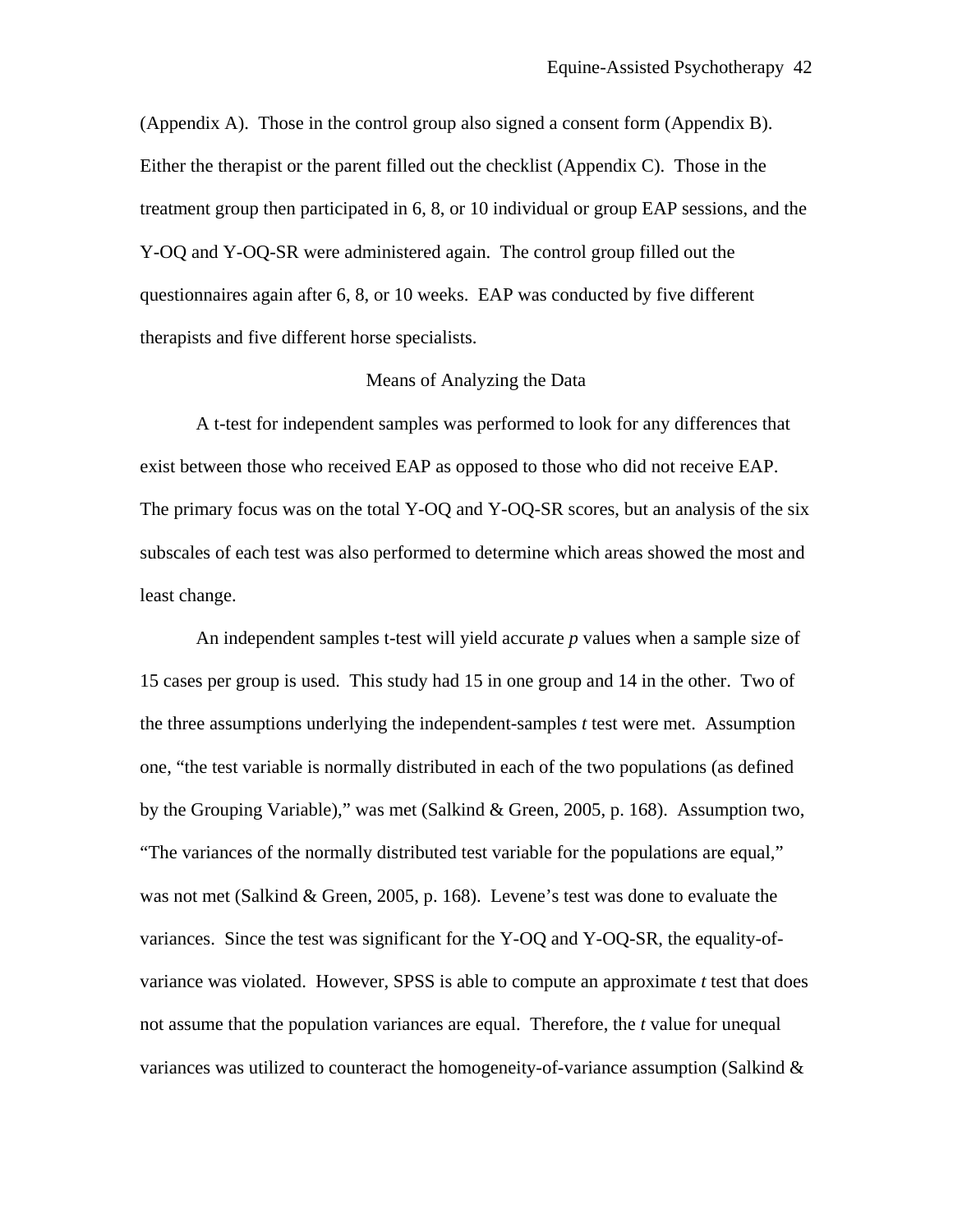Green, 2005). The third assumption was met because the cases in this study "represent a random sample from the population, and the scores on the test variable are independent of each other" (Salkind & Green, 2005, p. 168). For the purposes of the test of significance, the selection of subjects was random. The researcher did not choose the participants directly and was not aware of the participants until the time of the experiments. Participants were not selected based on any inherent characteristics, but those who were available filled out the paperwork.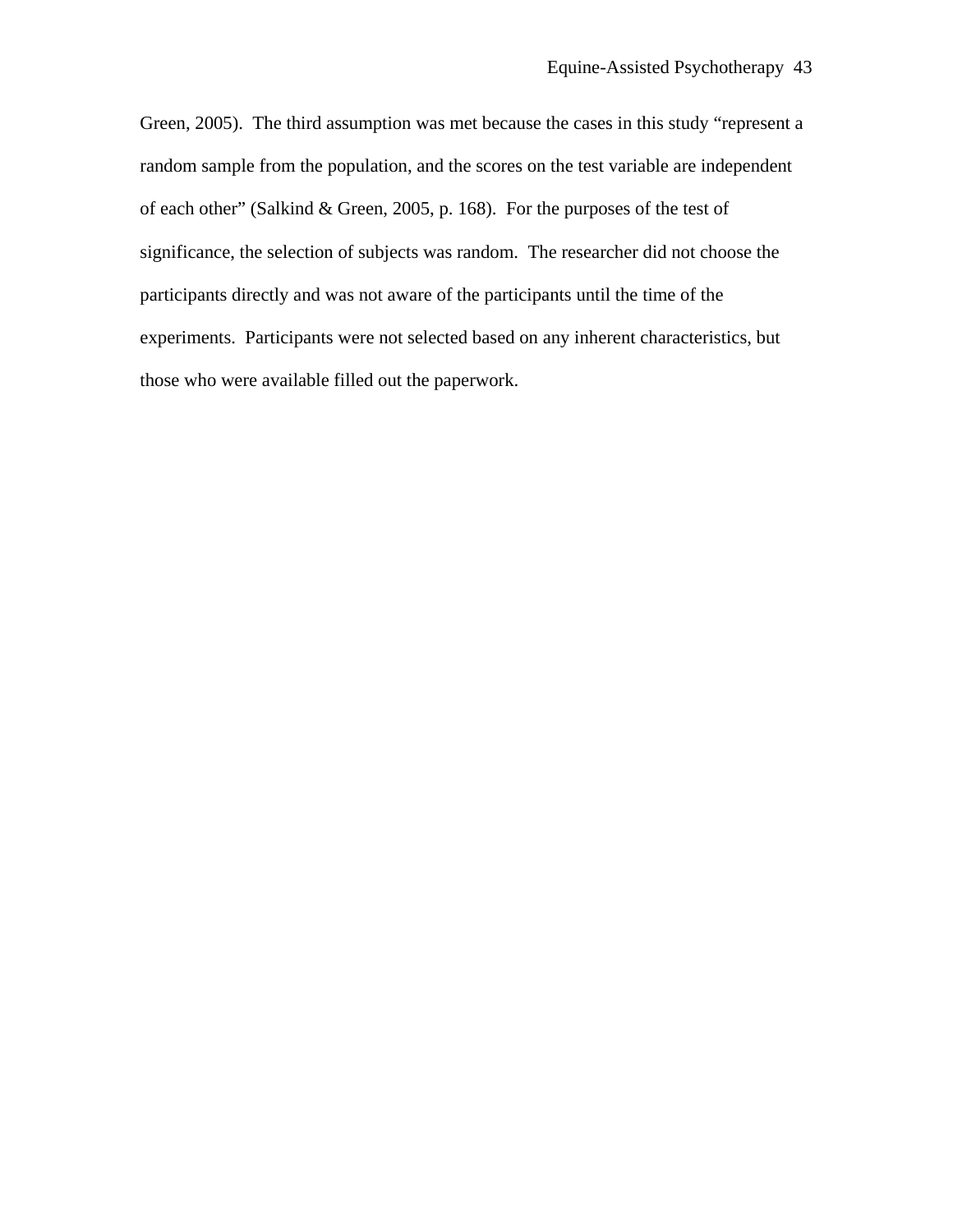# CHAPTER III

## RESULTS

 This section reports the results of the statistical analyses of data gathered on the Y-OQ and Y-OQ-SR. The changes in the total scores as well as the changes in scores on each subtest are conveyed.

#### Total Score on Y-OQ

 The Y-OQ®2.0 was administered to adults with extensive interaction with the adolescent at intake to establish a severity baseline. The total score (TOT) is a summation of items from all six subscales. It reflects total distress in the youth's life, and the higher the number, the greater the distress. The test was then administered again after 6, 8, or 10 sessions and/or weeks. This value is the "best index to track global change and has the highest reliability and validity" (Burlingame et al., 1996, p. 3) when compared to the individual subscales.

 The total score on the post-test was subtracted from the total score on the pre-test to reveal the total change (TOTch). An independent-samples  $t$  test was conducted to evaluate the hypothesis that at-risk adolescents who participate in an EAP program will experience greater positive therapeutic progress in psychosocial functioning than those who do not participate in an EAP program. This procedure was also used to analyze each of the subscales. The test for the total changes was significant,  $t(17.65) = 6.17$ ,  $p<0.01$ , which supports the research hypothesis. Adolescents who received EAP ( $M = 24.87$ , SD = 14.13) on the average experienced greater total therapeutic change in psychosocial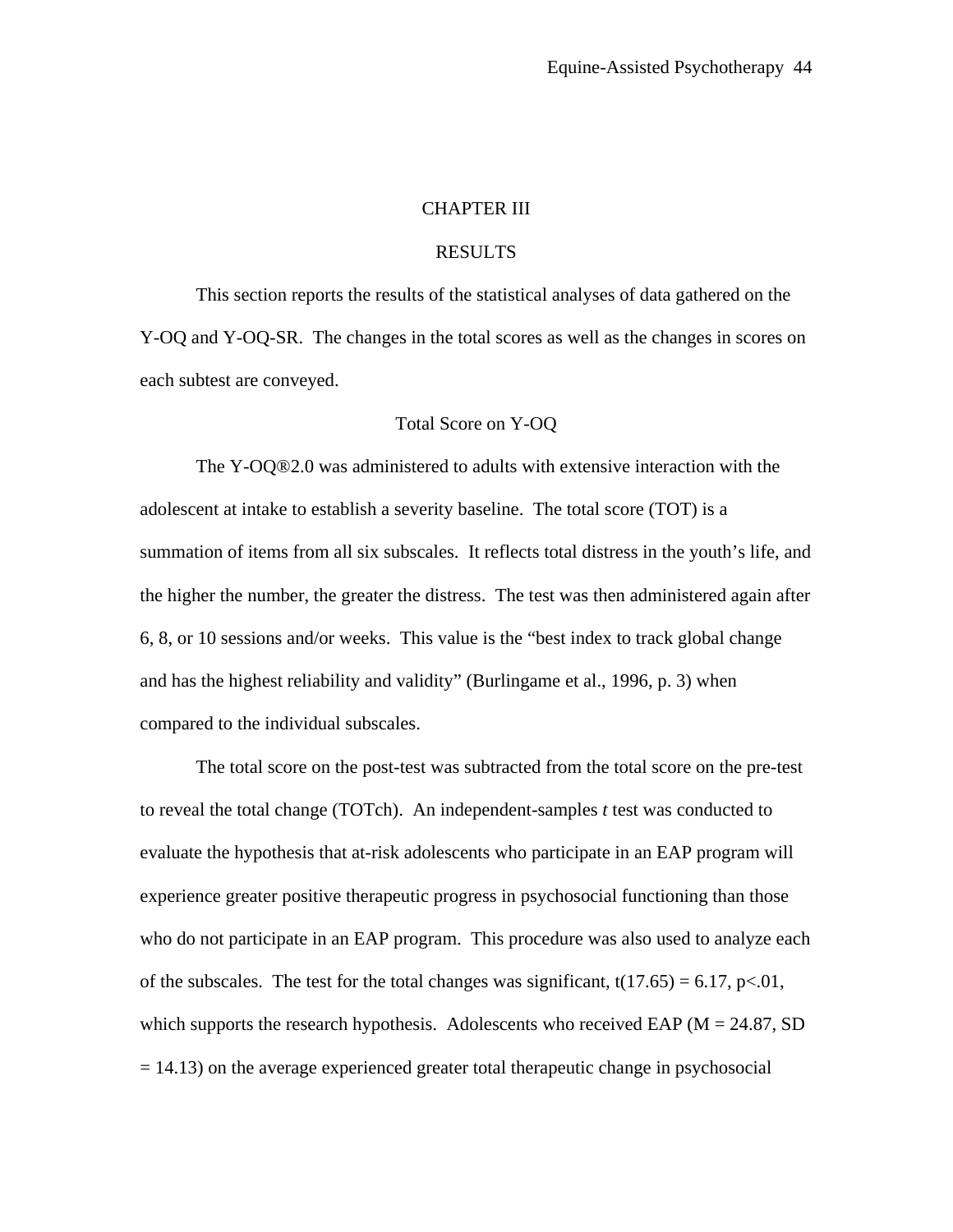functioning than those who did not receive EAP ( $M = .93$ , SD = 4.98) (See Figure 1). The 95% confidence interval for the difference in means was 15.77 – 32.11.

#### Total Score on Y-OQ-SR

Each of the subscales on the Youth Outcome Questionnaire Self-Report (Y-OQ-SR) measures the same symptoms and behaviors that the respective subscales measure on the Y-OQ. The change seen is indicative of how the clients themselves perceive it as opposed to the views of their primary caregivers.

 The Y-OQ-SR is a self-report measure of treatment progress for adolescents ages 12-18 receiving mental health treatment. It was developed to measure the outcomes of therapy and to measure behavior change as perceived by the adolescent clients. It is not an equivalent form of, or interchangeable with, the Y-OQ (Wells, Burlingame, & Rose, 1999). The adolescent completed the questionnaire at intake to establish a severity baseline, and then again after 6, 8, or 10 sessions and/or weeks.

 The total score is a summation of items from all six subscales. It reflects total distress in the youth's life, and the higher the number, the greater the distress. This value is the "best index to track global change and has the highest reliability and validity when compared to the scales individually" (Wells, Burlingame, & Rose, 2003, p. 4). The total score on the post-test was subtracted from the total score on the pre-test to reveal the total change (TOTSRch). An independent-samples *t* test was performed to evaluate the hypothesis that adolescents who participate in an EAP program will experience greater positive therapeutic progress in psychosocial functioning than those who do not participate in an EAP program. This procedure was also used to analyze each of the subscales.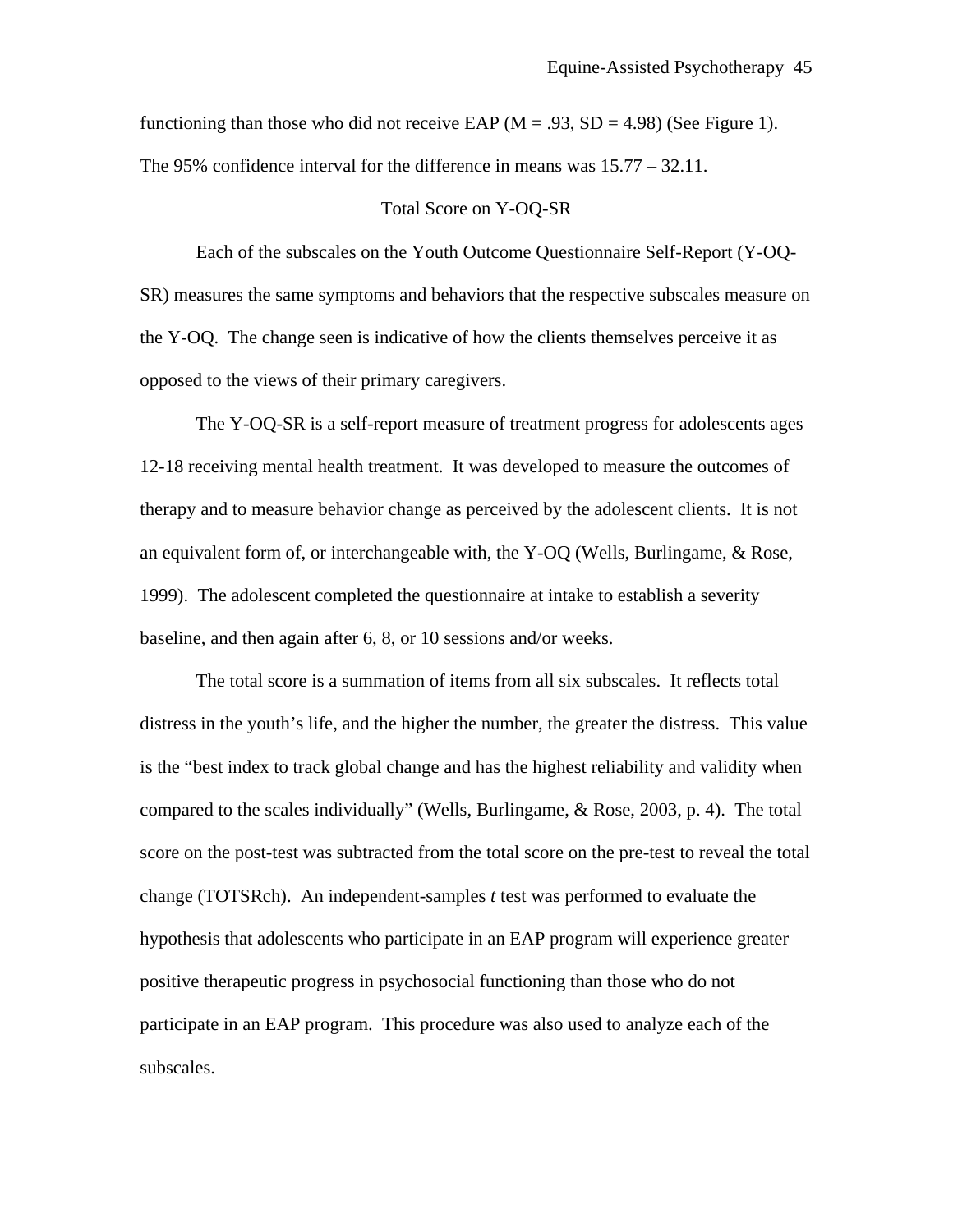The test was significant,  $t(22.95) = 2.46$ , p<.01, which supports the research hypothesis. Adolescents receiving EAP ( $M = 22.29$ , SD = 18.91) on average experienced greater total therapeutic change in psychosocial functioning than those who did not receive EAP ( $M = 1.14$ ,  $SD = 12.90$ ) (See Figure 1). The 95% confidence interval for the difference in means was 8.49 – 33.80.



**Figure 1. Treated vs. Control, Total Change** 

Intrapersonal Distress on Y-OQ

 This scale measures the amount of emotional distress in the adolescent. Anxiety, depression, fearfulness, hopelessness, and self-harm are some of the problems this scale measures (Burlingame et al., 1996). The test was significant,  $t(18.65) = 3.28$ ,  $p < 01$ . Adolescents who received EAP ( $M = 9.00$ , SD = 8.04) on the average experienced greater change in intrapersonal distress than those who did not receive EAP ( $M = 1.64$ ,  $SD = 3.23$ ) (See Figure 2). The 95% confidence interval for the difference in means was 2.65 – 12.07.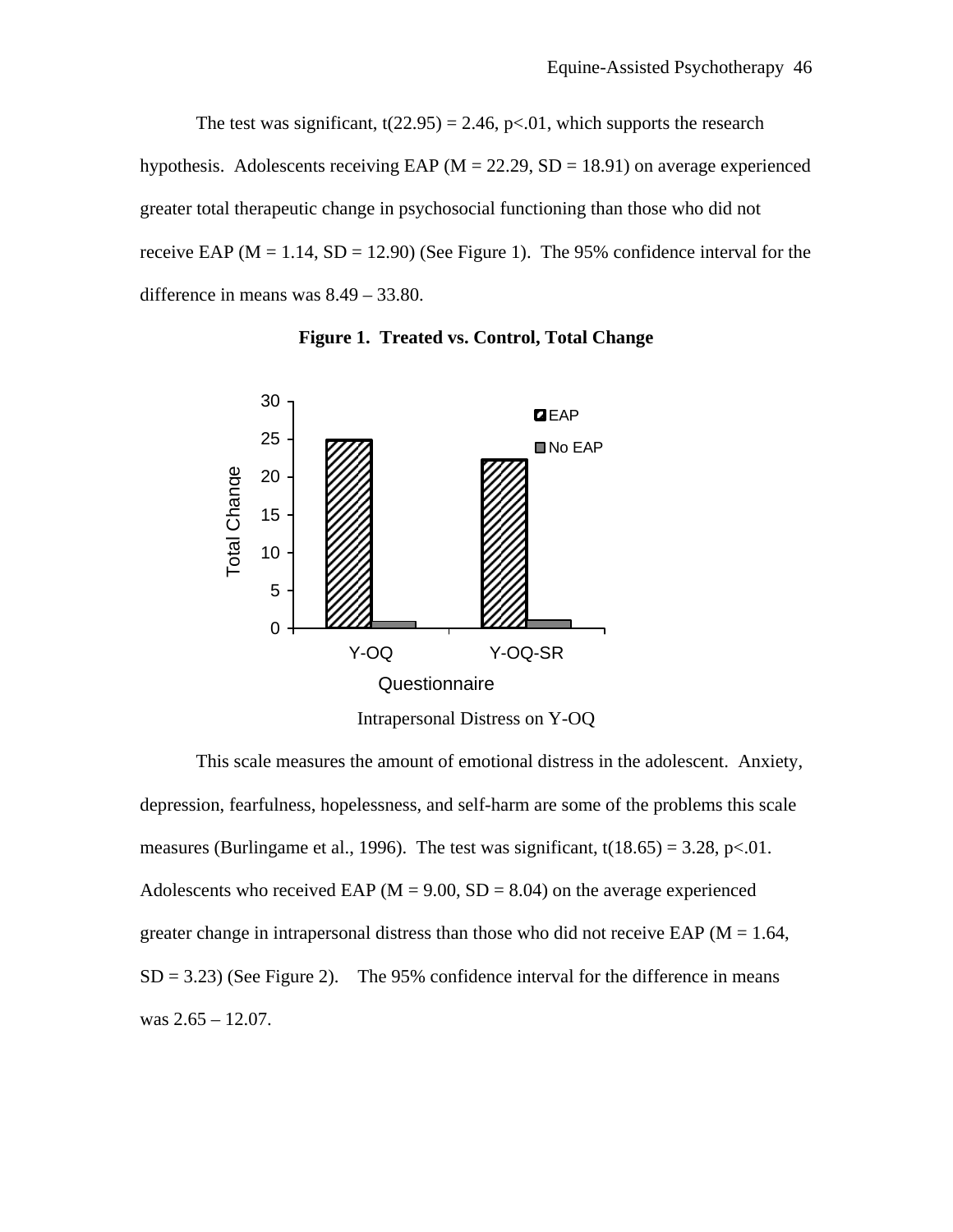#### Intrapersonal Distress on Y-OQ-SR

This test was significant,  $t(17.49) = 3.02$ , p<.01. Adolescents participating in EAP ( $M = 8.79$ ,  $SD = 10.45$ ) on average experienced greater intrapersonal distress change than those not participating in EAP ( $M = -.36$ ,  $SD = 4.41$ ) (See Figure 2). The 95% confidence interval for the difference in means was 2.76 – 15.53.





Somatic on Y-OQ

 This scale assesses somatic distress such as headaches, dizziness, stomachaches, nausea, bowel difficulties, and pain or weakness in joints (Burlingame at al., 1996). The test was not significant. Adolescents who received EAP ( $M = 1.80$ ,  $SD = 3.73$ ) on average did not experience somatic change significantly different from those who did not receive EAP ( $M = -0.07$ , SD = 1.27) (See Figure 3).

## Somatic on Y-OQ-SR

This test was significant,  $t(25.22)=3.16$ ,  $p<.01$ . Adolescents participating in EAP (M=3.07, SD=2.92) on average experienced greater somatic change than those not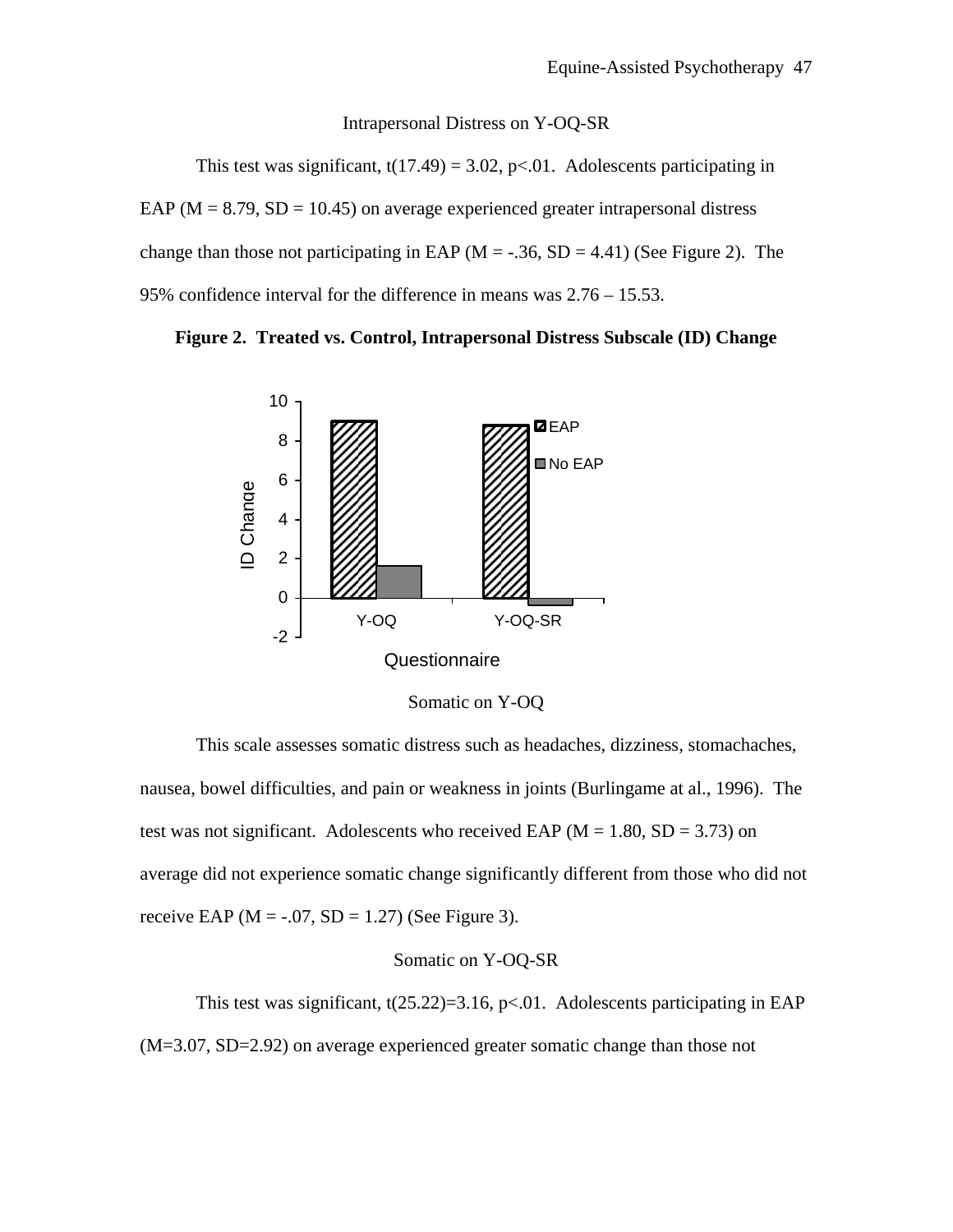participating in EAP (M=-.14, SD=2.45) (See Figure 3). The 95% confidence interval for the difference in means was  $1.12 - 5.31$ .



**Figure 3. Treated vs. Control, Somatic Subscale (S) Change** 

Interpersonal Relations on Y-OQ

 This scale addresses issues relevant to the youth's relationship with peers, parents, and other adults. Aspects measured by this scale are attitudes towards others, communication and interaction with friends, cooperativeness, aggressiveness, arguing, and defiance (Burlingame et al., 1996). The test was significant,  $t(18.64) = 3.00$ , p<.01. Adolescents who received EAP ( $M = 3.87$ , SD = 4.53) on average experienced greater positive change in interpersonal relations than those who did not receive EAP ( $M = .07$ ,  $SD = 1.82$ ) (See Figure 4). The 95% confidence interval for the difference in means was  $1.14 - 6.45$ .

#### Interpersonal Relations on Y-OQ-SR

This test was significant,  $t(25.83) = 2.65$ , p<.01. Adolescents participating in EAP (M=3.71, SD=3.85) on average experienced greater interpersonal relations change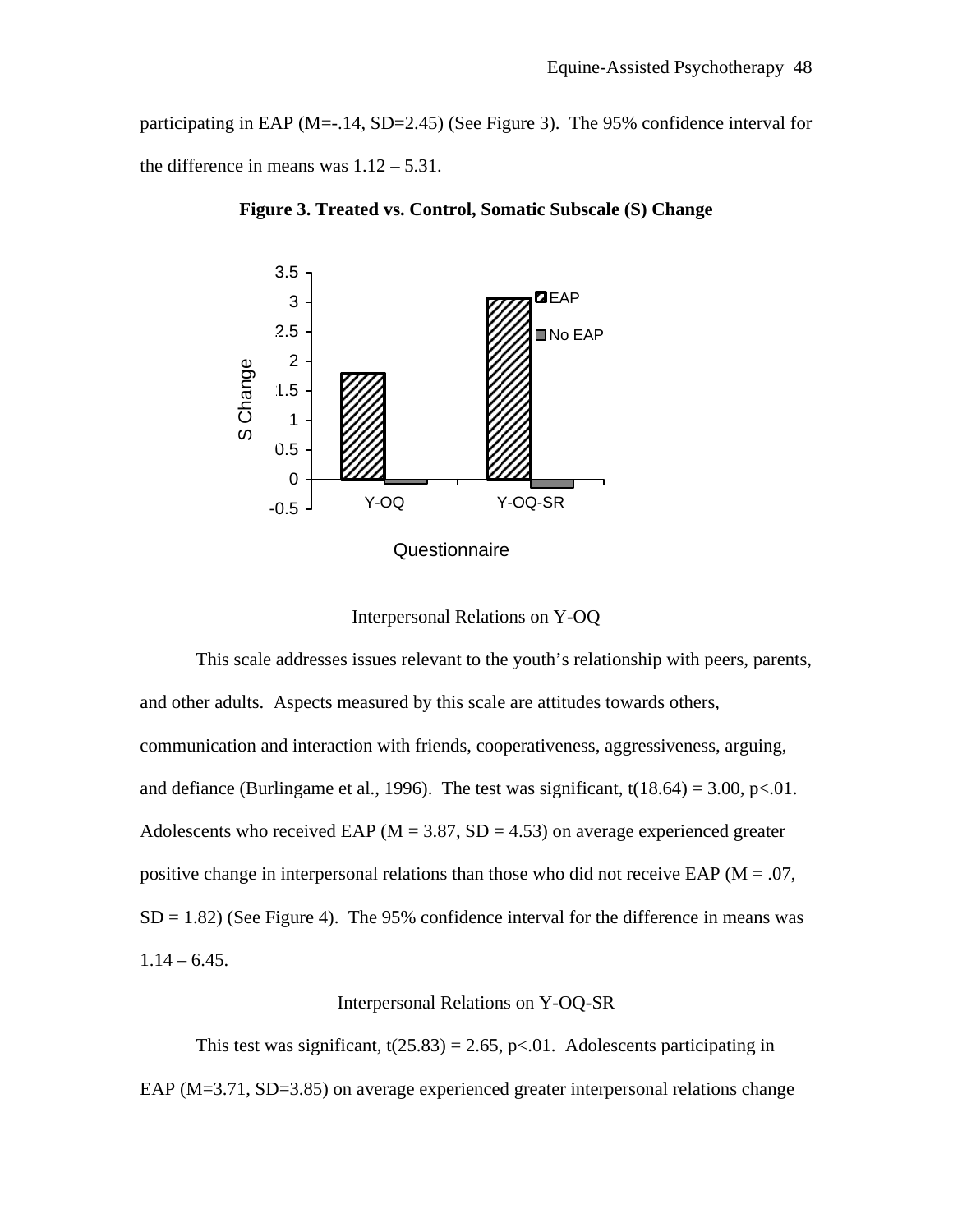than those not participating in EAP (M=.00, SD=3.55) (See Figure 4). The 95%

confidence interval for the difference in means was .84 – 6.59.



 **Figure 4. Treated vs. Control, Interpersonal Relations Subscale (IR) Change** 

| Critical Items on Y-OQ |  |
|------------------------|--|
|------------------------|--|

 This scale addresses features of adolescents often found in inpatient services where short-term stabilization is the primary goal. It measures change in paranoia, hallucinations, delusions, suicide, mania, eating disorders, and obsessive-compulsive behaviors (Burlingame et al., 1996). The average critical items change (CIch) for the treatment group was 4.00 with a standard deviation of 4.19, and for the control group it was -.36 with a standard deviation of 1.65. The test was significant,  $t(18.46) = 3.73$ ,  $p<.01$ . Adolescents who received EAP (M = 4.00, SD = 4.19) on average experienced greater positive change in critical items than those who did not receive EAP ( $M = -0.36$ ,  $SD = 1.65$ ) (See Figure 5). The 95% confidence interval for the difference in means was  $.91 - 6.81$ .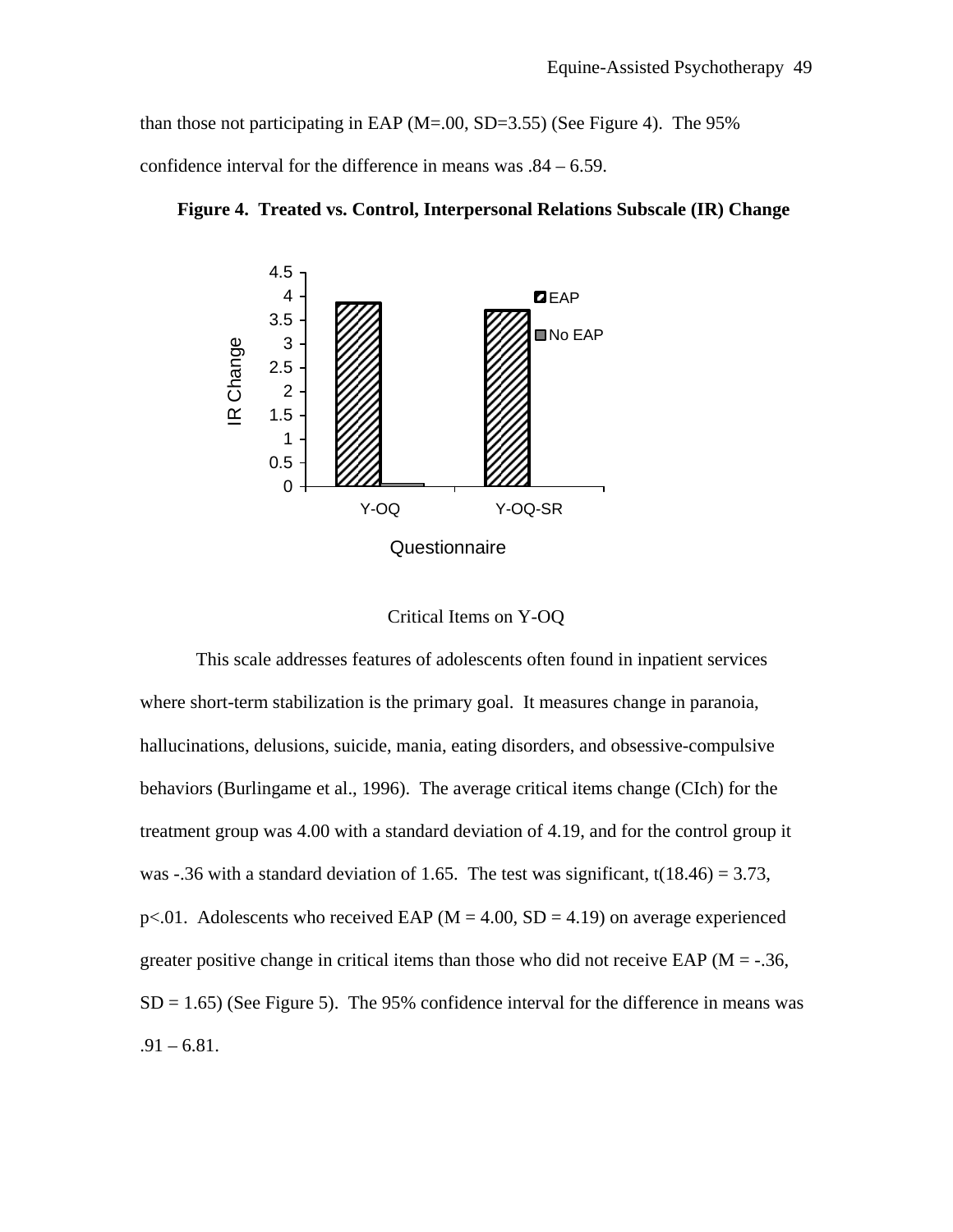#### Critical Items on Y-OQ-SR

This test was not significant. Those participating in EAP  $(M=2.71, SD=5.97)$  on average did not experience critical items change different from those not participating in EAP (M=-.57, SD=2.59) (See Figure 5).





Social Problems on Y-OQ

 This scale assesses socially related problematic behaviors. Many of the items assess delinquent or aggressive behaviors of a severe nature, typically involving the breaking of social mores. Assessment is made regarding truancy, sexual problems, running away from home, destruction of property, and substa`nce abuse (Burlingame et al., 1996). The test was significant,  $t(26.21) = 2.96$ ,  $p<0.01$ . Adolescents who received EAP ( $M = 1.93$ ,  $SD = 2.55$ ) on average experienced greater positive social problems change than those who did not receive EAP ( $M=-.57$ ,  $SD = 1.99$ ) (See Figure 6). The 95% confidence interval for the difference in means was .77 – 4.24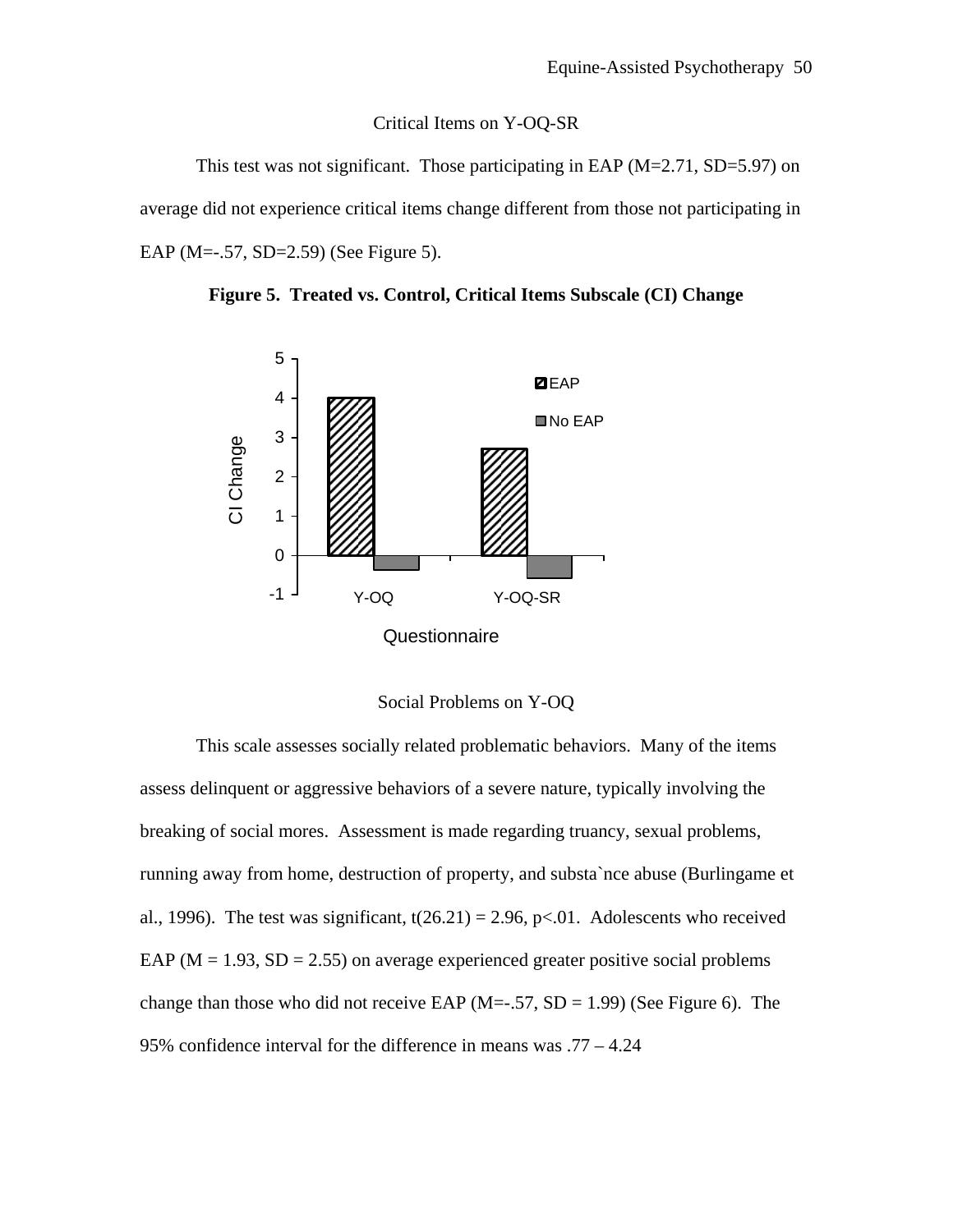#### Social Problems on Y-OQ-SR

This test was not significant. Those participating in EAP  $(M=2.29, SD=3.54)$  on average did not experience social problems change different from those not participating in EAP (M=.36, SD=2.06) (See Figure 6).





Behavioral Dysfunction on Y-OQ

 This scale is intended to track change in the youth's ability to organize tasks, complete assignments, concentrate, and handle frustration, including times of inattention, impulsivity, and hyperactivity (Burlingame et al., 1996). The average behavioral dysfunction change (BDch) for the treatment group was 4.27 with a standard deviation of 2.74, and for the control group it was .21 with a standard deviation of 3.98. The test was significant, t(22.86) = 3.17, p<.01. Adolescents who received EAP ( $M = 4.27$ , SD = 2.74) on average experienced greater positive behavioral dysfunction change than those who did not receive EAP ( $M = .21$ ,  $SD = 3.98$ ) (See Figure 7). The 95% confidence interval for the difference in means was  $1.41 - 6.70$ .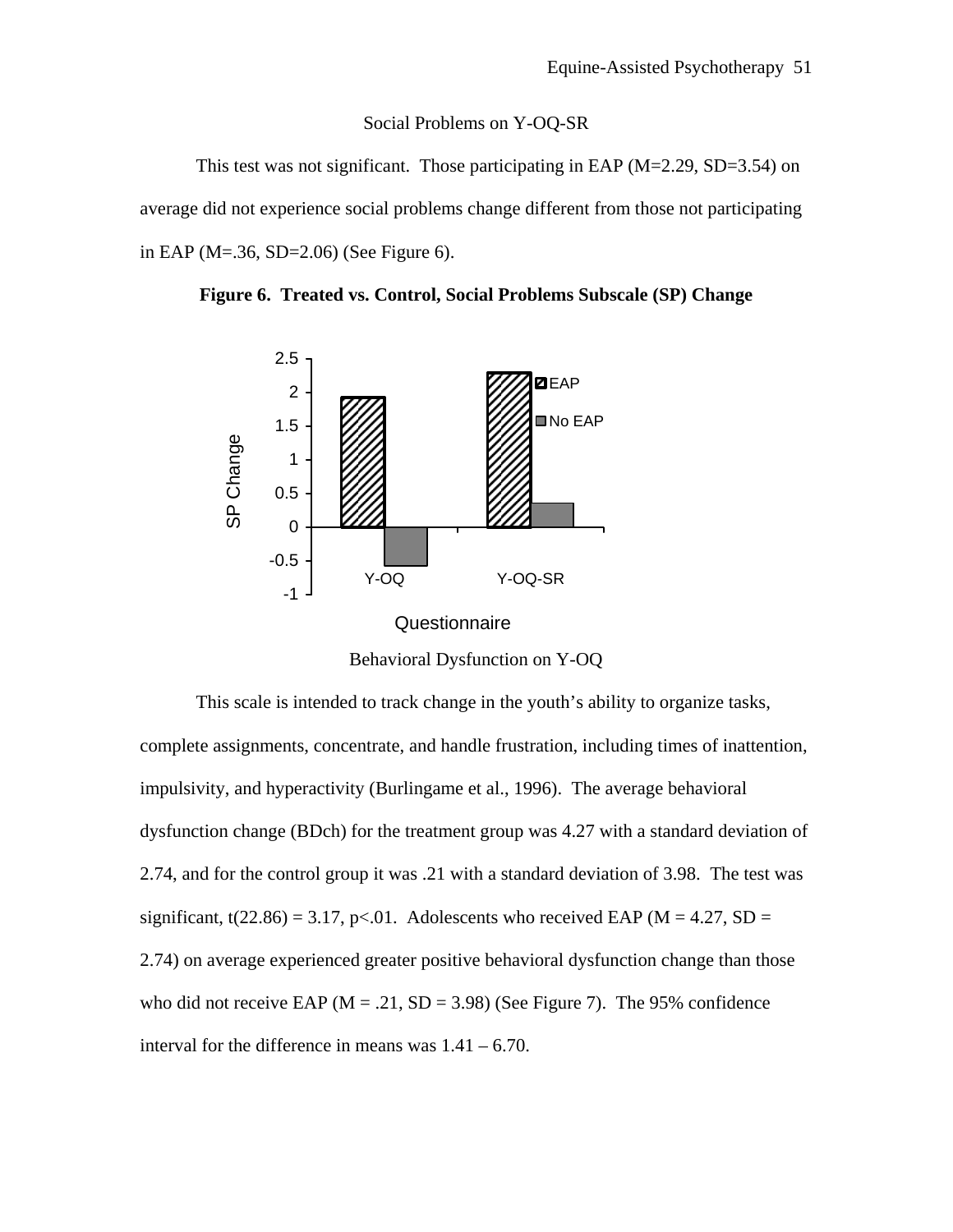# Behavioral Dysfunction on Y-OQ-SR

This test was not significant. Those participating in EAP (M=1.71, SD=4.50) on average did not experience behavioral dysfunction change different from those not participating in EAP (M=1.86, SD=4.74) (See Figure 7).



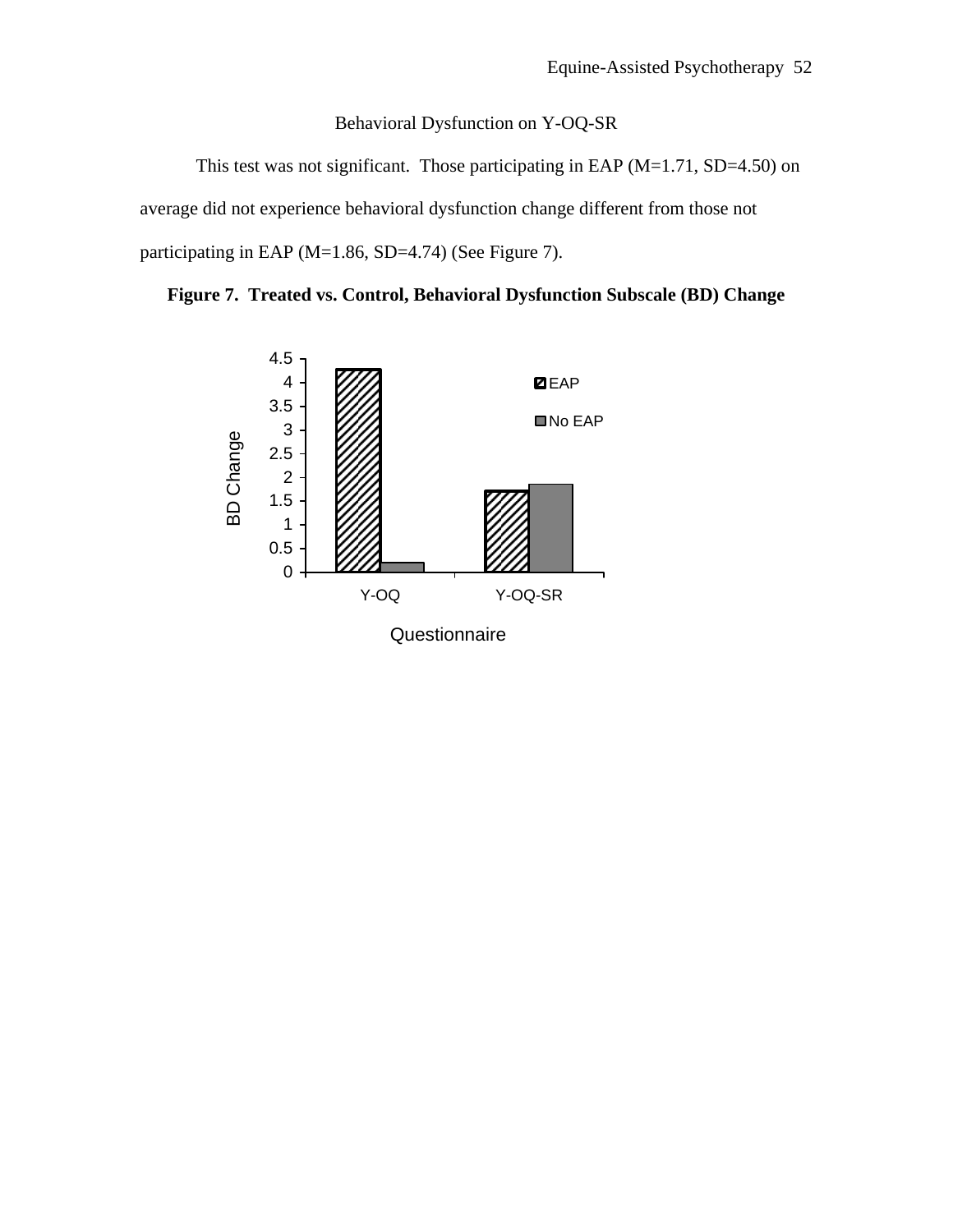## CHAPTER IV

#### **DISCUSSION**

The purpose of this study was to determine if participation in an EAP program affects the psychosocial functioning among at-risk adolescents 12-18 years old. The hope was to fill a research gap by examining the therapeutic outcomes of EAP in treating at-risk youth. The hypothesis was that at-risk adolescents who participate in an EAP program would experience greater positive therapeutic progress in psychosocial functioning than those who do not participate in an EAP program. Two test instruments were used, and measured subjects' total change across six subscales as follows: Intrapersonal Distress, Somatic, Interpersonal Relations, Critical Items, Social Problems, and Behavioral Dysfunction. Change was also assessed within each subscale.

 The first test instrument used was the Youth Outcome Questionnaire (Y-OQ), a parent report of adolescent behavior. The total score, a summation of items from all six scales, has the highest reliability and validity, and it is used to track global change in psychosocial functioning (Burlingame, et al., 2003). According to the primary caregiver's perception, there was a statistically significant change in overall psychosocial functioning in the positive direction for those participating in EAP. The average change in psychosocial functioning of at-risk adolescents participating in an EAP program is between 15.77 and 32.11 points greater than at-risk adolescents who are not participating in EAP. There is only a 5% chance that the difference between the control group and the experimental group is due to chance factors.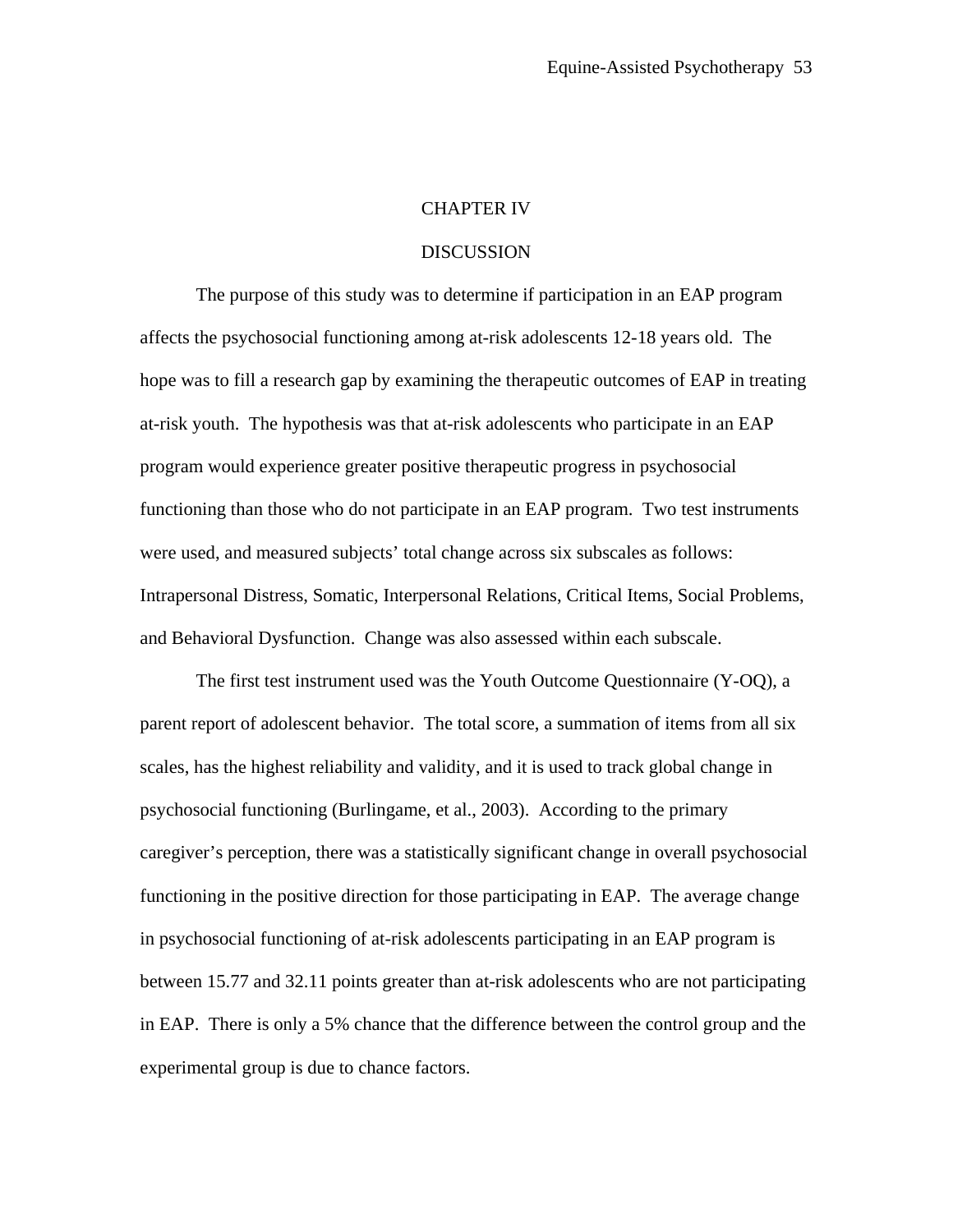The second test instrument used was the Youth Outcome Questionnaire Self-Report (Y-OQ-SR), a self-reported measure of treatment progress for adolescents ages 12-18 receiving mental health treatment. Its purpose was to measure the outcomes of therapy and behavioral change as perceived by the adolescents. It is not an equivalent form of, or interchangeable with the Y-OQ (Wells, Burlingame, & Rose, 1999). The total score is a summation of items from all six subscales. This value is the "best index to track global change and has the highest reliability and validity when compared to the scales individually" (Wells, Burlingame, & Rose, 2003, p. 4). According to the adolescents' view, there is a statistically significant change in overall psychosocial functioning in the positive direction for those participating in EAP. The average change of at-risk adolescents participating in an EAP program is between 8.49 and 33.80 points greater than at-risk adolescents not participating in an EAP program. There is only a 5% chance that the difference between the control group and the experimental group is due to chance factors.

Therefore, it seems that when adolescents are able to recognize and alter maladaptive coping strategies in a concrete way through activities and relationship with a horse or horses, it positively affects their psychosocial functioning outside of the therapeutic setting. This change is reported by both adolescents and their primary caregivers.

 The developers of the Y-OQ®2.0 and Y-OQ-SR have derived a reliable change index (RCI) for the total score and for each of the subscales. These numbers were derived between the community and clinical samples, and are used to determine if the change exhibited by an individual is clinically significant. The RCI value for the total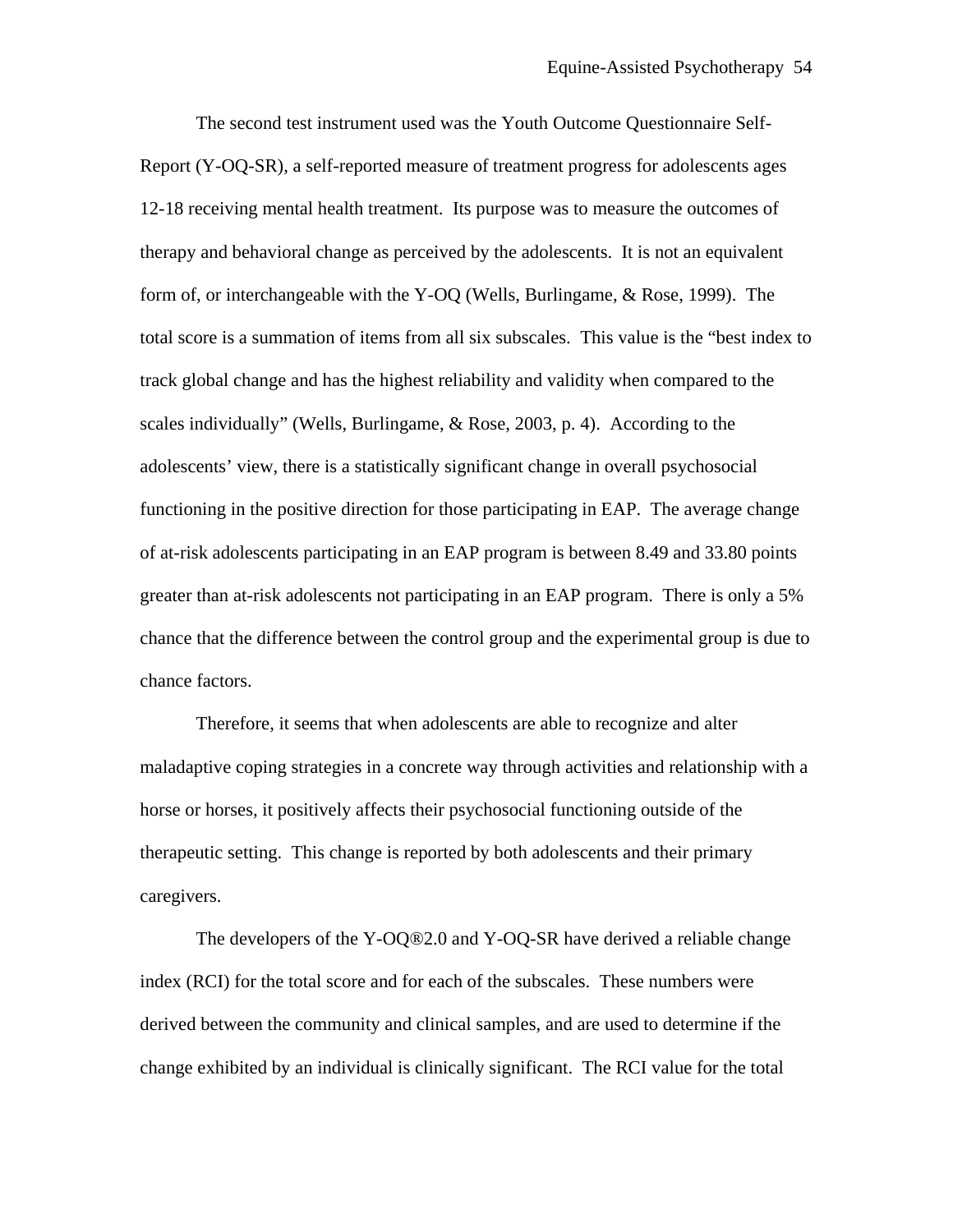score on the Y-OQ® is 13, meaning an individual's score must change by at least 13 points for the change to be considered clinically significant. In this study, the average change seen in the treatment group was 24.87, which is clinically significant according to the Y-OQ®2.0 Administration and Scoring Manual (Burlingame et al., 1996). The RCI value for the total score on the Y-OQ®-SR2.0 was calculated in the same manner as for the Y-OQ®, and is 18. In this study, the average change seen in the treatment group was 22.29, which is also clinically significant according to the Y-OQ®-SR2.0 Administration and Scoring Manual (Wells, Burlingame, & Rose, 1999).

 The independent-samples *t* test for unequal variances for the Y-OQ and Y-OQ-SR suggest that those participating in EAP experience significantly greater amounts of total therapeutic change than those who do not participate in EAP. Moreover, those receiving EAP experienced significantly greater amounts of change than the control group on the following subscales as reported by primary caregivers: Intrapersonal Distress, Interpersonal Relations, Social Problems, Behavioral Dysfunction, and Critical Items. Those adolescents receiving EAP reported significantly greater amounts of change than the control group on the following subscales: Intrapersonal Distress, Somatic, and Interpersonal Relations.

Adolescents did not report statistically significant change in Critical Items, Behavioral Dysfunction, or Social Problems. This is expected, as during the development of the Y-OQ-SR, normative data has shown that adolescents are often unwilling to self-report the extreme scores that are observed by their caregivers (Wells, Burlingame, & Rose, 1999). Adolescents are generally more aware of somatic complaints, fears, anxiety, and depression (i.e. Intrapersonal Distress and Somatic), and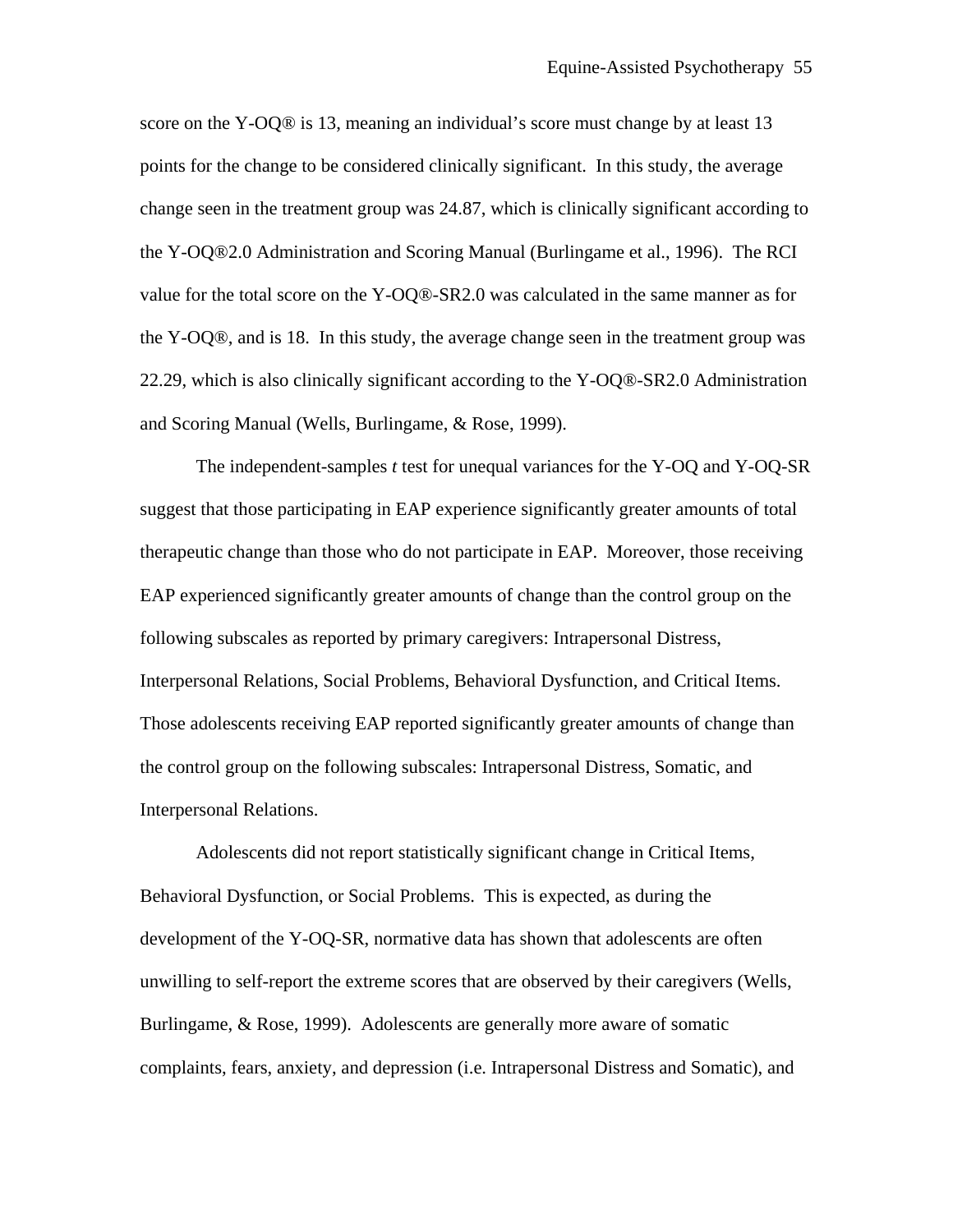are less willing to report aggressive, acting-out behaviors (i.e. Behavioral Dysfunction and Social Problems) so they underreport those issues (Wells, Burlingame, & Rose, 1999).

 Both adolescents and caregivers reported statistically significant change in Intrapersonal Distress, such as anxiety, depression, fearfulness, hopelessness and self harm. Only primary caregivers reported significant change on the subscale for Critical Items, such as paranoia, obsessive-compulsive behaviors, hallucinations, delusions, suicide, mania, and eating disorder issues. The behaviors measured on the Critical Items subscale may have been underreported among adolescents because of embarrassment related to these problems. It is likely that adolescents are unwilling to report struggles in areas that sound "crazy," such as, "I see, hear or believe things that are not real." It seems that EAP helps adolescents gain some control over intrapersonal problems, including those measured on the Critical Items subscale.

The ability of adolescents to gain control over intrapersonal problems may be accounted for by the reaction of the horse to the client. It is common in an EAP session for the client's horse to mirror or take advantage of what the adolescent is feeling. For instance, an adolescent who is feeling apathetic, depressed, and hopeless may behave in a passive manner. Often horses will begin to test the limits of someone who is passive, by invading their boundaries. Horses invade boundaries by behaviors such as, standing too close, nipping, biting, shoving, or kicking. With the help of the therapist, the client may recognize the way their thoughts, feelings, and behaviors are affecting their horse, and seek to make personal changes in an effort to change the dynamics between themselves and their horse. Other problems of an intrapersonal nature can be addressed in the same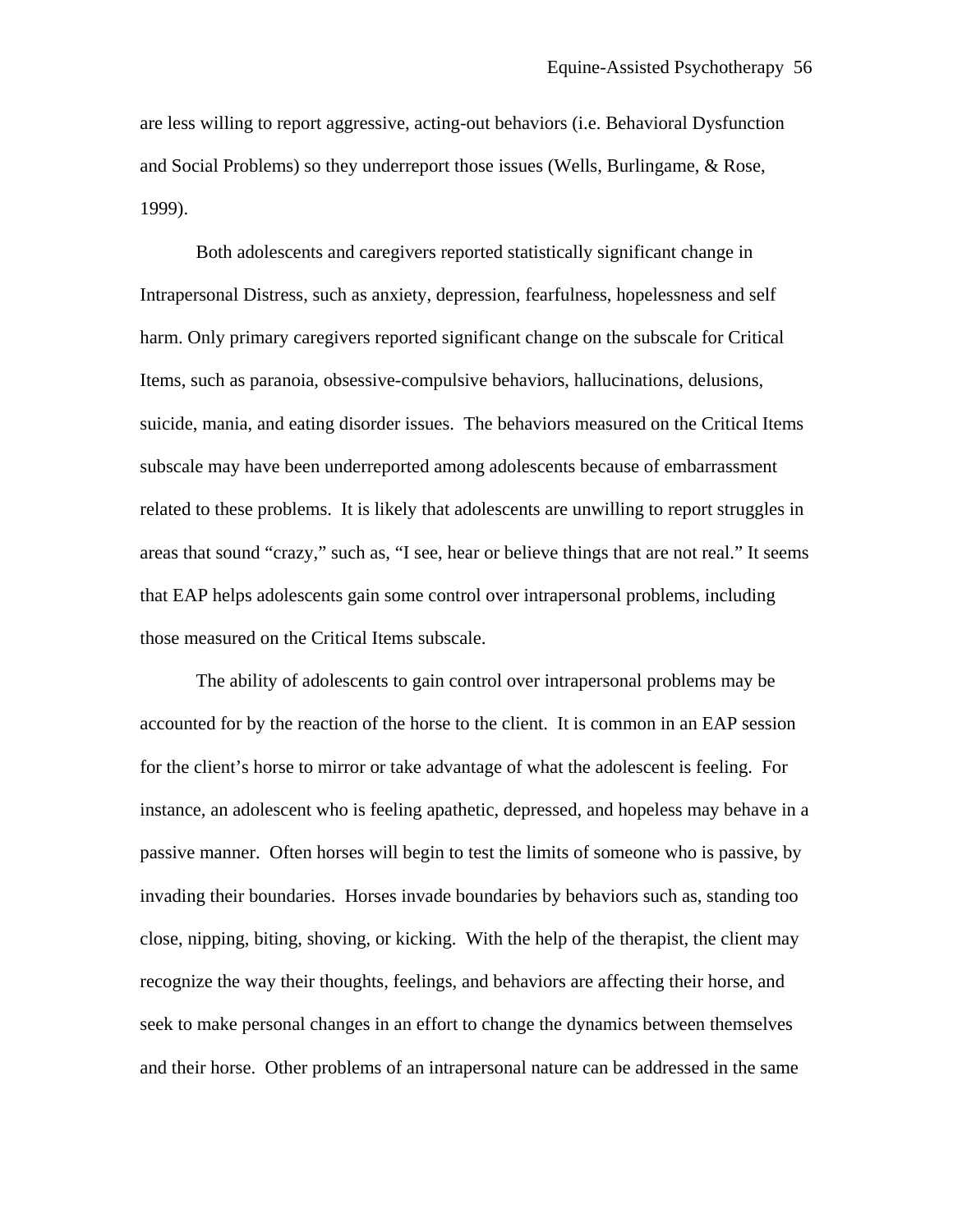manner. In essence, horses provide a form of biofeedback that helps clients figure out how to change things within themselves. For instance, an anxious, fearful, or angry client will result in an anxious, fearful, or angry horse, respectively. Horses provide a visual representation (mirror) of a physiological or emotional response such as fear, anxiety, depression, or anger. Likewise, as the client's thoughts, feelings, physiological responses, and behaviors change, the horse's reaction to the adolescent changes. Through this interchange, clients gain a sense of control as they realize that they can change things in their environment by changing things within themselves.

 Adolescents and caregivers reported change in Interpersonal Relations, as well. This scale assesses the adolescent's "attitude toward others, communication and interaction with friends, cooperativeness, aggressiveness, arguing, and defiance" (Burlingame, et al., 2003, pg. 3). Only caregivers reported significant change in Social Problems, which are of a more severe nature than those assessed in the Interpersonal Relationship subscale. The Social Problems scale targets behavior of an outwardly destructive nature such as truancy, sexual problems, running away, vandalism, and substance abuse. Positive changes in interpersonal relationships and social problems may be accounted for by similar aspects of EAP.

In group EAP, teamwork is often a major focus, which would account for change in Interpersonal Relationships, because in order to effectively operate as a team, adolescents must be able to interact with each other. The skills learned as they interact in a manner which helps them reach their goals in a group, can be applied to other relationships outside of EAP. However, this component is not unique to EAP, as similar change has been noted in adventure-based and wilderness therapy programs where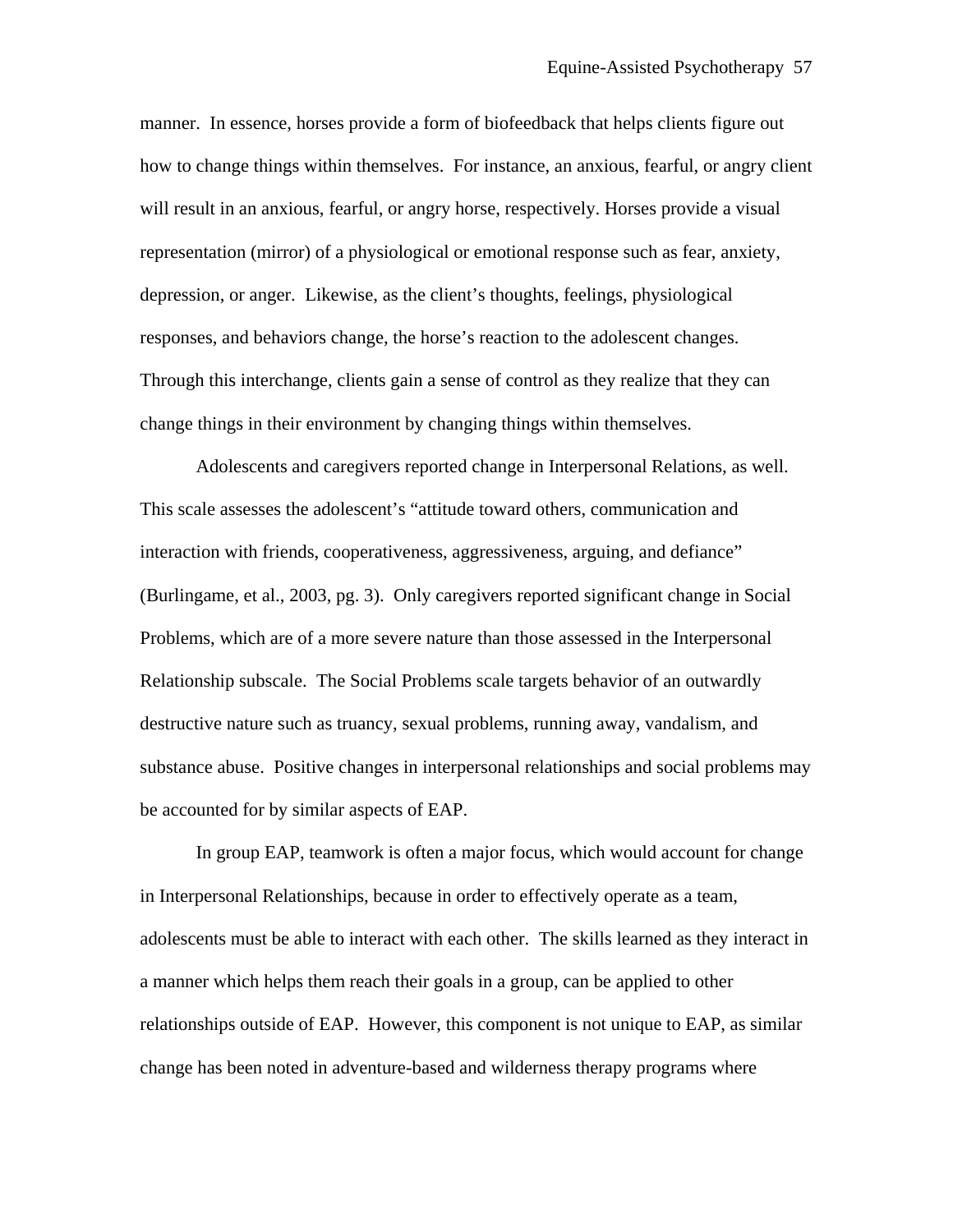participants must learn to how to interact within a group (Aldana, 2004; Autry, 2001; Caldwell, 2001; Ewert, Mccormick,& Voight, 2001).

 In EAP adolescents learn the difference between being passive, aggressive, and assertive. A horse will invade personal boundaries or ignore a person who is passive, and may become aggressive with a client who is using aggression or coercion to get the horse to do something. In EAP, the adolescent must learn to direct the horse without manipulating it. One way to manipulate a horse is to bribe it with food. They must also learn to direct the horse without physically forcing a behavior, which would be considered aggressive. In this way, a horse can teach an adolescent how to be assertive, which is a skill that is easily transferred to other relationships.

As was discussed in the Biblical Integration section of this paper, clients can learn how to work within rules, boundaries and expectations (pressures) instead of resisting them. Clients must often teach their horse how to submit to pressure. In this situation, the defiant, argumentative teenager becomes the parent and the horse becomes the teenager. Through this metaphor, therapists can help argumentative or defiant adolescents to view their behavior from the perspective of adults in their lives. Adolescents can gain insight into the negative outcomes of resistance and rebellion seen in the horse, and may apply this to themselves. Moreover, the horse can model the appropriate behavior that will help adolescents avoid negative psychosocial outcomes.

Horses can also be used as a poignant metaphor for substance abuse. One way this can be done is for the client to attempt to get the horse to participate in an activity when food is a distraction. Horses are "addicted" to food; when food is within reach, even the most amenable horses can focus on little else. As adolescents seek to help a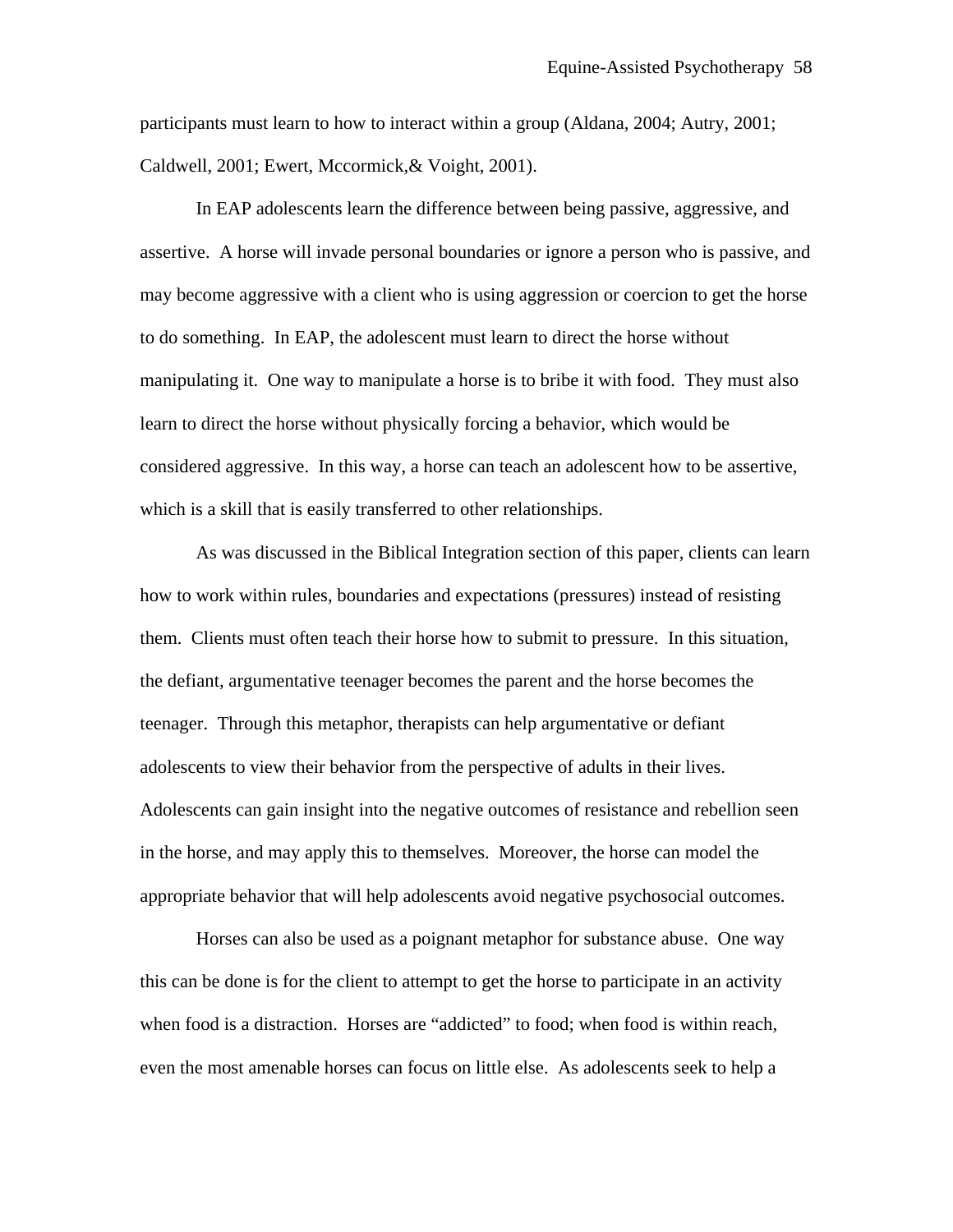horse with this "addiction," they will often gain insight into their own addictive behaviors. They may also be able to personally use some of the same techniques they used to help their horse.

As teens learn how to build healthy relationships with their horses, the therapist can help transfer this learning to relationships outside of EAP. For instance, basic trust and respect can be learned from a horse. When a horse is manipulated, trust is compromised and the horse may begin to treat the client with disrespect. Clients can communicate honesty through consistent behavior. Once the horse's trust is breached, it is much harder to regain. This can be discussed and compared to relationships with people. An adolescent can learn how to build a relationship with his/her horse based on honesty, trust, respect, and love. The therapist is then able to discuss these concepts as they apply to other relationships in the client's life and transfer what is learned to those relationships. In essence, if it works in relationship with the horse, the same principle will work in relationships with people.

 Adolescents reported significant change in the somatic problems scale. Caregivers did not report significant change in this area, which indicates either absence or unawareness of somatic problems (Burlingame, et al., 2003). This subscale addresses symptoms such as headaches, dizziness, stomachaches, nausea, bowel difficulties, and pain or weakness in joints. All of these symptoms can result from psychological problems, often related to mood or anxiety disorders. Therefore, it makes sense that adolescents who showed improvement in intrapersonal distress also reported improvement in this area. EAP helps clients make intrapersonal changes, which could result fewer somatic complaints.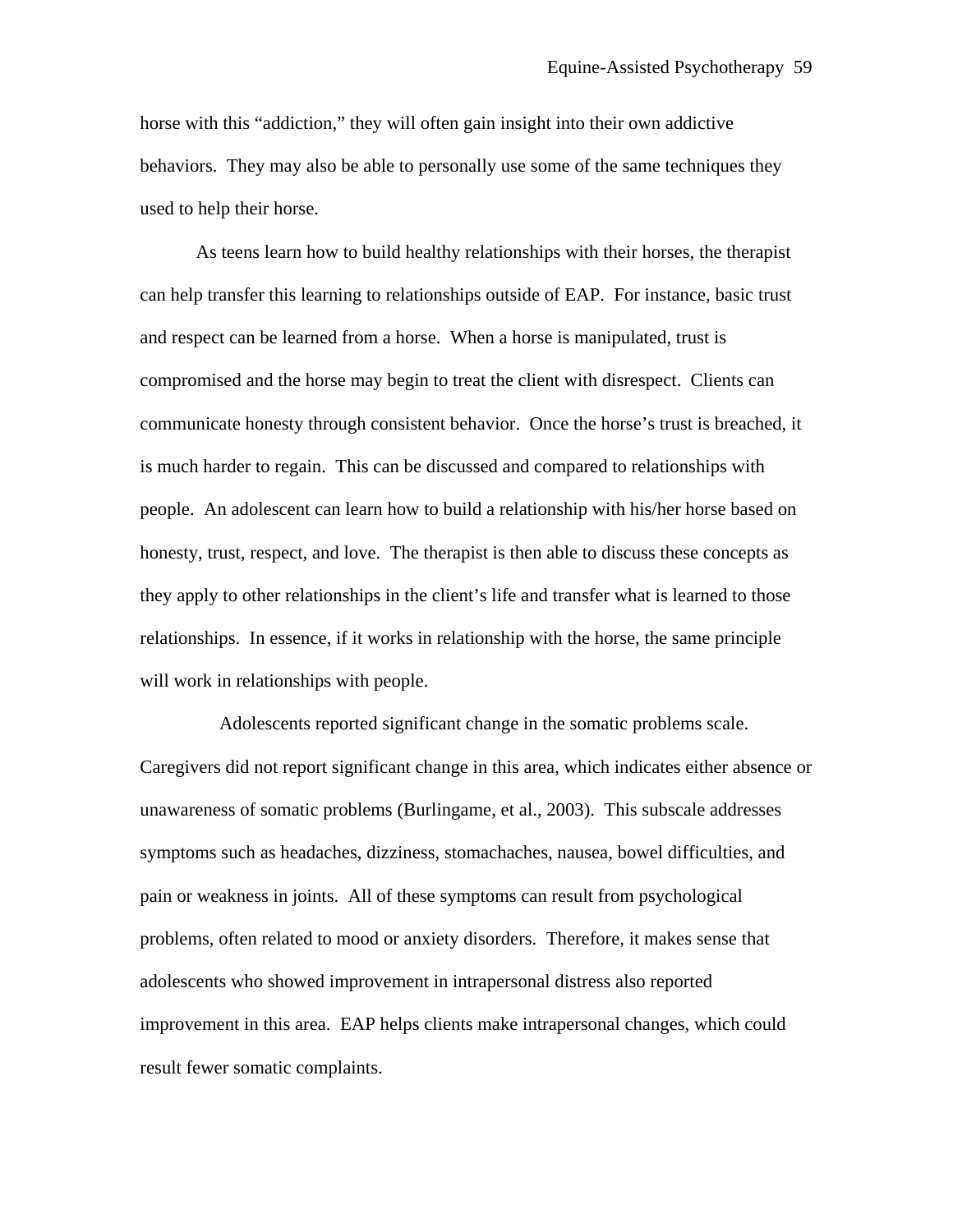Caregivers reported statistically significant positive change in behavioral dysfunction. This subscale assesses changes in the ability to organize, complete, and concentrate on tasks. It also describes changes in task-related frustration, inattention, hyperactivity, and impulsivity (Wells, Burlingame, & Rose, 2003). Many EAP sessions are built upon an activity with an ultimate goal in mind. The task can be frustrating and require attention and concentration. With a little redirection, clients can learn to focus and productively deal with frustration while in session. This research shows that these skills seem to transfer to practical areas of life, such that primary caregivers notice a change in the day-to-day life of adolescents participating in EAP.

 This study has attempted to fill the quantitative research gap in EAP by examining the therapeutic outcomes of EAP in treating at-risk youth. At-risk adolescents from a residential, basic care facility and those in outpatient care programs participated in this study, increasing its external validity. Five different therapy teams (therapists and horse specialists) conducted the therapy sessions for this study. This increased the chances that detected change was a result of EAP and not personal counseling style. The test results from the Y-OQ and the Y-OQ-SR suggest that both primary caregivers and clients report statistically significant, positive therapeutic progress in psychosocial functioning. Participation in an EAP program positively affects the psychosocial functioning among at-risk adolescents ages 12-18.

## Clinical Implications

One of the clinical implications of this study is an increased awareness of the benefits of using unique therapeutic modalities, such as EAP, in working with at-risk youth. Mental health professionals and researchers are constantly searching for effective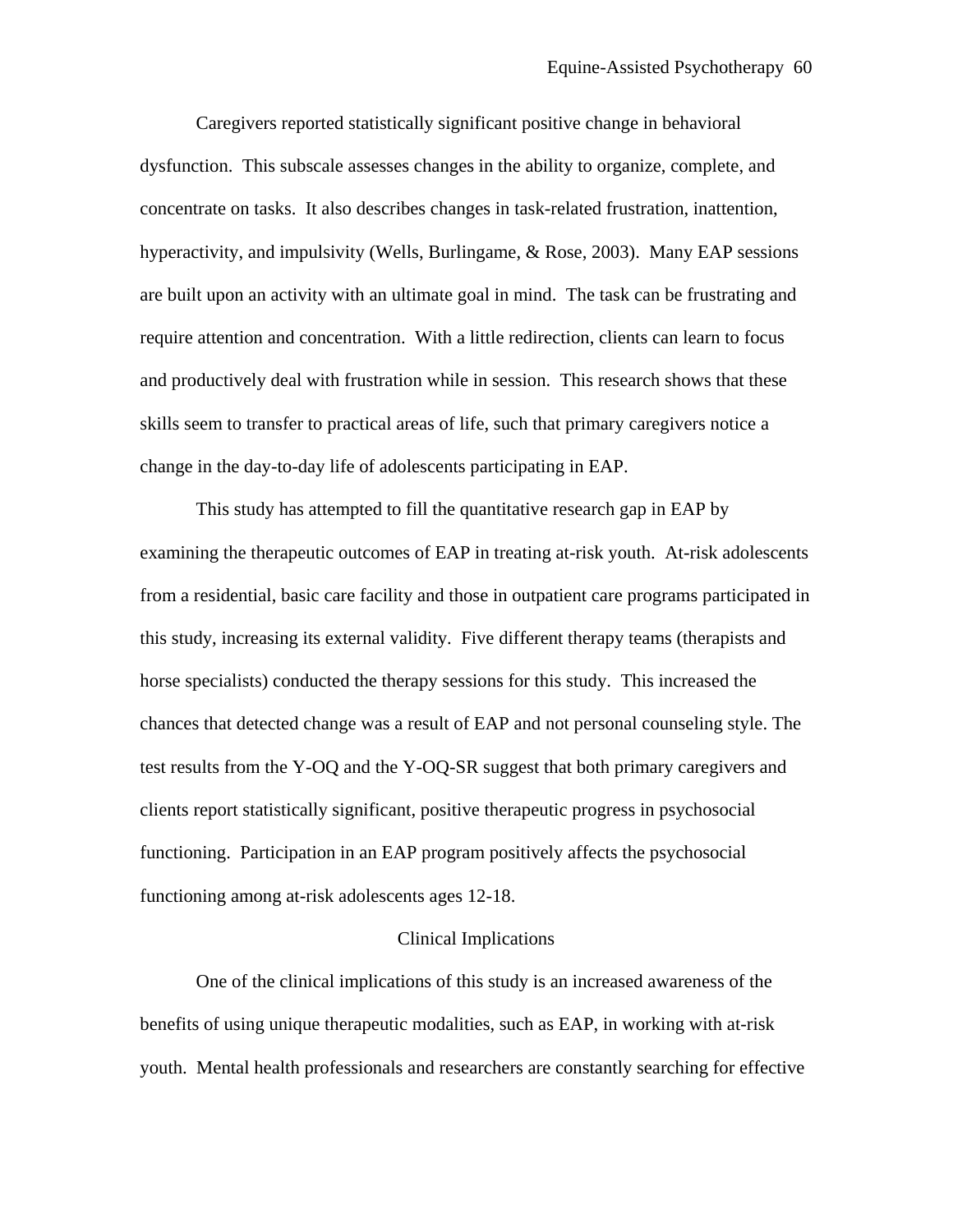interventions to address the problems of adolescents. EAP offers an innovative method to help adolescents address and alter maladaptive coping strategies and behaviors in a new and challenging environment. This study supports the use of EAP as the primary intervention used in counseling at-risk adolescents or as a unique and appropriate adjunct to traditional psychotherapy. Often, weekly psychotherapy sessions simply are not enough to be effective, and many youths are highly resistant to traditional office-based counseling. While it is not the purpose of this study to compare EAP to traditional talk therapy, some preliminary conclusions can be drawn in this area, pending further research. Nine of the participants in the treatment group were receiving traditional talk therapy in addition to EAP. If a subject receives more than one treatment it is often difficult to discern which modality truly caused the improvements. Therefore, eight of the participants in the control group were receiving also traditional talk therapy from the same counseling center as those in the treatment group. Both groups contained adolescents who were receiving additional counseling in order to control for this variable. Change in those receiving only traditional talk therapy did not exceed the RCI set forth by either test manual. As previously stated, those receiving EAP in addition to traditional talk therapy experienced statistically significant change in psychosocial functioning.

 It may be postulated that traditional talk therapy poses certain limitations in working with at-risk adolescents which EAP is able to overcome. At-risk adolescents often utilize community support outside of mental health organizations. Hayden (2005) suggests that diverse therapeutic modalities may exhibit some of the attractions of nonmental health community support agencies, such as carrying less stigma, lack of an office, and being more intrinsically motivating and interesting. Perhaps the most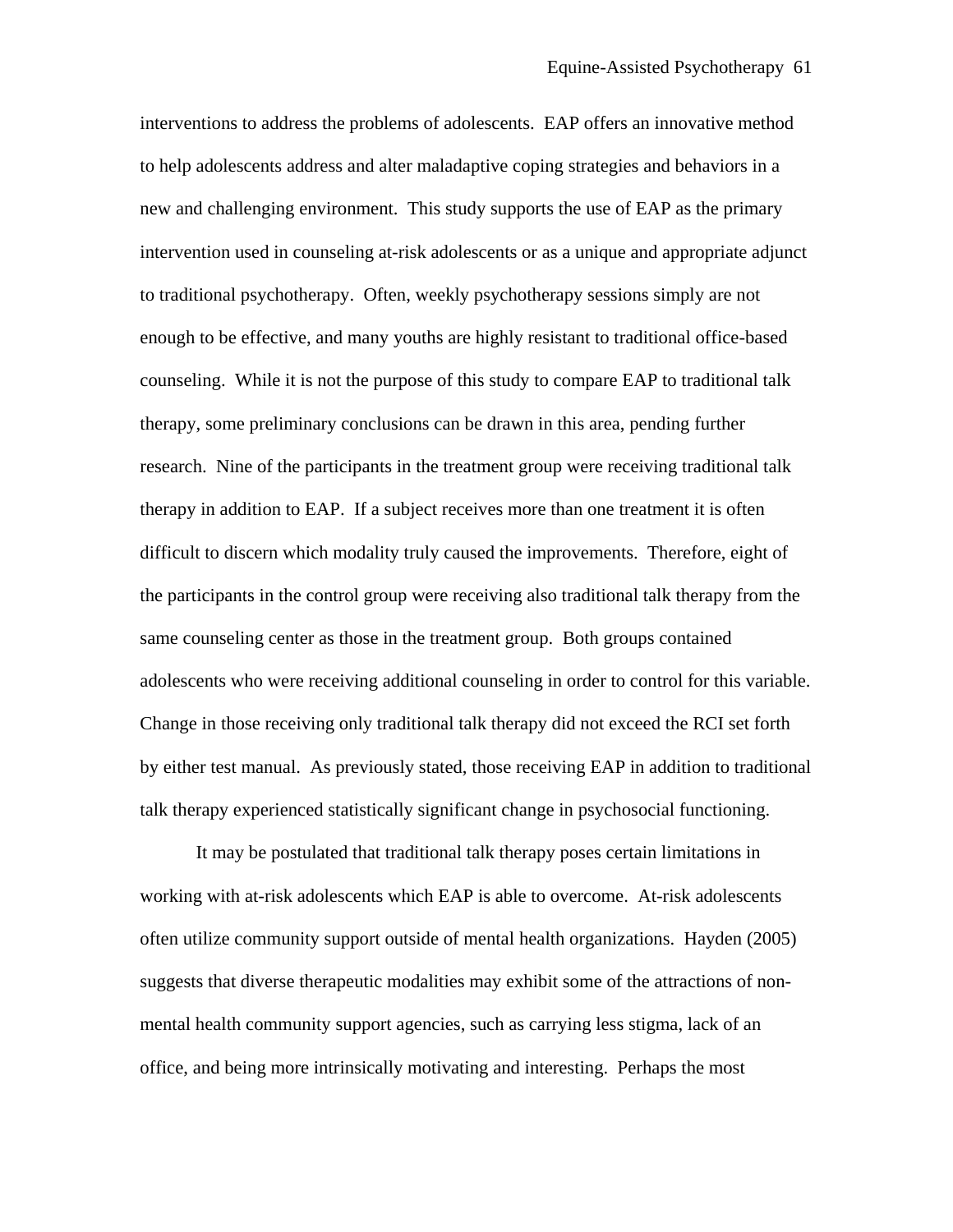important clinical consideration in the study of EAP is its ability to provide a less threatening environment for adolescents to experience the benefits of working with a mental health professional.

## Limitations of the Study

 A limitation of this study was that a convenience sample was used. There is a possibility that an extraneous variable inherent in the treatment and control groups caused the differences. However, this is not likely to confound the research, because students were not selected based on any inherent characteristic.

Participants received EAP independent of filling out the questionnaires. All of the adolescents in the experimental group would have participated in an EAP program regardless of this research. Therefore, it is possible that EAP is beneficial only to a certain personality type. However, it must be noted that many of the clients from the residential basic care facility exhibited various forms of resistance.

Traditional therapy and EAP at the residential basic care facility is often mandatory. This may reduce the possibility that EAP is effective because certain types of individuals have an innate desire for outdoors and adventure are more likely to volunteer for outdoor, experiential activities are therefore more prone to benefit from EAP.

 Another limitation was that data was assessed from those participating in either group or individual EAP. A distinction was not drawn between these two treatment modalities. However, there are inherent differences. In group therapy certain clients may not be capable of trusting others enough to reveal key material which he or she fears others may find unacceptable. These clients may be more apt to self-disclosure in individual therapy. Confidentiality cannot be guaranteed in a group setting, which could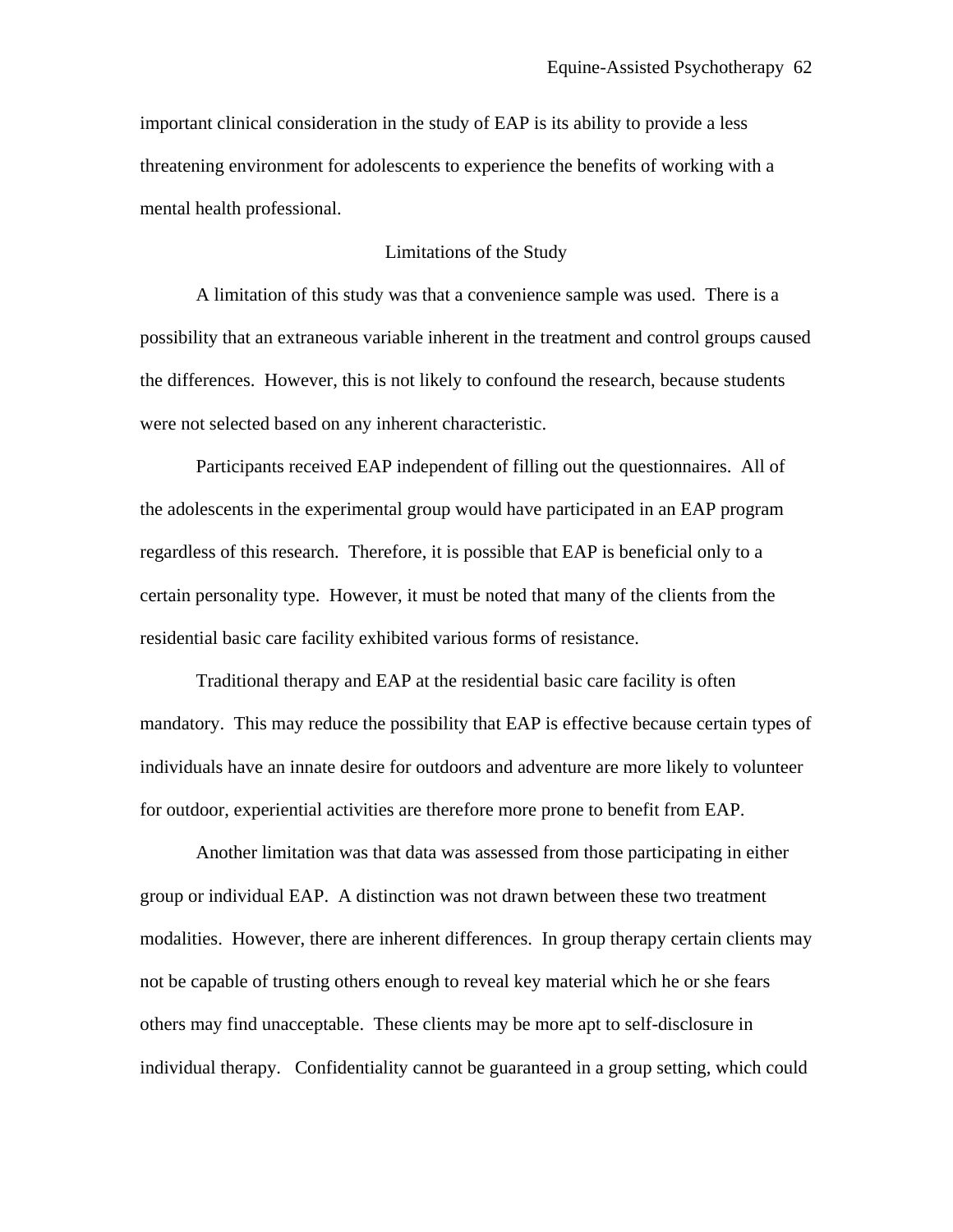also affect the depth of disclosure. Individual therapy often lends itself to working on deeper and more personal issues.

Group work allows for "in vivo" interpersonal work, while in individual therapy these problems are merely discussed. Group work more poignantly promotes universality, and can provide a peer support system. In group work, members receive multiple feedback, and members can model successful communication and coping skills. EAP may narrow the gap between traditional group and individual therapy, because of the introduction of the horse to the therapeutic process. In individual EAP, the horse provides feedback and "in vivo" work on successful communication, coping skills, and relationship issues. Nonetheless, this research project is less powerful because data was not gathered exclusively from either individual or group EAP.

 It was very difficult to control for race, gender, age, and risk level. The participants of this study were moderately ethnically diverse, consisted of both male and female, were of a specified age range, and had specific reasons for referral to EAP. All of the participants had three or more risk factors. However, the treatment group had an average of 5.7 risk factors compared to the control group with 4.3 risk factors. The sample size was not large enough to compare the effects of EAP between race, gender, age, and risk level. As a result, this affects the degree to which the results can be generalized to all at-risk youth.

 A further limitation of this study is due to the nature of quantitative study or outcome research. This study merely provides preliminary evidence of the therapeutic outcomes of EAP. It does not address which aspects of EAP are most responsible for the therapeutic benefits.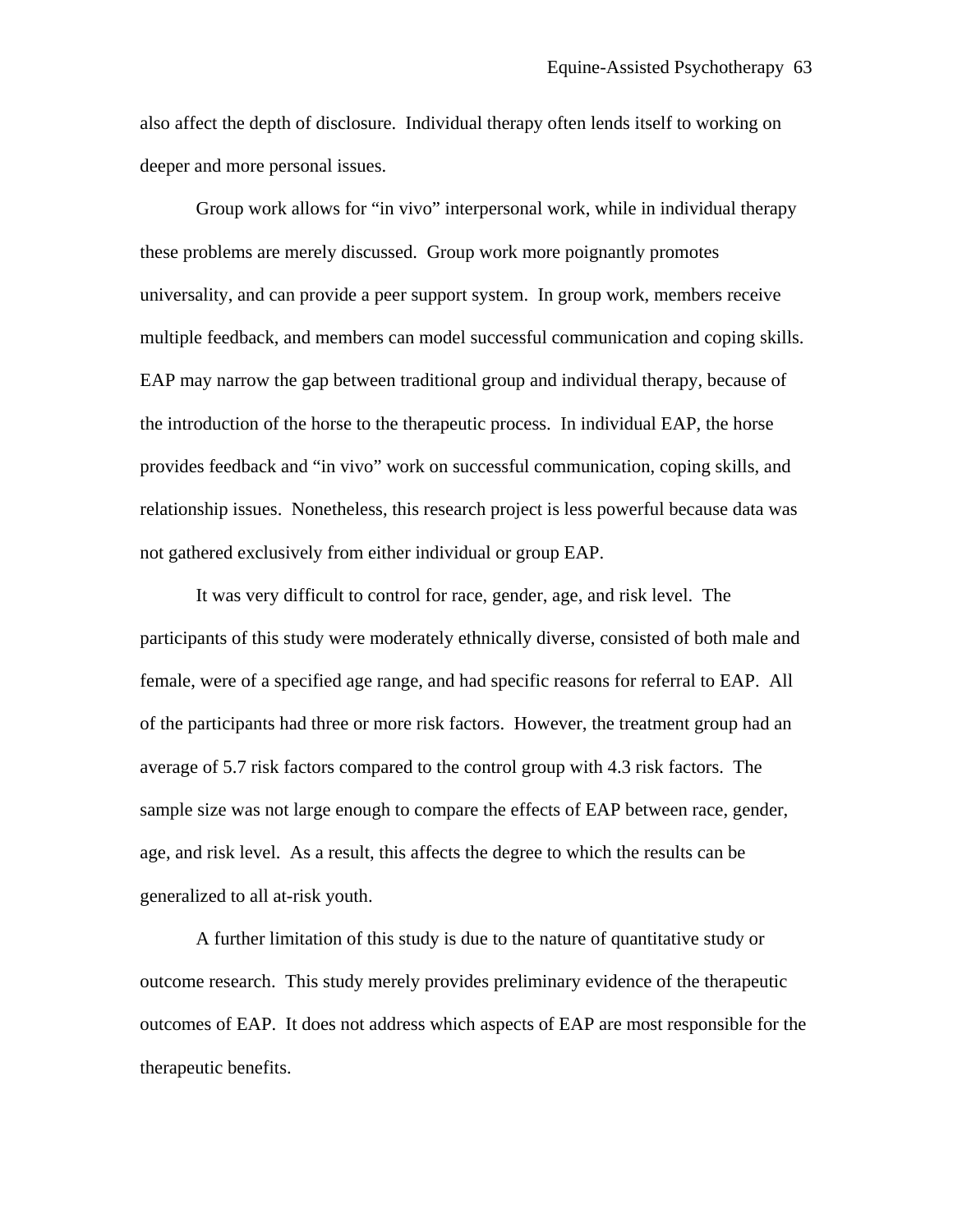All of the therapists and horse specialists in this study were certified to administer this type of therapy through the Equine Growth and Learning Association (EAGALA). EAGALA provided the operational definition and theoretical underpinnings of EAP for the purposes of this study. However, there were no additional measures taken to assure that the therapy teams in this study practiced exclusively within the confines of the EAGALA model of EAP. It was required that the therapeutic teams submitting data were certified and trained through EAGALA, but this study did not assure homogeneity of theory and practice. An attempt was made to control for this variable by including data from five different therapy teams. This increased the likelihood that the change was the result of specific psychological constructs and theoretical structures present in EAP.

 As in any type of research, experimenter bias can confound the research. One way this was addressed was through the use of objective testing instruments (Youth Outcome Questionnaire and Youth Outcome Questionnaire Self-Report). Moreover, the tests were graded by people who were unaware of the subjects' status to control for bias in the grading of the questionnaires. However, the experimenter and the other therapists collecting data for this study were aware of which participants were members of the control group or the experimental group. As a result, the Rosental effect, which asserts that the experimenter's beliefs about the individual may result in special treatment, causing the individual to fulfill the experimenter's expectations, may be a factor. When this is the case, change is a result of the expectations of the experimenter, rather than the independent variable, which in this study is participation in EAP.

 The participants knew when they were part of the experimental group. This could result in demand characteristics, which are features of a study which suggest a desired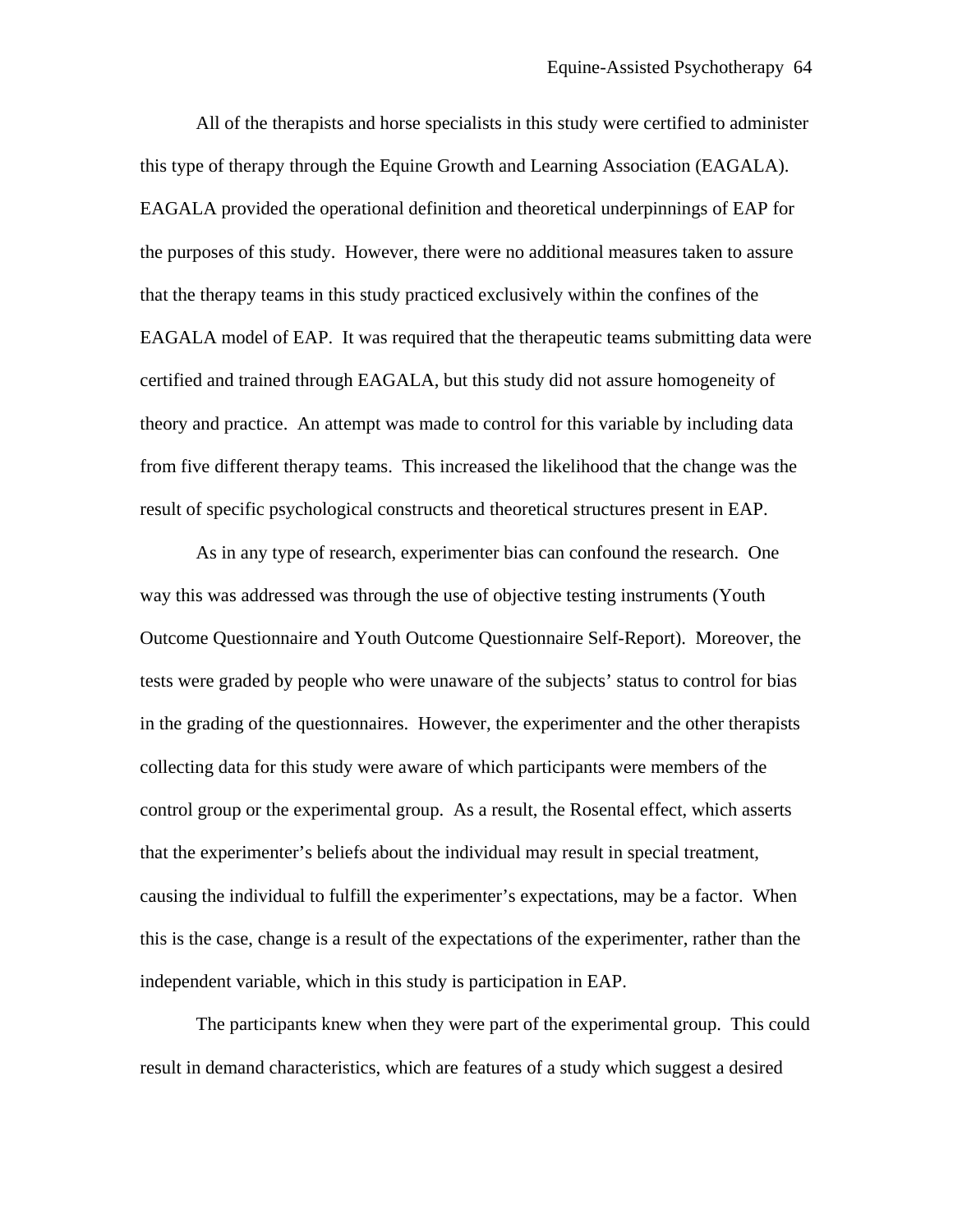outcome. In other words, participants could have manipulated and confounded this experiment by purposely trying to confirm the experimental hypothesis. Participants were given an informed consent, which stated the purpose of this research. It is possible that they reported greater improvement than was actually present as a way to verify the effectiveness of EAP.

 A control group phenomenon that can threaten internal validity in research is the "Resentful Demoralization of the Comparison Group." Here, the control group lowers their performance or behaves in an inept manner because they have been denied the experiential treatment. When this occurs, the experimental group looks better than they should. In this study, the control group was aware that they had not been chosen for participation in EAP. The control group showed virtually no improvement, while the treatment group showed great improvement. Demoralization could be a contributing factor.

#### Suggestions for Future Research

 This study was important because it provided empirical evidence to affirm EAP as an effective intervention for at-risk adolescents. However, subsequent process research is needed to determine which aspects of EAP are most responsible for the therapeutic benefits. For instance, the literature in this field suggests that the process behind the horse's ability to mirror the client's emotions and behaviors should be studied. Several sources suggest that this ability to function as a mirror is the primary reason horses are beneficial to the therapeutic process (Greenwald, 2003; Hayden, 2005; Kersten & Thomas, 2004; McCormick & McCormick, 1997; ). This field will greatly benefit from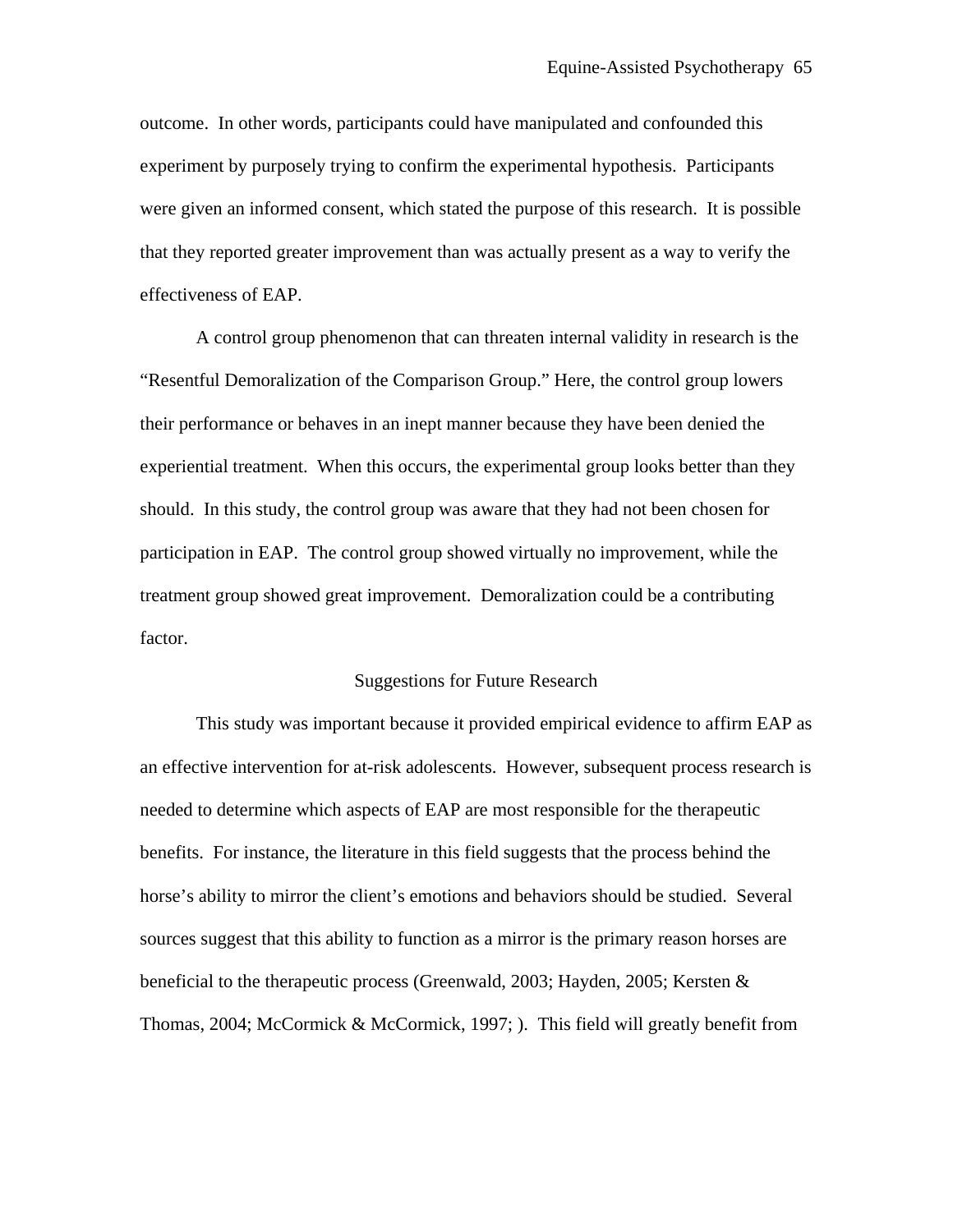future study in the processes at work and the benefits of mirroring, and the horse's role in this interaction.

 Research to determine levels of homogeneity of psychological constructs and processes among EAP practitioners would be an important development in this field. Future research needs to address the long-term affects of EAP on this population. Duplicate research should be more specific about the number of risk factors present in the participants. Exclusive study of both individual and group EAP is needed, as are comparison studies between the two. Moreover, due to the difficulty of obtaining a random sample, future research may consider doing an analysis of covariance, which controls for any covariate that could be making a difference in a non-random group.

Lastly, future research should explore which populations of participants will obtain the greatest therapeutic benefit from EAP. Specific considerations include age, race, gender, socioeconomic status, cultural background, diagnostics, and duration of treatment.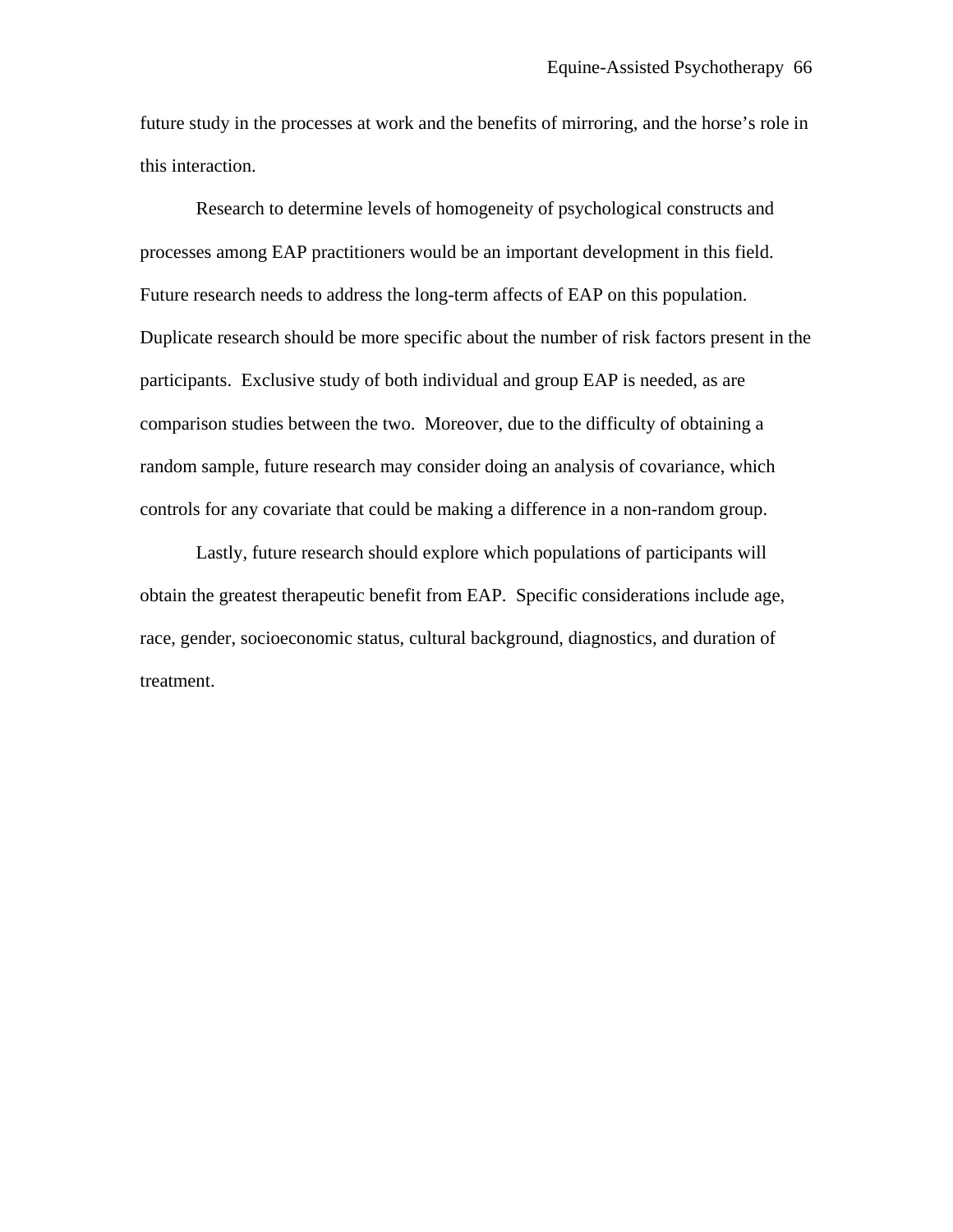#### References

Aldana, S. (2004). *An analysis of the effect of the Redcliff Ascent Wilderness Program.*  Retrieved October, 12, 2005, from [http://www.wilderness-](http://www.wilderness-therapy.org/Research/RedCliffResearch.htm)

[therapy.org/Research/RedCliffResearch.htm](http://www.wilderness-therapy.org/Research/RedCliffResearch.htm).

- American Therapeutic Recreation Association (ATRA)(2004). ATRA Home Page. Retrieved October 2, 2005 from: http://www.atratr.org/benefitshealthoutcomes.htm
- Autry, C. E. (2001). Adventure therapy with girls at-risk: Response to outdoor experiential activities. *Therapeutic Recreation Journal, 35*, 289-310.
- Barker, S. B., & Dawson, K. S. (1998). The effects of animal-assisted therapy on anxiety ratings of hospitalized psychiatric patients. *Psychiatric Services*, *49*, 797-801.
- Berman, D. S., & Berman, J. (1995). Adventure as psychotherapy: A mental health perspective. *Journal of Leisurability, 22*.
- Bloom, B. L. (2002). *Brief psychotherapy with children and adolescents: recent treatment outcome studies.* Bolder, CO: University of Colorado, Department of Psychology.
- Burke, S. (1992). In the presence of animals. *U.S. News & World Report, 112*.
- Burlingame, G. M., Mosier, J. I, Wells, M. G., Atkin, Q. G., Lambert, M. J., & Whoolery, M., et al. (2001). Tracking the influence of mental health treatment: The development of the youth outcome questionnaire. *Clinical Psychology and Psychotherapy, 8*, 361-379.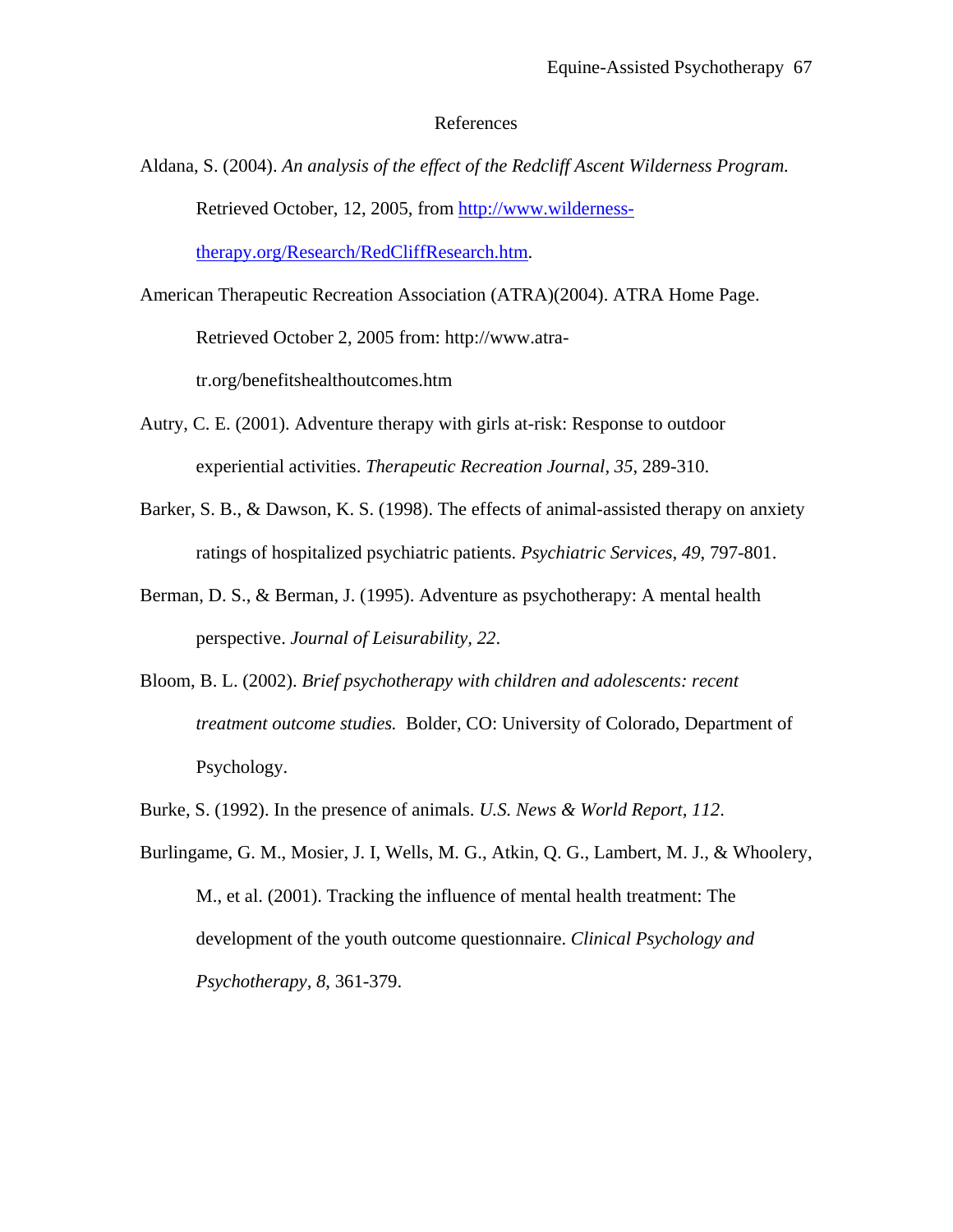Burlingame, G. M., Wells, M. G., Hoag, M. J., Hope, C. A., Nebeker, R. S., McCollam, P., et al. (1996). *Administration and scoring manual for the Y-OQ®2.0.*  American Professional Credentialing Services.

Caldwell, C. (1996). *Getting our bodies back*. Boston: Shambhala.

 Caldwell, L. L. (2001). Reflections on therapeutic recreation and youth: Possibilities for broadening horizons. *Therapeutic Recreation Journal, 35,* 279-291.

Connell, J., & Kubisch, A. (2001). Community approaches to improving outcomes for urban children, youth and families: Current trends and future directions. In A. Booth & A. Crouter (Eds.), *Does it take a village? Community effects on children, adolescents, and families* (pp. 177-202). Mahweh, NJ: Erlbaum.

- Conrad, D.,& Hedin, D. (1982). The impact of experiential education on adolescent development. *Child and Youth Services, 4*, 57-76.
- Corey, G. (2001). *Theory and practice of counseling and psychotherapy*. Belmont, CA: Wadsworth/Thomson Learning.
- de Shazer, S., Kim Berg, I., Lipchick, E., Nunnnally, E., Molnar, A., Gingerich, W., & Weiner-Davis, M. (1986). Brief therapy: Focused solution development. *Family Practice, 25*, 207-220.
- Dettrick, C. (2004). Reality therapy and Christian belief Can they be reconciled? *International Journal of Reality Therapy, XXIII*, 23-25.
- Di Giuseppe, R., & Kassinove, H. (1976). Effects of rational-emotive school mental health program on children's emotional adjustment. *Journal of Community Psychology*, *4*, 382-387.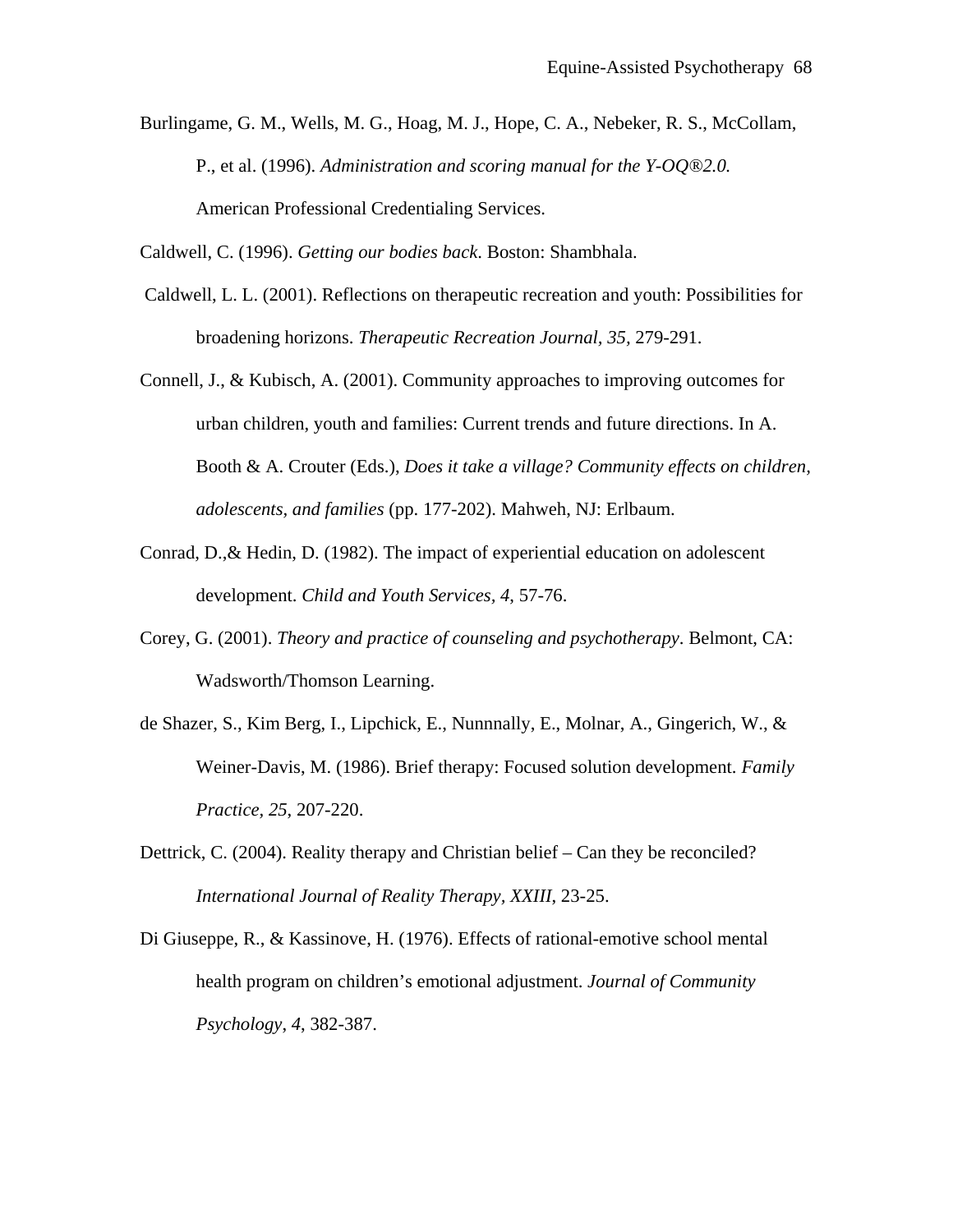- Di Giuseppe, R. A., Miller, N. J., & Trexler, L. D. (1977). A review of rational-emotive psychotherapy outcome studies. *The Counseling Psychologist, 7*, 64-72.
- Durlak, J. (1997). *Successful prevention programs for children and adolescents.* New York: Plenum Press.
- Eccles, J., & Gootman, J. (Eds.). (2002). *Community programs to promote youth development.* Washington, DC: National Academy Press.
- Ellis, A. (1991). The revised ABCs of rational-emotive therapy. *Journal of Rational-Emotive and Cognitive-Behavior Therapy, 9*, 139-192.
- Ellis, A. (1993). Reflections on rational-emotive therapy. *Journal of Consulting and Clinical Psychology, 61*, 199-201.
- Engels, G. I., Garnefski, N., & Diekstra, R. W. (1993). Efficacy of rational-emotive therapy: A quantitative analysis. *Journal of Consulting and Clinical Psychology, 61*, 1083-1090.
- Ewert, A. W., McCormick, B. P., & Voight, A. E. (2001). Outdoor experiential therapies: Implications for TR practice. *Therapeutic Recreation Journal, 35*, 107-124.
- Fisch, R., Weakland, J. H., & Segal, L. (1982). *The tactics of change: Doing therapy briefly.* San Francisco: Jossey-Bass.
- Folse, E. B., Minder, C. C., Aycock, M. J., & Santana, R. T. (1994). Animal-assisted therapy and depression in adult college students. *Anthrozoos*, *7*, 188-194.
- Glasser, W. (2004). A new vision for counseling. *The Family Journal: Counseling and Therapy for Couples and Families, 12,* 339-341.
- Goldfried, M. R., & Castonguay, L. G. (1992). The future of psychotherapy integration. *Psychotherapy, 29*, 4-10.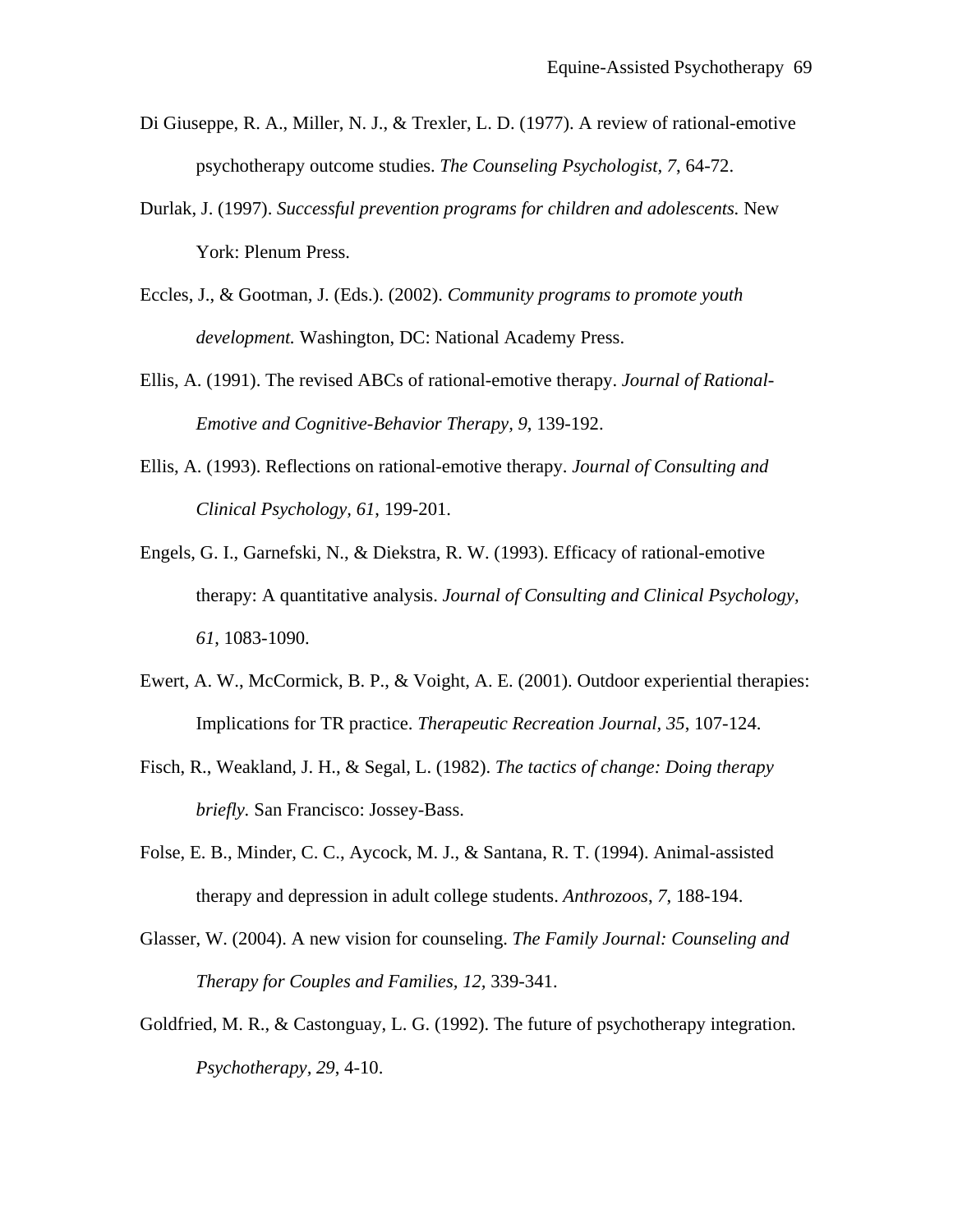- Greenberg, L. S., & Rice, L. N. (1981). The specific effects of a gestalt intervention. *Psychotherapy: Theory, Research, and Practice, 18I,* 31-37.
- Greenwald, A. J. (2000). *The effect of therapeutic horsemanship program on emotionally disturbed boys.* Unpublished doctoral dissertation, Pace University, New York.
- Hagan, J. D. (2003). An alternative for the behaviorally challenged youth: The efficacy of wilderness therapy programs. *Dissertation Abstracts International: Section B: The Sciences & Engineering*, *63*, 3474. Abstract retrieved October 19, 2005, from PsycINFO database.
- Hanselman, J. L. (2001). Coping skills interventions with adolescents in anger management using animals in therapy. *Journal of Child and Adolescent Group Therapy, 11*, 159-195.
- Hayden, A. J. (2005). An exploration of the experiences of adolescents who participated in equine facilitated psychotherapy: A resiliency perspective. *Dissertation Abstracts International: The Humanities and Social Sciences.* (UMI No. 3156902)
- Heimlich, K. (2001). Animal-assisted therapy and the severely disabled child: A quantitative study. *Journal of Rehabilitation, 67*, 48-54.
- Jones, S. L., & Butman, R. E. (1991). Rational emotive therapy. In S.L. Jones & R.E. Butman, *Modern Psychotherapies* (pp. 173-195). Downers Grove, IL: InterVarsity Press.
- Kelly, K. R. (1991). Theoretical integration is the future for mental health counseling. *Journal of Mental Health Counseling, 13*, 106-111.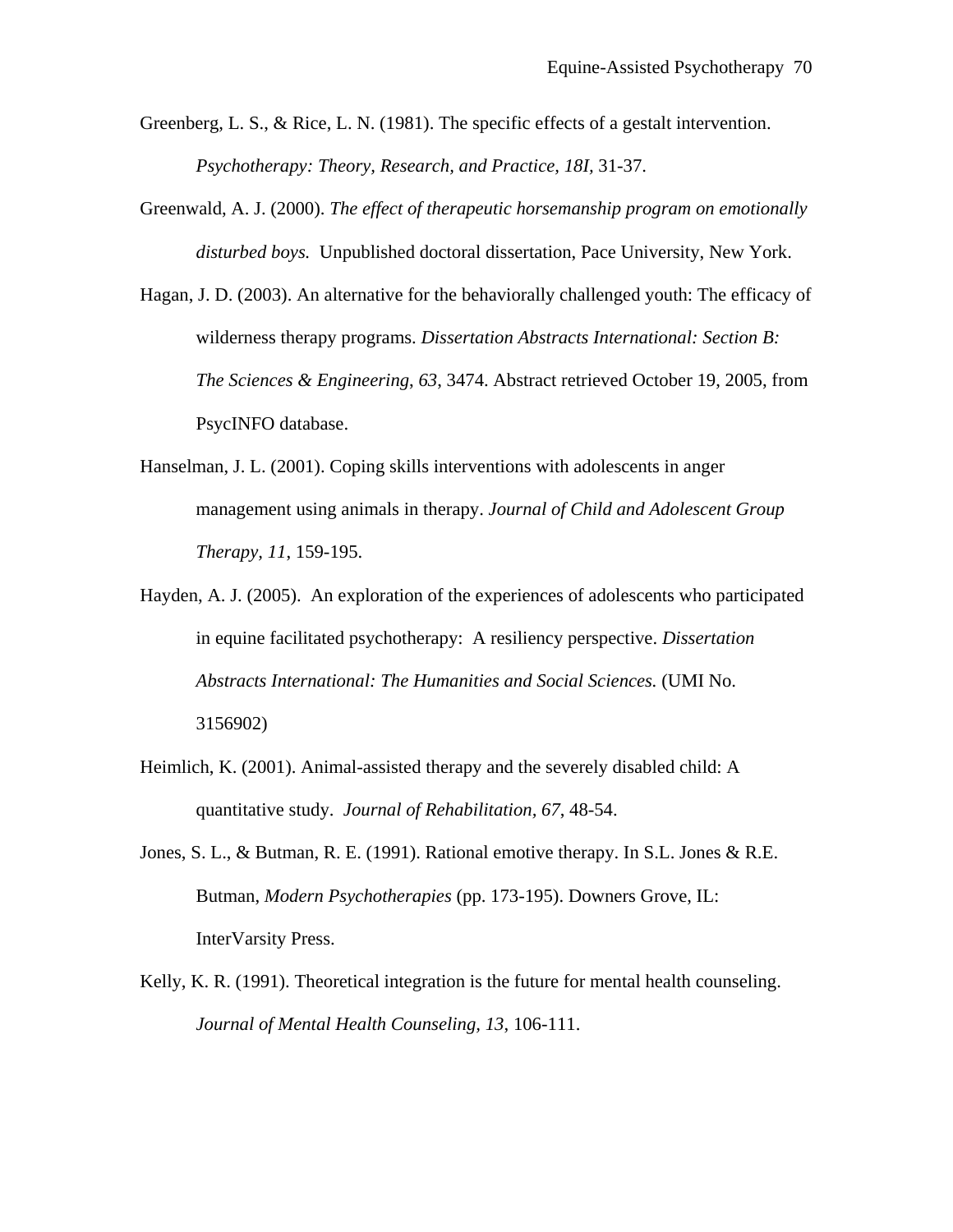- Kimberl, E. (2002). *Short term substance abuse intervention via equine assisted psychotherapy.* Unpublished master's thesis, Denver Seminary, Denver, Colorado.
- Kersten, G. & Thomas, L. (2004). *Equine assisted psychotherapy and learning untraining manual.* EAGALA Inc.
- Kogan, L. R., Granger, B. P., Fitchett, J. A., Helmer, K. A., & Young, K. J. (1999). The human team approach for children with emotional disorders: Two case studies. *Child & Youth Care Forum*, *28*, 105-121.
- Lambert, M. J. (1992). Psychotherapy outcome research: Implications for integrative and eclectic therapists. In J. C. Norcross & M. R. Goldfried (Eds.), *Handbook of psychotherapy integration* (pp. 94-129). New York: Basic Books.

L'Engle, M. (1972). *A circle of quiet.* San Francisco: Harper & Row.

- Mallon, G. P. (1992). Utilization of animals as therapeutic adjuncts with children and youth: A review of the literature. *Child & Youth Care Forum*, *21*, 53-67.
- McCormack, J. (Fall, 2005). Class notes for Solution-Based Brief Counseling class at Denver Seminary.
- McCormick, A. V., & McCormick, M. D. (1997). *Horse sense and the human heart.* Deerfield Beach, FL: Health Communications.
- Meyers, C. (2003). As a child: Jesus' solidarity with the least of the least. *Living Pulpit, 12*, 18-21.
- Miller, N., & Kassinove, H. (1978). Effects of lecture, rehearsal, written homework and IQ on the efficacy of a rational emotive school mental health program. *Journal of Community Psychology, 6,* 366-373.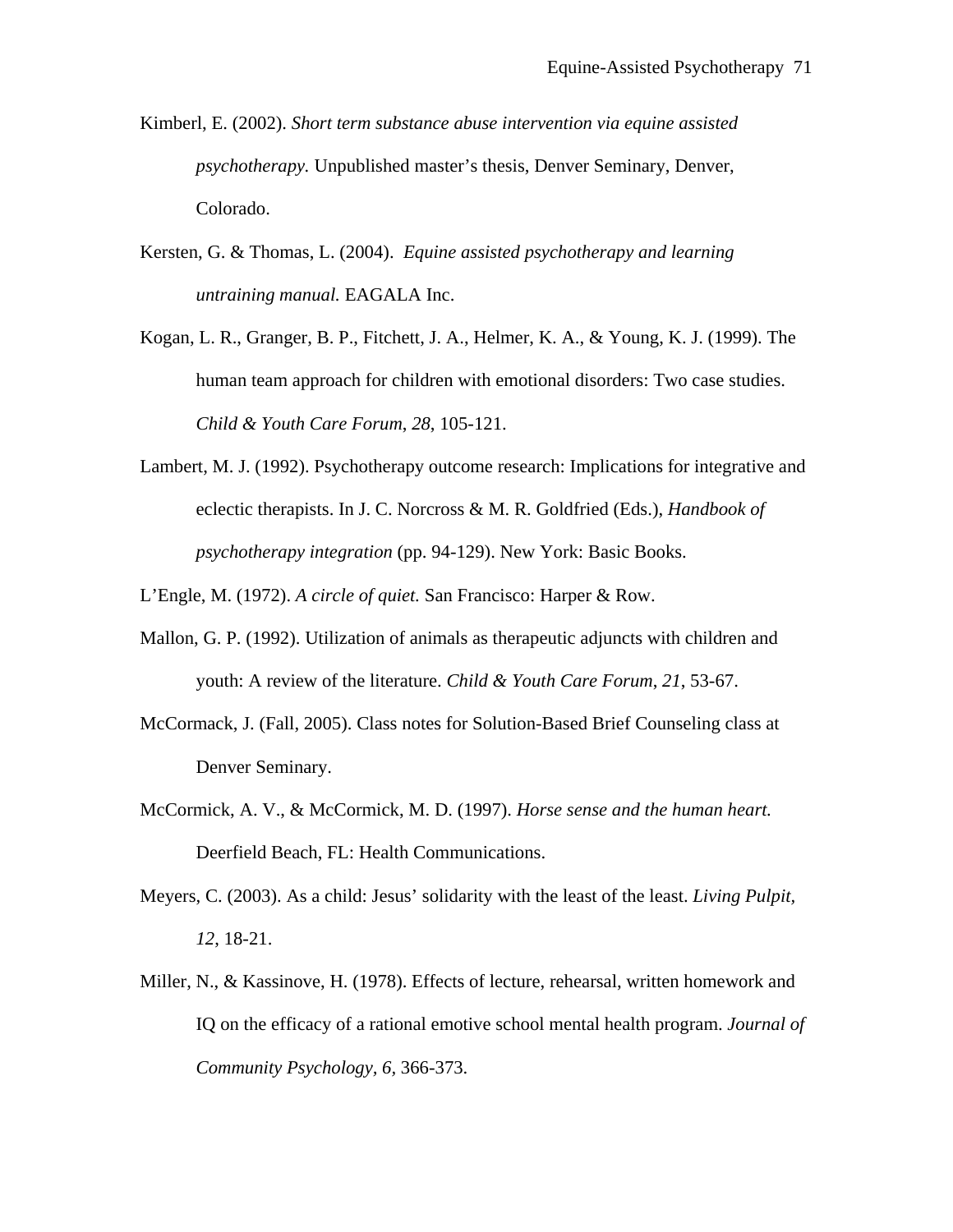- Mosier, J., Burlingame, G., Wells, G., Ferre, R., Latkowski, M., & Johansen, J., et al. (2001). In-home, family centered psychiatric treatment for high-risk children and youth [Abstract]. *Children's Services: Social Policy, Research, and Practice*, *4*, 51.
- North American Riding for the Handicapped Association (NARHA) (2003). Equine Facilitated Mental Health Association. Retrieved on October 8, 2005 from [http://narha.org/sec\\_efmha/default.asp](http://narha.org/sec_efmha/default.asp)
- Parshall, D. P. (2003). Research and reflection: Animal-assisted therapy in mental health settings. *Counseling and Values*, *48*, 47-56.
- Quick, E. K. (1996). *Doing what works in brief therapy: A strategic solution focused approach.* San Diego: Academic Press.
- Rak, C. F., & Patterson, L. E. (1996). Promoting resilience in at-risk children. *Journal of Counseling and Development*, 74, 368-373.
- Rector, B. K. (1992). Connecting body language with feelings. *NARHA News*, 5, 8.
- Robinson, K. E. (2000). Outcomes of a partial-day treatment program for referred children [Abstract]. *Child & Youth Care Forum, 29*, 127.
- Russell, K. (2003). An assessment of outcomes in outdoor behavioral healthcare treatment [Abstract]. *Child & Youth Care Forum, 32*, 355.
- Schultz, M. (1999). Remedial and psychomotor aspects of the human movement and its development: A theoretical approach to developmental riding. *Scientific and Educational Journal of Therapeutic Riding*, *7,* 44-57.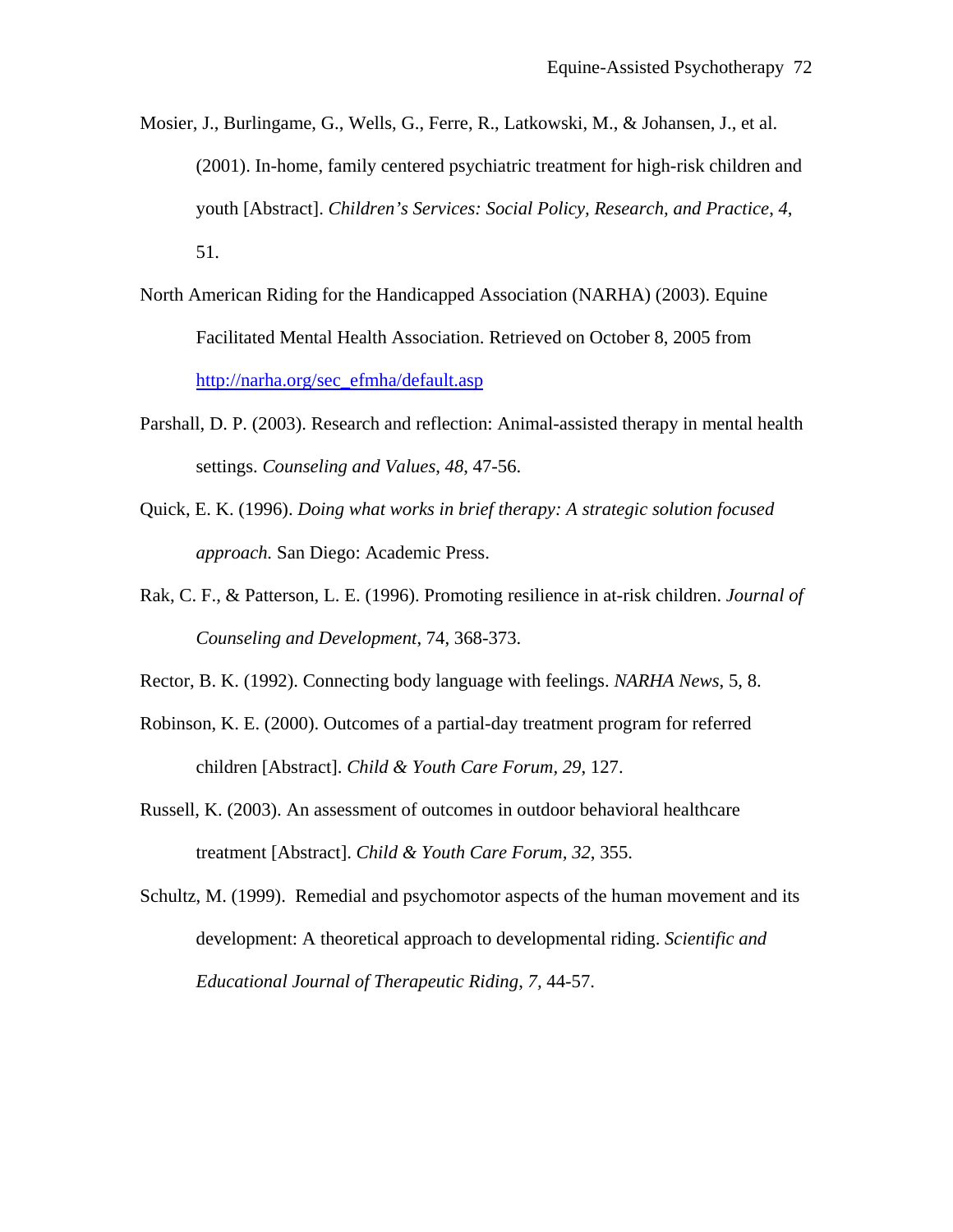- Small, S., & Memmo, M. (2004). Contemporary models of youth development and problem prevention: Toward an integration of terms, concepts, and models. *Family Relations*, *53*, 3-11.
- Small, S., & Supple, A. (2001). Communities as systems: Is community more than the sum of its parts? In A. Booth & A. Crouter (Eds.), *Does it take a village? Community effects on children, adolescents, and families* (pp. 161-174). Mahwah, NJ: Erlbaum.
- Smith, D. (1985). Eclecticism in psychotherapy. In D. Benner (Ed.), *Baker encyclopedia of psychology* (pp. 337-339). Grand Rapids, MI: Baker.
- Trexler, L. D., & Karst, T. O. (1972). Rational-emotive therapy, placebo, and no treatment effects on public speaking anxiety. *Journal of Abnormal Psychology*, *79*, 60-67.
- Vidrine, M., Owen-Smith, P., & Faulkner, P. (2002). Equine-facilitated group psychotherapy: Applications for therapeutic vaulting. *Issues in Mental Health Nursing, 23,* 587-603.
- Wagner-Moore, L. E. (2004). Gestalt therapy: Past, present, theory, and research. *Psychotherapy: Theory, Research, Practice, Training, 41*, 180-189.
- Walsh, P. G., & Mertin, P. G. (1994). The training of pets as therapy dogs in a women's prison: A pilot study. *Anthrozoos*, 7, 124-128.
- Walter, J. L., & Peller, J. E. (1992). *Becoming Solution-Focused in Brief Therapy.*  Levittown, PA: Brunner/Mazel.
- Weakland, J. H., Fisch, R., Watzlawick, P., & Bodin, A. M. (1974). Brief therapy: Focused problems resolution. *Family Process, 13*, 141-168.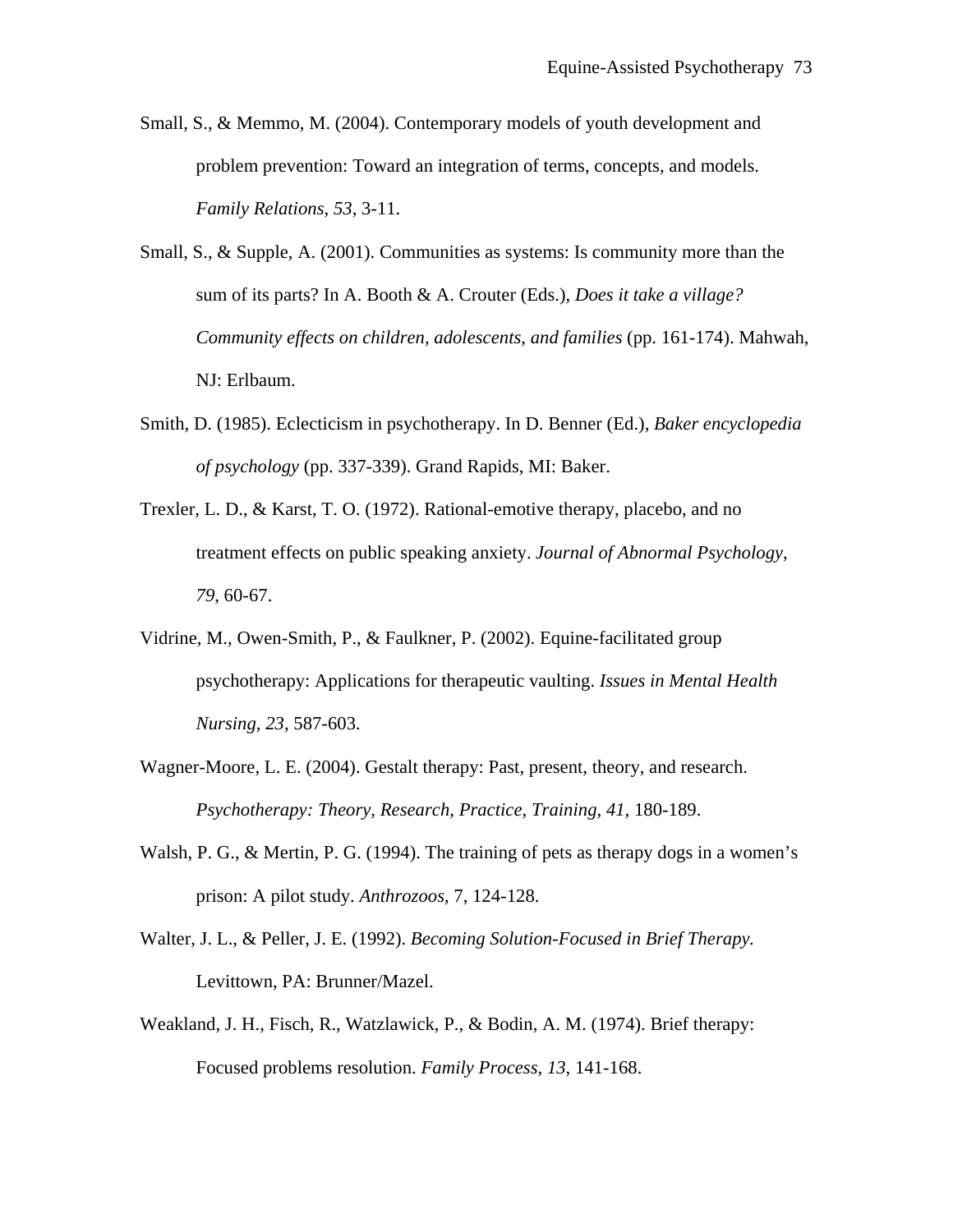Wells, M. G., Burlingame, G. M., Lambert, M. J., Hoag, M. J., & Hope, C. A. (1996). Conceptualization and measurement of patient change during psychotherapy: Development of the adult and youth outcome questionnaires. *Psychotherapy: Theory, Research, and Practice, 33*, 275-283.

- Wells, M. G., Burlingame, G. M., & Rose, P. M. (1999). *Administation and scoring for the Y-OQ® 2.0.* American Professional Credentialing Services LLC.
- Werner, E. E. & Smith, R. S. (1982). *Vulnerable but invincible: A longitudinal study of resilient children and youth.* New York: McGraw-Hill.
- Werner, E. E. & Smith, R. S. (1992). *Overcoming the odds: High risk children from birth to adulthood.* Ithaca, NY: Cornell University Press.
- Zeldin, S., Kimball, M., & Price, L. (1995). *What are the day-to-day experiences that promote youth development?: An annotated bibliography of research on adolescents and their families.* Washington, DC: Academy for Educational Development, Center for Youth Development and Policy Research.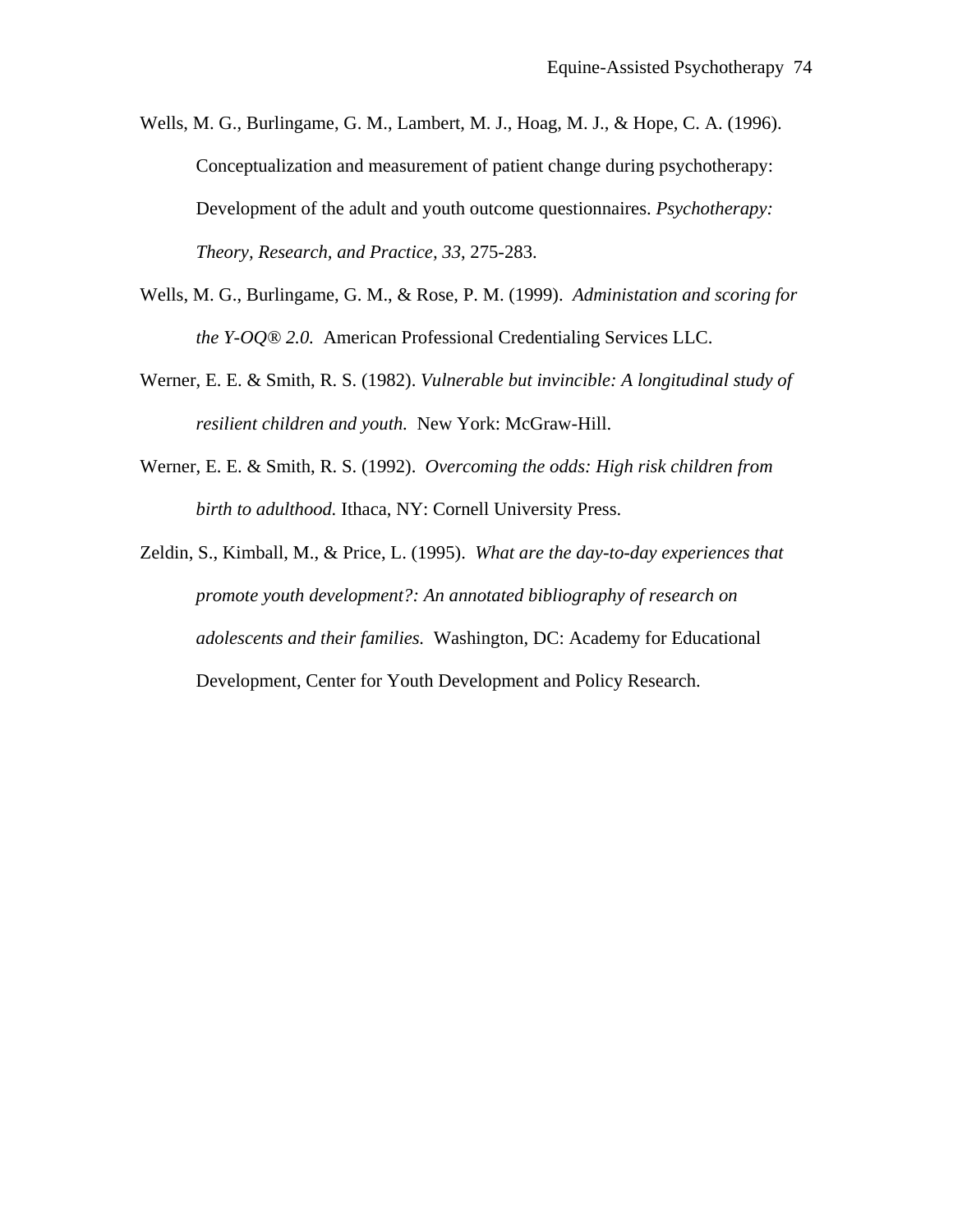Appendix A

Informed Consent for Primary Caregivers of Those Participating in EAP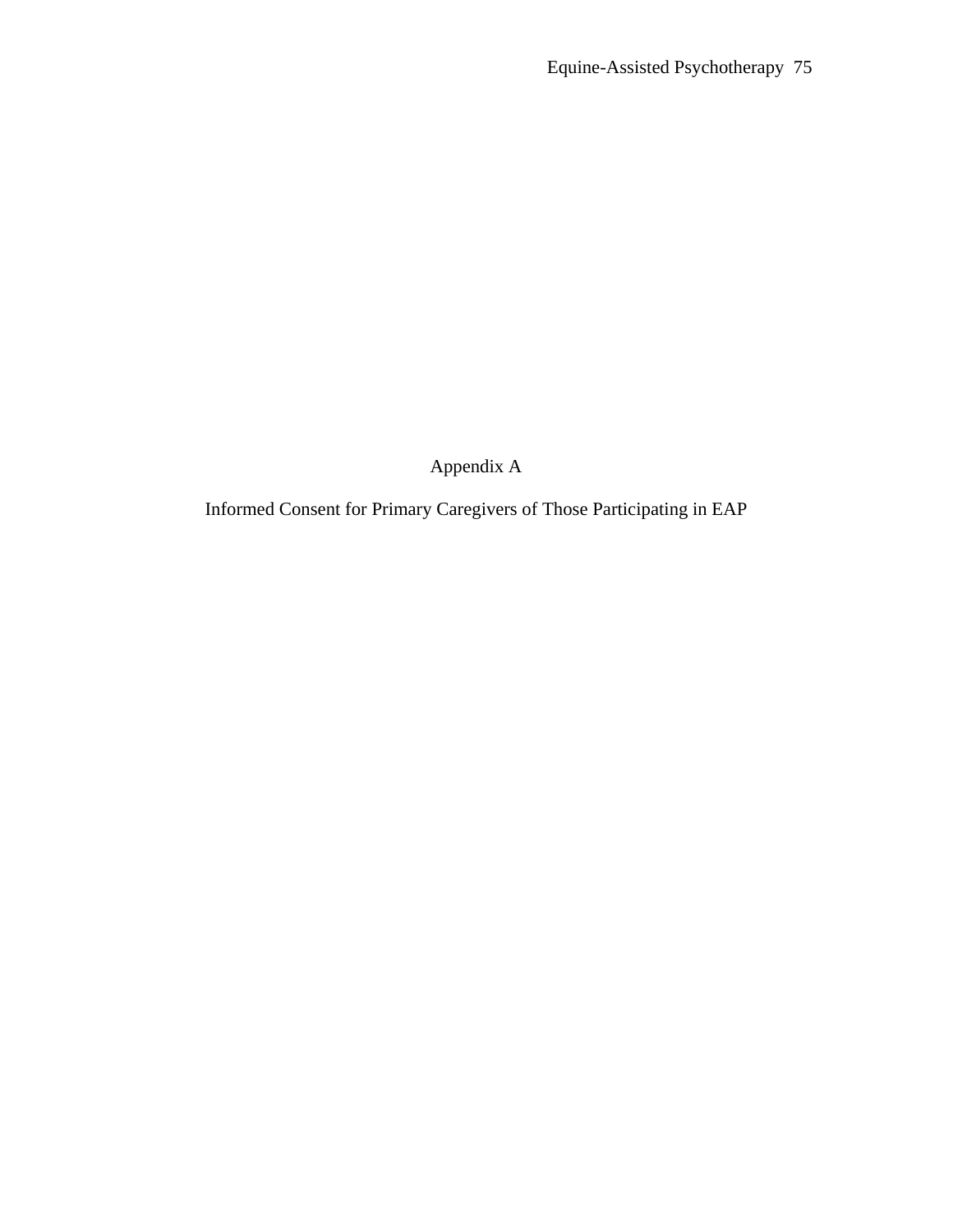Initials \_\_\_\_\_\_\_

#### **Denver Seminary**

6399 S. Santa Fe Dr. Littleton, CO 80120 303-761-2482 Bettina Shultz – primary researcher Phone – 720-252-3687

#### **CONSENT TO PARTICIPATE IN PSYCHOLOGICAL RESEARCH**

(Consent form for adolescents participating in EAP and their primary caregiver)

 You are being asked to participate in research study. This study is part of a Masters thesis being presented to the faculty at Denver Seminary in Denver, Colorado. Before you consent to participate, please read the following information and ask as many questions as necessary to ensure your understanding. The person who gave you this form can answer any questions you may have. I would love to talk to you and/or answer any additional questions. I can be reached at 806-533-1350 or 720-252-3687 (cell).

| <b>Researcher:</b>                          | Bettina Shultz, Masters student at Denver Seminary for the degree<br>of Counseling Licensure.                                                                                                                                                                                                                                                                                                                                                                                                                                                                                                                                                                                                                                                                                                                                                                                                                     |
|---------------------------------------------|-------------------------------------------------------------------------------------------------------------------------------------------------------------------------------------------------------------------------------------------------------------------------------------------------------------------------------------------------------------------------------------------------------------------------------------------------------------------------------------------------------------------------------------------------------------------------------------------------------------------------------------------------------------------------------------------------------------------------------------------------------------------------------------------------------------------------------------------------------------------------------------------------------------------|
| <b>Thesis</b><br><b>Chairperson:</b>        | Dr. Elisabeth Suarez                                                                                                                                                                                                                                                                                                                                                                                                                                                                                                                                                                                                                                                                                                                                                                                                                                                                                              |
| <b>Purpose of</b><br><b>Research:</b>       | To examine the therapeutic outcomes of adolescents 12-18 who<br>participate in equine-assisted psychotherapy.                                                                                                                                                                                                                                                                                                                                                                                                                                                                                                                                                                                                                                                                                                                                                                                                     |
| <b>Duration of</b><br><b>Research:</b>      | Ten weeks.                                                                                                                                                                                                                                                                                                                                                                                                                                                                                                                                                                                                                                                                                                                                                                                                                                                                                                        |
| <b>Procedures to</b><br><b>Be Followed:</b> | The adolescent will participate in at least 10 Equine-Assisted<br>Psychotherapy sessions. Prior to the first session, the adolescent<br>will fill out a 30-item questionnaire, the Youth Self Report (YSR).<br>A Checklist which will give the researcher some general<br>information about the adolescent, will be filled out by either the<br>therapist, parent, or adult currently living with the adolescent. This<br>will only take about ten minutes. The adolescent will then<br>participate in 10 sessions of Equine Assisted Psychotherapy. After<br>the tenth session or before the $11th$ session (if the adolescent wishes<br>to continue counseling) the same 30-item questionnaire will be<br>filled out by the adolescent. Before any of the information from<br>the question aircreases can be used for the purposes of research, the<br>adolescent's legal guardian must sign this consent form. |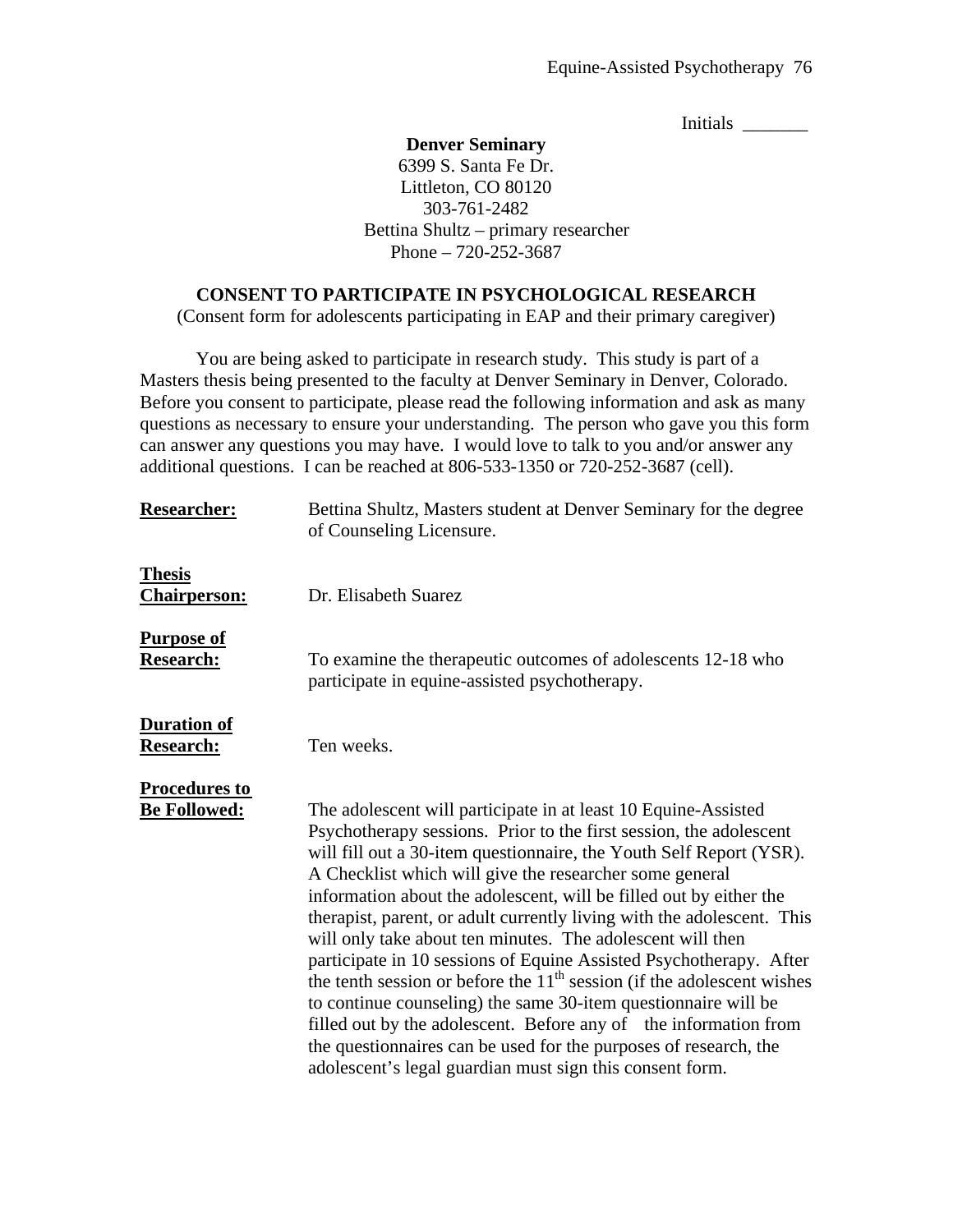- **Risk Involved:** The risk involved in participating in this research is minimal. The adolescents participating in this study will already be enrolled in counseling via equine-assisted psychotherapy. While any type of counseling carries with it certain risks, these are risks the adolescent will experience apart from taking the Youth Self Report. If any of the questions are found embarrassing or offensive, the adolescent may choose not to answer them. However, the answers to the questionnaires are confidential (see *confidentiality* section)
- **Benefits Involved:** The information that is shared will be used to learn how to better meet the needs of youth who participate in traditional and unique counseling. Mental health professions as well as teachers, probation officers, mentors, and other professionals involved in working with at-risk youth will be able to use this information to better help other teenagers in similar situations.
- **Confidentiality:** There will be no names placed on the questionnaires, and the researcher is the only person who will see the results of the questionnaires. The researcher will not have knowledge of which scores belong to which person. The data from this study will be presented to the faculty at Denver Seminary in order to fulfill the degree requirements. Finally, the results of this research may be published in scientific journals. However, at no time will your name or any identifying information be reported in the presentation of this research.
- **Participant Withdrawal:** Your participation in this study is completely voluntary and you are free to withdraw or terminate at any time.
- **Contact Person:** Bettina Shultz Phone with confidential voicemail 720-252-3687

# **Signature and**

**Acknowledgement:** My signature indicates below that I have read the above information and have had the opportunity to ask questions about my participation. I understand that information gathered from these questionnaires will be used for the purposes of research. I acknowledge having received a copy of this agreement.

Name of adolescent participant (printed):

| Name of adult filling out Youth Outcome Questionnaire (printed):              |       |
|-------------------------------------------------------------------------------|-------|
| Signature of Parent/Legal Guardian:                                           | Date: |
| Signature of adult filling out Youth Outcome Questionnaire (if different from |       |
| <i>parent/legal guardian):</i>                                                | Date: |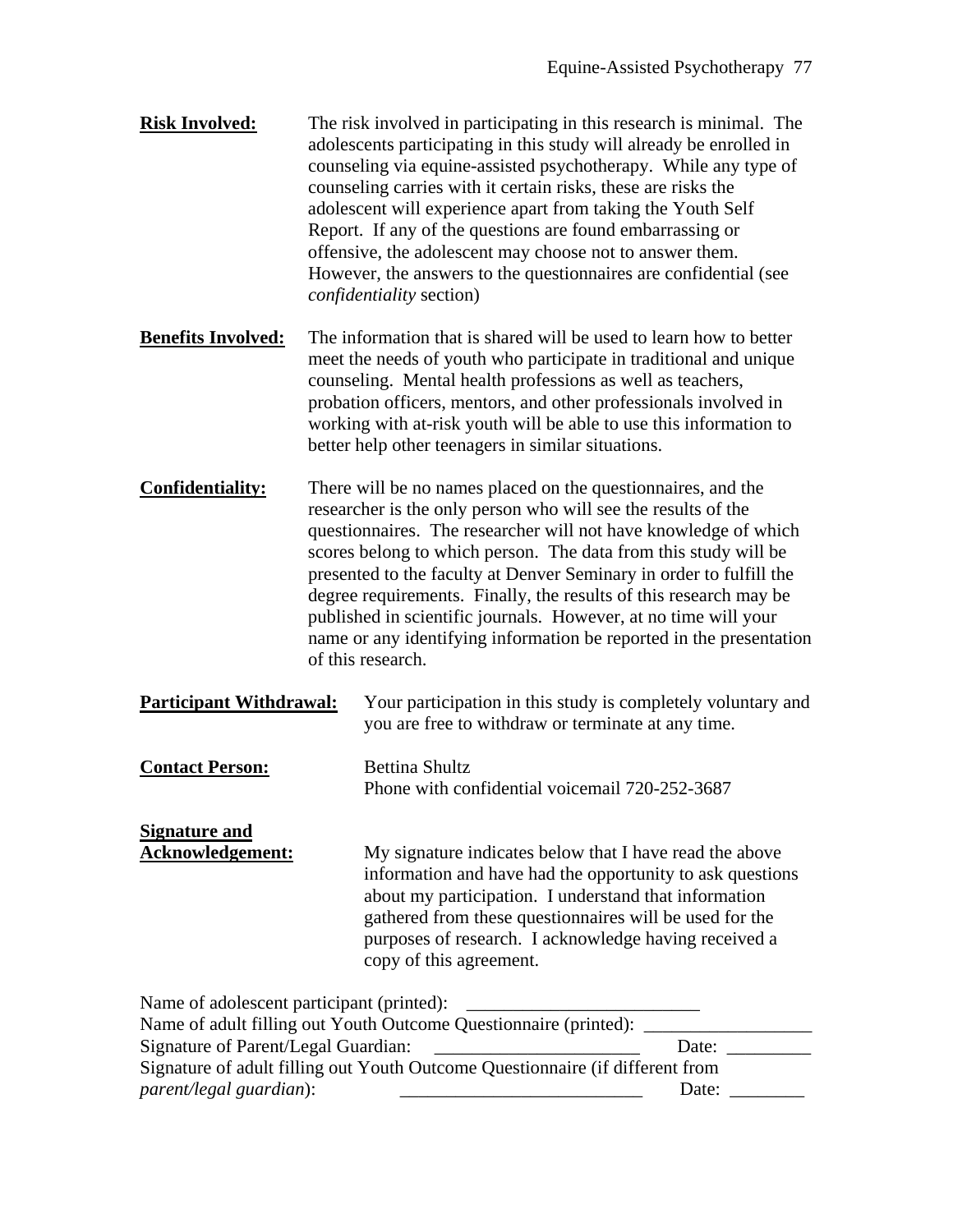Appendix B

Informed Consent for Primary Caregivers of Those not Participating in EAP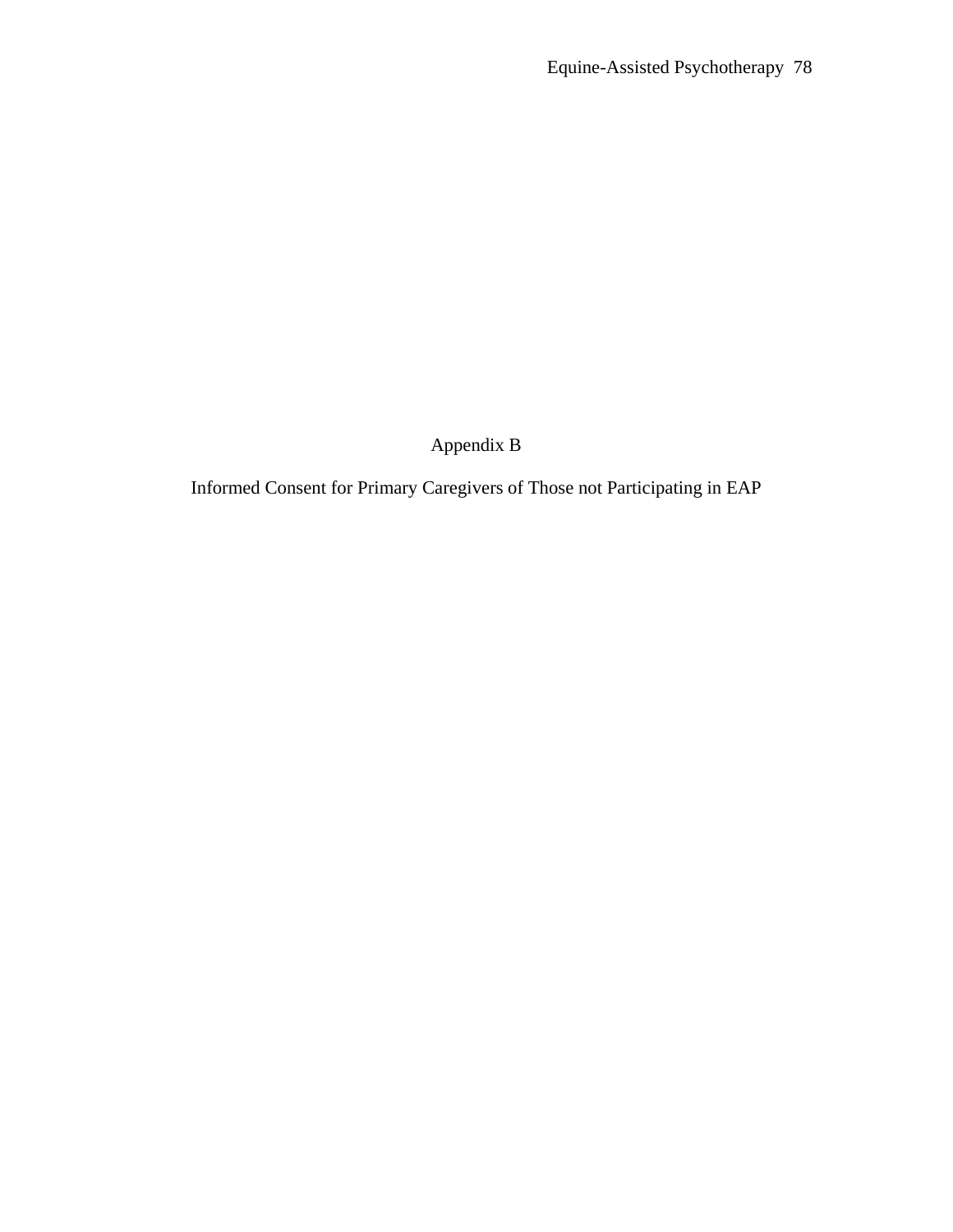Initials \_\_\_\_\_\_\_

### **Denver Seminary**

6399 S. Santa Fe Dr. Littleton, CO 80120 303-761-2482 Bettina Shultz – primary researcher Phone – 720-252-3687

### **CONSENT TO PARTICIPATE IN PSYCHOLOGICAL RESEARCH**

 You are being asked to participate in research study. This study is part of a Masters thesis being presented to the faculty at Denver Seminary in Denver, Colorado. Before you consent to participate, please read the following information and ask as many questions as necessary to ensure your understanding. The person who gave you this form can answer any questions you may have. I would love to talk to you and/or answer any additional questions. I can be reached at 806-533-1350 or 720-252-3687 (cell).

| <b>Researcher:</b>                     | Bettina Shultz, Masters student at Denver Seminary for the degree<br>of Counseling Licensure.                                                                                                                                                                                                                                                                                                                                                                              |
|----------------------------------------|----------------------------------------------------------------------------------------------------------------------------------------------------------------------------------------------------------------------------------------------------------------------------------------------------------------------------------------------------------------------------------------------------------------------------------------------------------------------------|
| <b>Thesis</b><br><b>Chairperson:</b>   | Dr. Elisabeth Suarez                                                                                                                                                                                                                                                                                                                                                                                                                                                       |
| <b>Purpose of</b><br><b>Research:</b>  | To examine the amount of psychosocial change that occurs during<br>a ten week period in adolescents 12-18                                                                                                                                                                                                                                                                                                                                                                  |
| <b>Duration of</b><br><b>Research:</b> | Ten weeks.                                                                                                                                                                                                                                                                                                                                                                                                                                                                 |
| <b>Procedures to</b>                   |                                                                                                                                                                                                                                                                                                                                                                                                                                                                            |
| <b>Be Followed:</b>                    | The adolescent will fill out a 30-item question aire, the Youth Self<br>Report (YSR). The parent or the adolescent will fill out the<br>Checklist which will give the researcher some general information<br>about the adolescent. In ten weeks the adolescent will fill out the<br>same questionnaire. Before any of the information from the<br>questionnaires can be used for the purposes of research, the<br>adolescent's legal guardian must sign this consent form. |
| <b>Risk Involved:</b>                  | The risk involved in participating in this research is minimal. If<br>any of the questions are found embarrassing or<br>offensive, the adolescent may choose not to answer them.<br>However, the answers to the questionnaires are confidential (see<br><i>confidentiality</i> section)                                                                                                                                                                                    |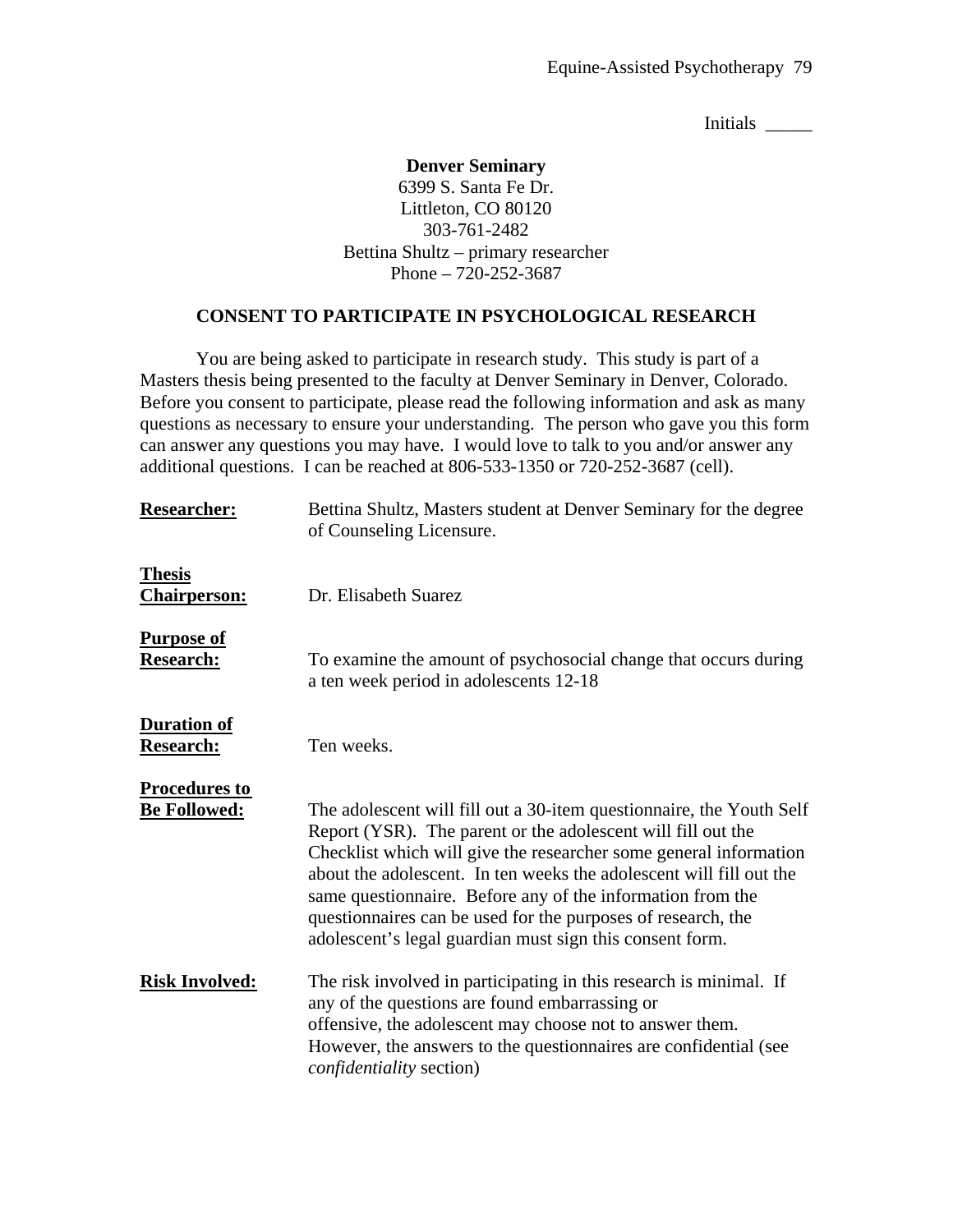- **Benefits Involved:** The information that is shared will be used to learn how to better meet the needs of youth who participate in traditional and unique counseling. Mental health professions as well as teachers, probation officers, mentors, and other professionals involved in working with at-risk youth will be able to use this information to better help other teenagers in similar situations.
- **Confidentiality:** There will be no names placed on the questionnaires, and the researcher is the only person who will see the results of the questionnaires. The researcher will not have knowledge of which scores belong to which person. The data from this study will be presented to the faculty at Denver Seminary in order to fulfill the degree requirements. Finally, the results of this research may be published in scientific journals. However, at no time will your name or any identifying information be reported in the presentation of this research.
- **Participant Withdrawal:** Your participation in this study is completely voluntary and you are free to withdraw or terminate at any time.
- **Contact Person:** Bettina Shultz Phone with confidential voicemail 720-252-3687
- **Acknowledgement:** My signature indicates below that I have read the above information and have had the opportunity to ask questions about my participation. I understand that the information gathered from these questionnaires will be used for the purposes of research. I acknowledge having received a copy of this agreement.

Name of adolescent participant (printed):

**Signature and** 

| Name of adult filling out Youth Outcome Questionnaire (printed):              |       |
|-------------------------------------------------------------------------------|-------|
| Signature of Parent/Legal Guardian:                                           | Date: |
| Signature of adult filling out Youth Outcome Questionnaire (if different from |       |
| <i>parent/legal guardian):</i>                                                | Date: |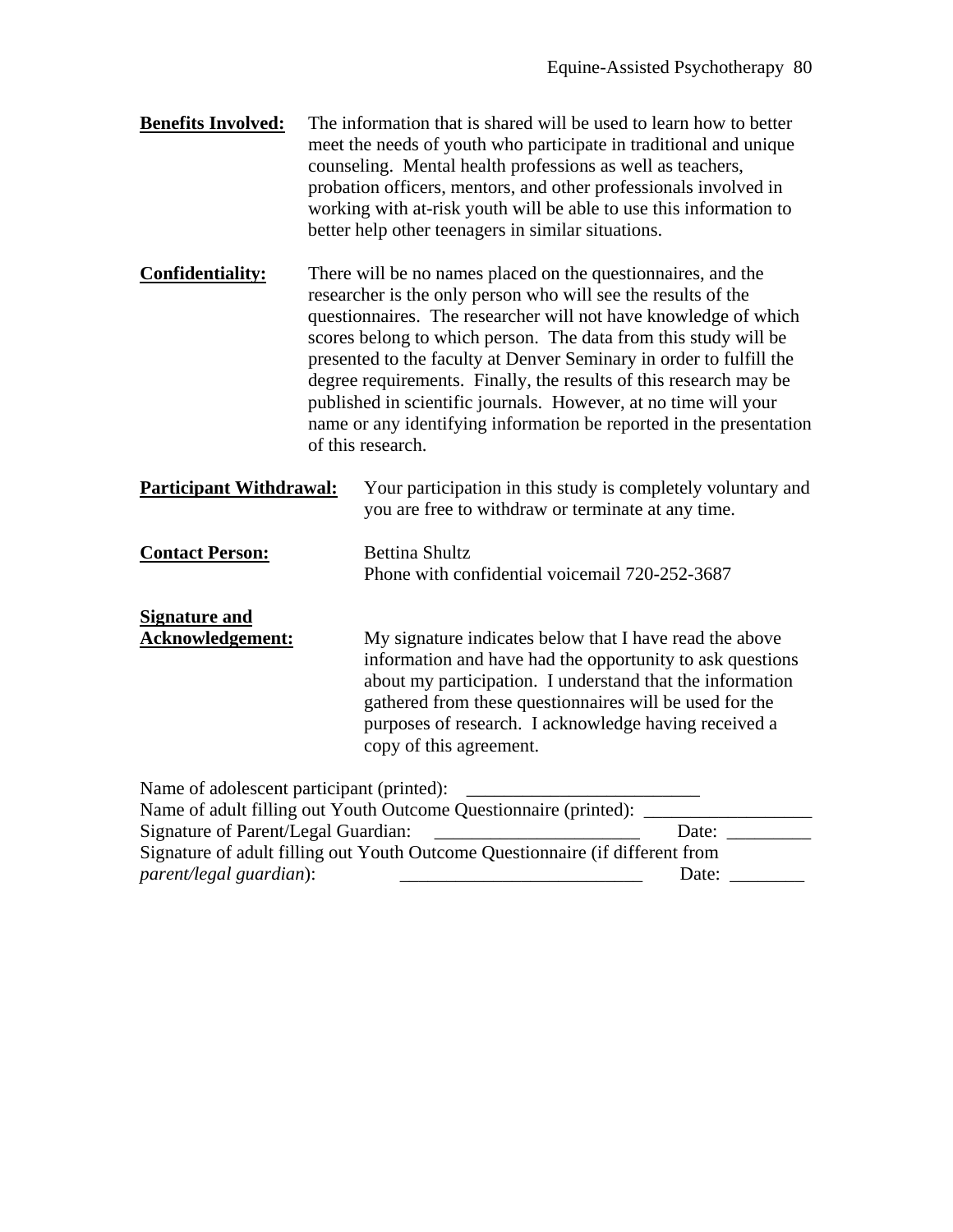Appendix C

Risk Factor Determinant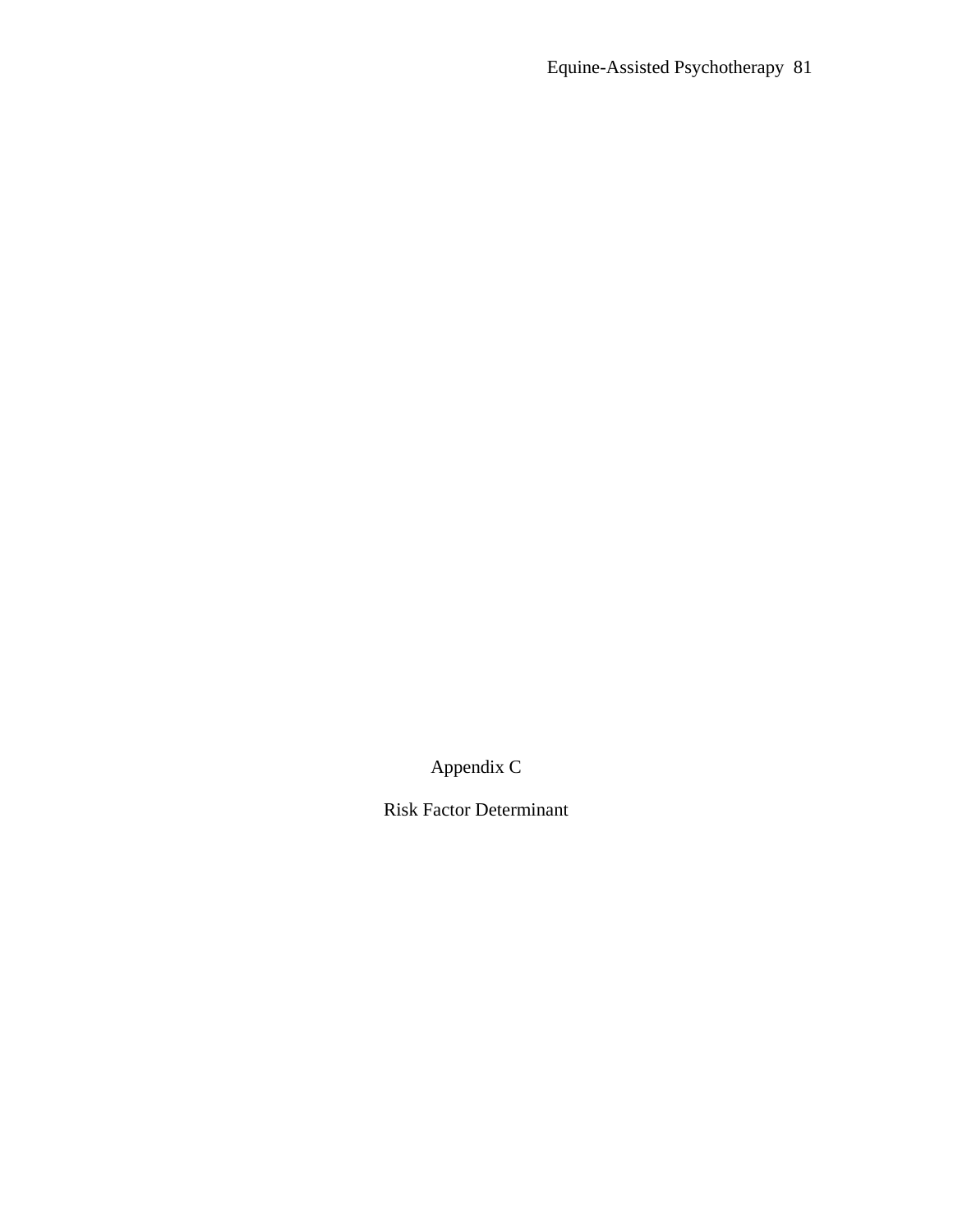Initials \_\_\_\_\_

## **Checklist**

Please place a checkmark next to the statements that apply to the adolescent participating in research. This checklist should be filled out by the therapist, the parent, or the adult currently living with the adolescent. All information given here is completely confidential, and will be used to ensure that all participants in the study have had similar life experiences and struggles.

I am male.  $\Box$  I am female. \_\_\_\_\_\_ I live in a residential facility. I live at home with my parents. If not who do you live with? \_\_\_\_\_\_\_\_\_\_\_\_\_\_\_\_\_\_\_ I am between the ages of 12 and 18. How old are you? My family's income would be considered below the poverty line. **EXECUTE:** I have a physical and/or learning disability. I have been a victim of a crime. I have been a victim of violence, abuse or neglect. \_\_\_\_\_\_ One or both of my parents are alcoholics and/or abuse substances. My parents are divorced, separated, or were never married. **EXECUTE:** One or both of my parents have a mental illness. \_\_\_\_\_\_ My mother experienced significant physical difficulties during her pregnancy with me. In my family I experience significant discord and disorganization. I was a low birth weight infant. There are more than four siblings living in my home. One or more of my parents did not finish High School. I suffer from a defect I've had since birth.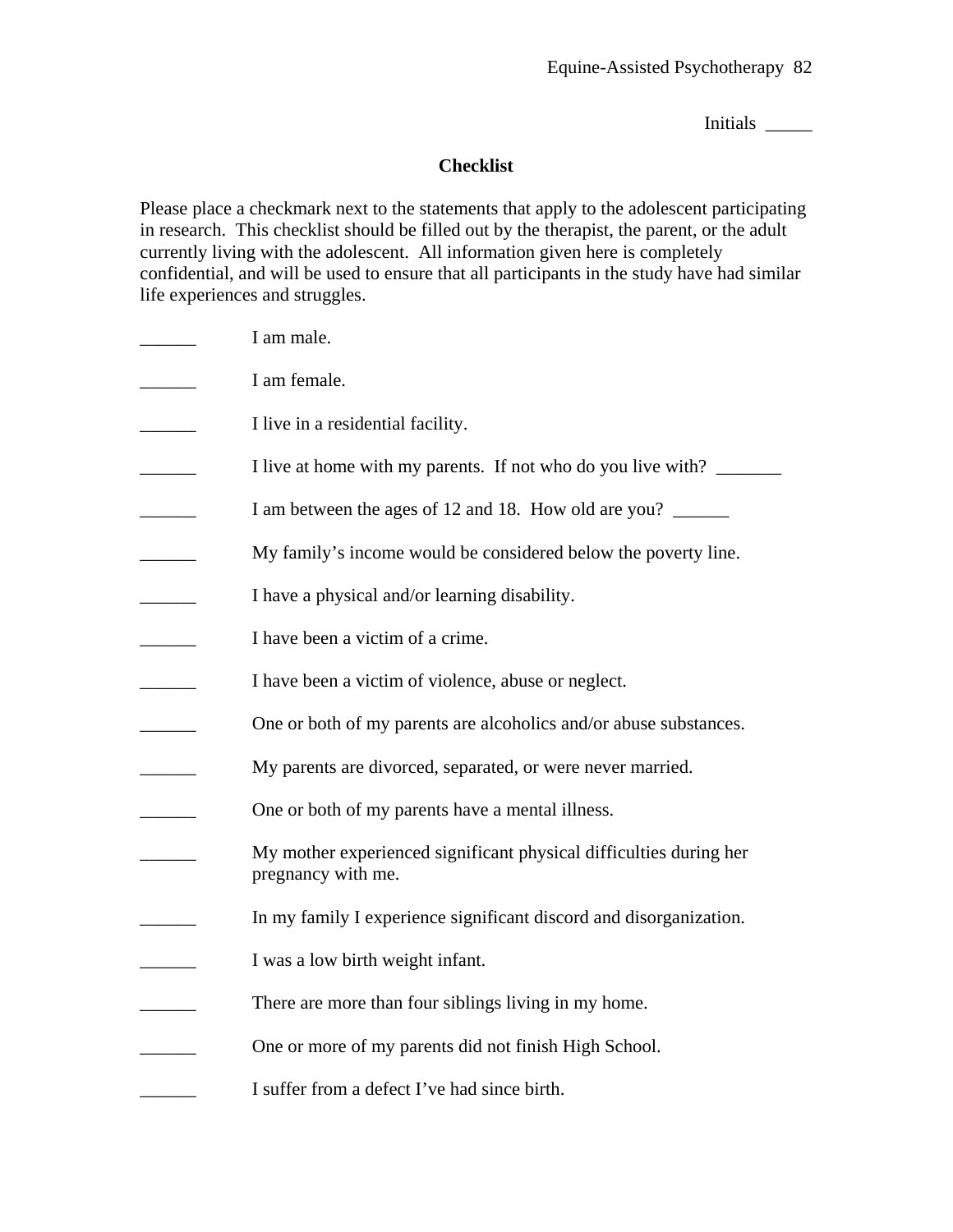Appendix D

Youth Outcome Questionnaire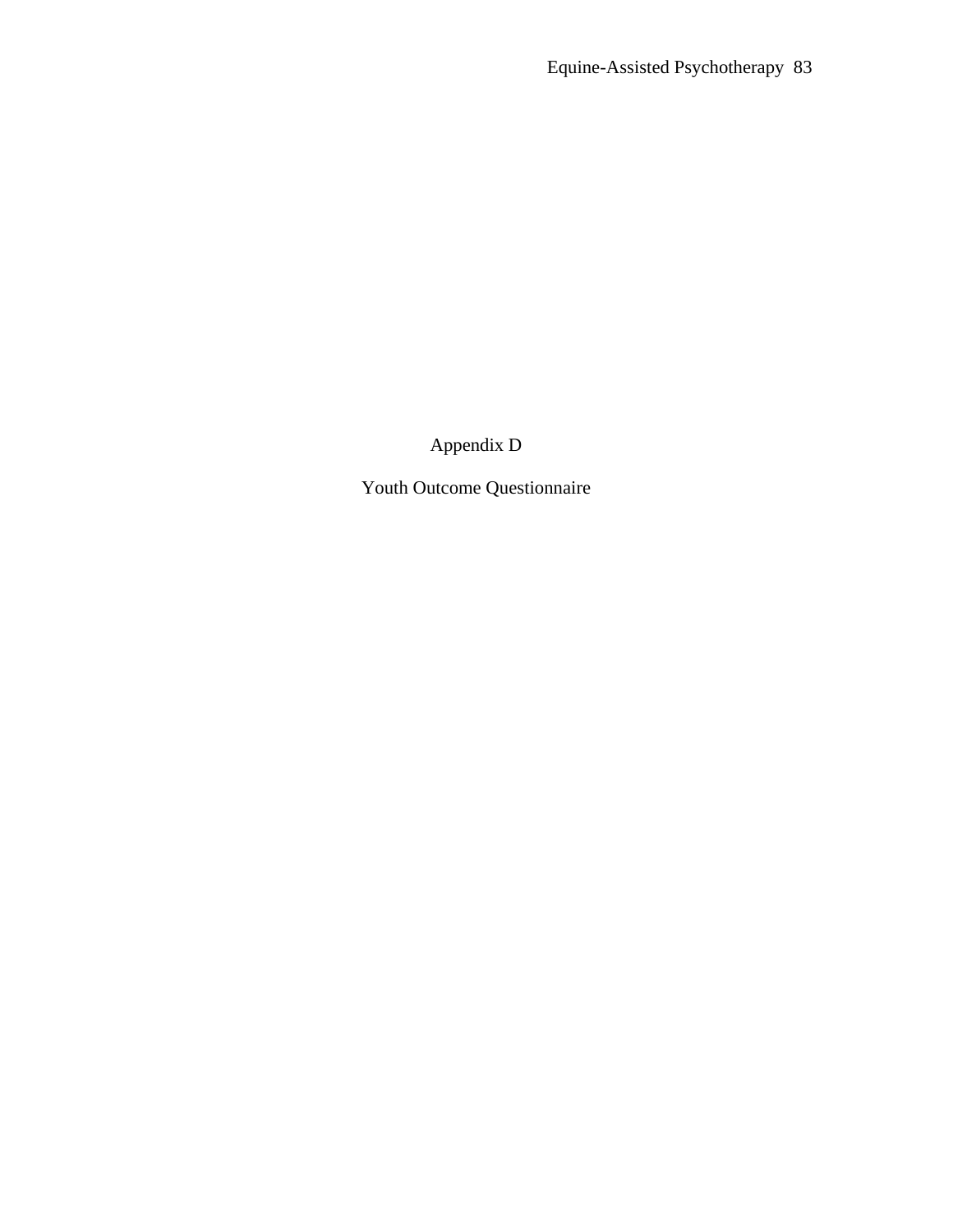The publisher can be contacted at:

American Professional Credentialing Services LLC E-mail: [APCS@OQFAMILY.com](mailto:APCS@OQFAMILY.com) Web: [www.OQFAMILY.com](http://www.oqfamily.com/) 1-888-MH SCORE (1-888-647-2673)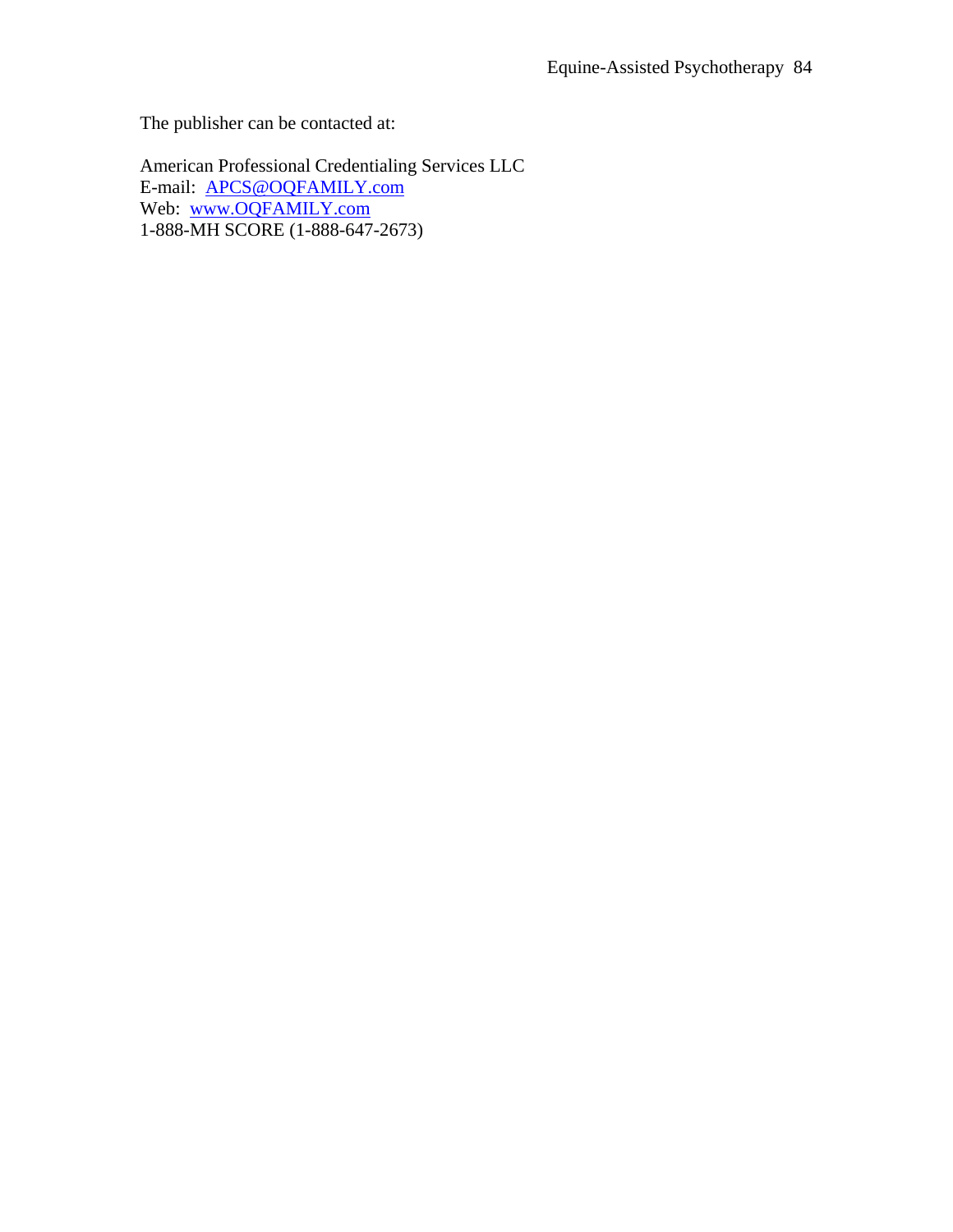Appendix E

Youth Outcome Questionnaire Self-Report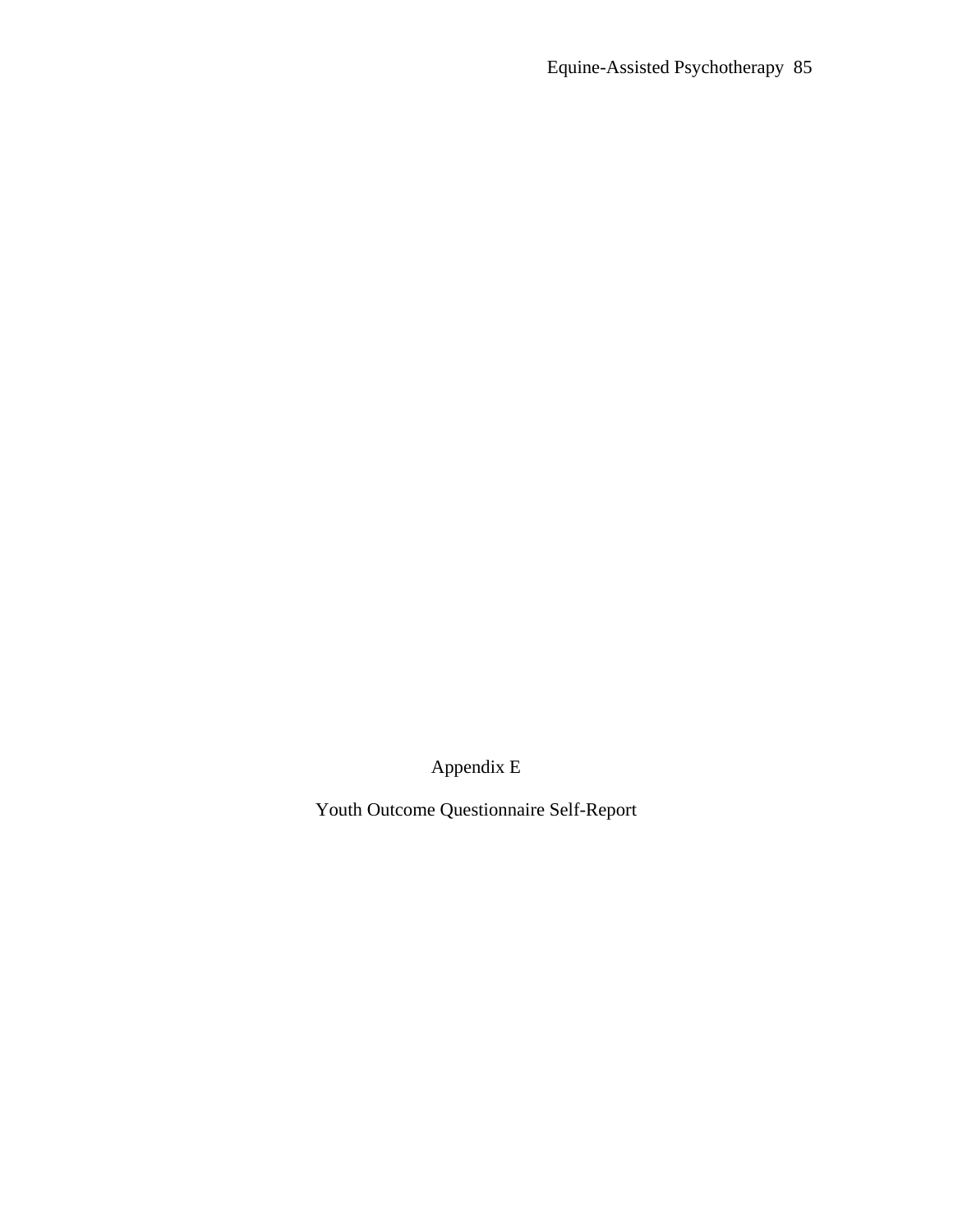The publisher can be contacted at:

American Professional Credentialing Services LLC E-mail: [APCS@OQFAMILY.com](mailto:APCS@OQFAMILY.com) Web: [www.OQFAMILY.com](http://www.oqfamily.com/) 1-888-MH SCORE (1-888-647-2673)